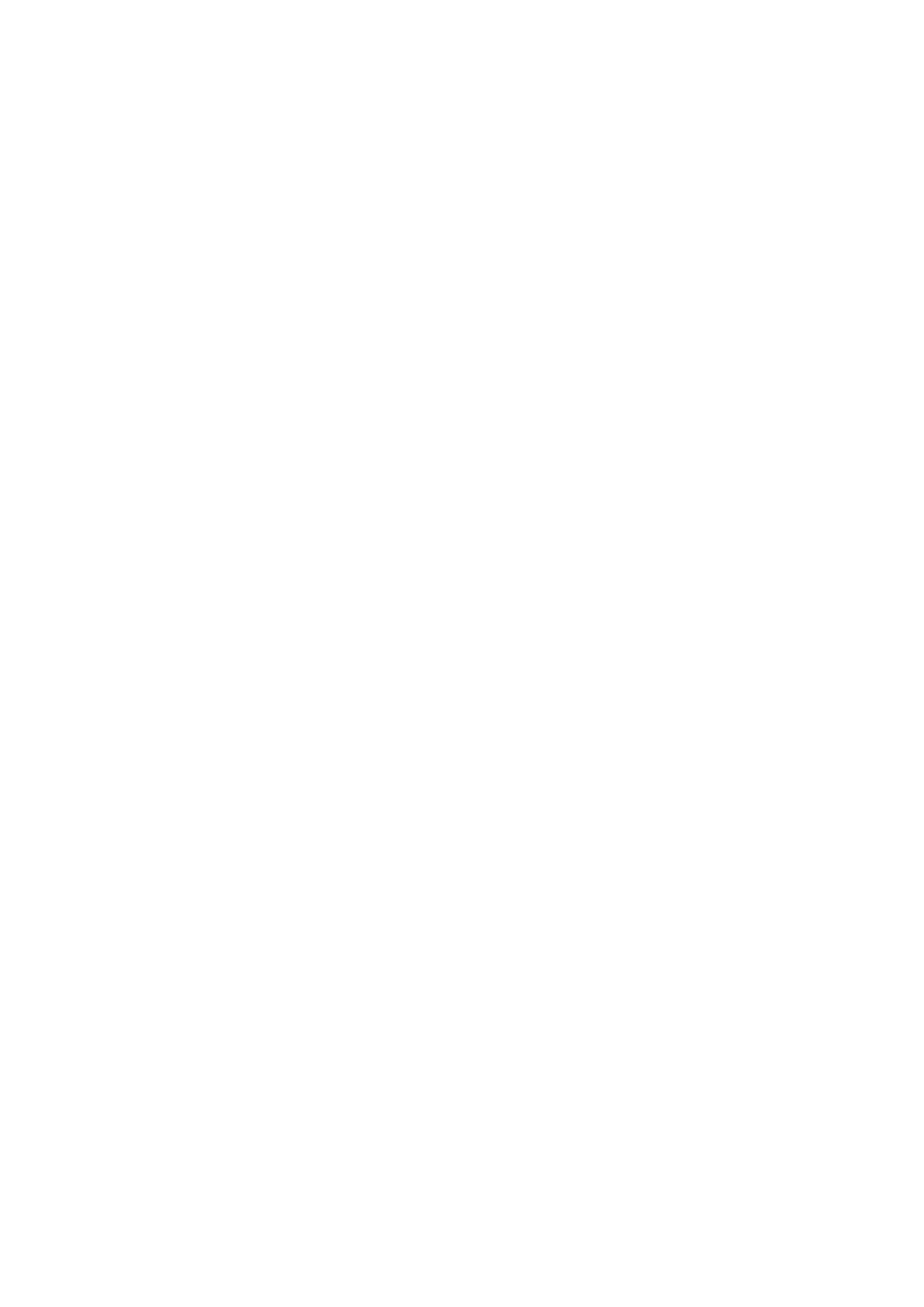#### **In the case of Aliyev v. Azerbaijan,**

The European Court of Human Rights (Fifth Section), sitting as a Chamber composed of:

Angelika Nußberger, *President,* Erik Møse, Yonko Grozev, Síofra O'Leary, Mārtiņš Mits, Lәtif Hüseynov, Lado Chanturia, *judges,*

and Milan Blaško, *Deputy Section Registrar,*

Having deliberated in private on 10 July 2018,

Delivers the following judgment, which was adopted on that date:

## **PROCEDURE**

1. The case originated in two applications (nos. 68762/14 and 71200/14) against the Republic of Azerbaijan lodged with the Court under Article 34 of the Convention for the Protection of Human Rights and Fundamental Freedoms ("the Convention") by an Azerbaijani national, Mr Intigam Kamil oglu Aliyev (*İntigam Kamil oğlu Əliyev* – "the applicant"), on 16 October 2014 and 6 November 2014 respectively.

2. The applicant was represented by Ms R. Remezaite and Mr J. Javadov, lawyers practising, respectively, in London and Baku, and, starting from 30 August 2015, also by Mr Grégory Thuan dit Dieudonné, a lawyer practising in Strasbourg.<sup>1</sup> The Azerbaijani Government ("the Government") were represented by their Agent, Mr Ç. Asgarov.

3. The applicant complained, in particular, that his conditions of detention had amounted to inhuman and degrading treatment, that he had not received adequate medical assistance while in detention, that his arrest and pre-trial detention had not been justified and had been carried out in bad faith, that interferences with his rights to respect for his private life, home and correspondence and to freedom of assembly had not been justified, and that his rights had been restricted for purposes other than those prescribed in the Convention.

4. On 19 November 2014 the complaints under Articles 5 §§ 1, 3, 4 and Articles 8, 11 and 18 in application no. 68762/14 were communicated to the Government and the remainder of that application was declared inadmissible pursuant to Rule 54 § 3 of the Rules of Court. On 2 February 2015 application no. 71200/14 was also communicated to the Government.

<sup>1.</sup> Rectified on 9 October 2018: the text "and, starting from 30 August 2015, also by Mr Grégory Thuan dit Dieudonné, a lawyer practising in Strasbourg" was added.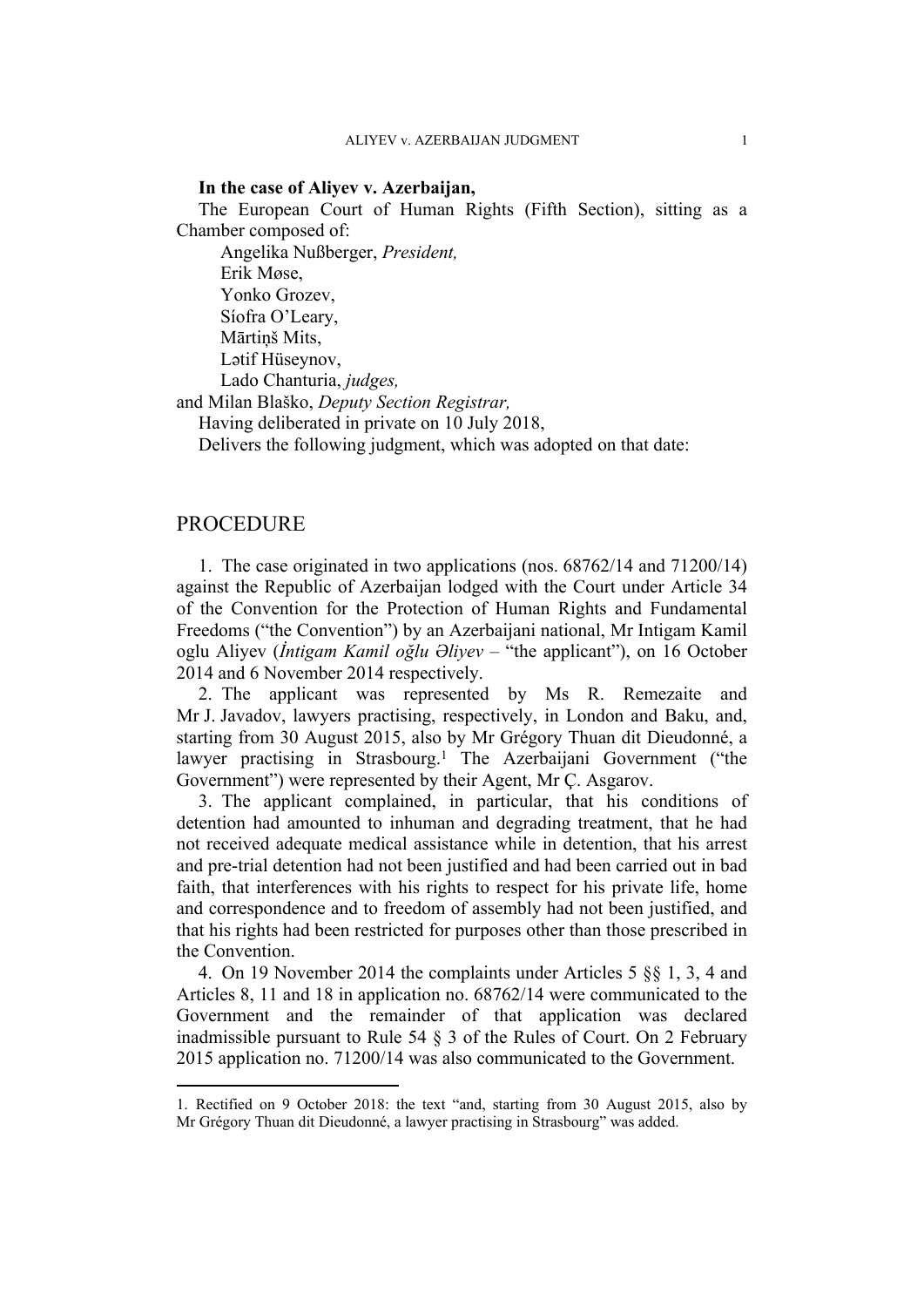# THE FACTS

### I. THE CIRCUMSTANCES OF THE CASE

5. The applicant was born in 1962 and at the time of the events lived in Saray, Absheron region.

6. The facts of the case are similar to the application *Rasul Jafarov v. Azerbaijan* (no. 69981/14, 17 March 2016) in that the applicant in the present case was arrested in the context of the same events and on the basis of similar charges.

### **A. The applicant's background**

7. The applicant is a well-known human-rights lawyer and civil-society activist. He represents applicants before the Court in a large number of pending cases.

8. He is also the chairman of the Legal Education Society ("the Association"), a non-governmental organisation specialising in legal education. The Association was registered by the Ministry of Justice on 2 June 1999 and acquired the status of a legal entity. Its main functions consisted of raising legal awareness, organisation of training programmes for lawyers, human-rights defenders and journalists and preparation of reports relating to various human-rights issues in Azerbaijan. The Association was also involved in the preparation of applications to the Court and the submission of communications to the Committee of Ministers in the context of the execution of the Court's judgments.

9. The applicant has collaborated with various international organisations on human-rights-related projects, including the European Programme for Human Rights Education for Legal Professionals (HELP) of the Council of Europe.

10. The applicant was involved, together with other human-rights defenders, in the preparation of a consolidated list of political prisoners in Azerbaijan.

### **B. Circumstances preceding and surrounding the applicant's arrest**

11. On 24 June 2014, during the June session of the Parliamentary Assembly of Council of Europe (PACE), the applicant, along with other local human-rights defenders, including Mr Rasul Jafarov, participated as one of the speakers at a side event organised in the Council of Europe. During this meeting the applicant delivered a report on human-rights abuses in Azerbaijan.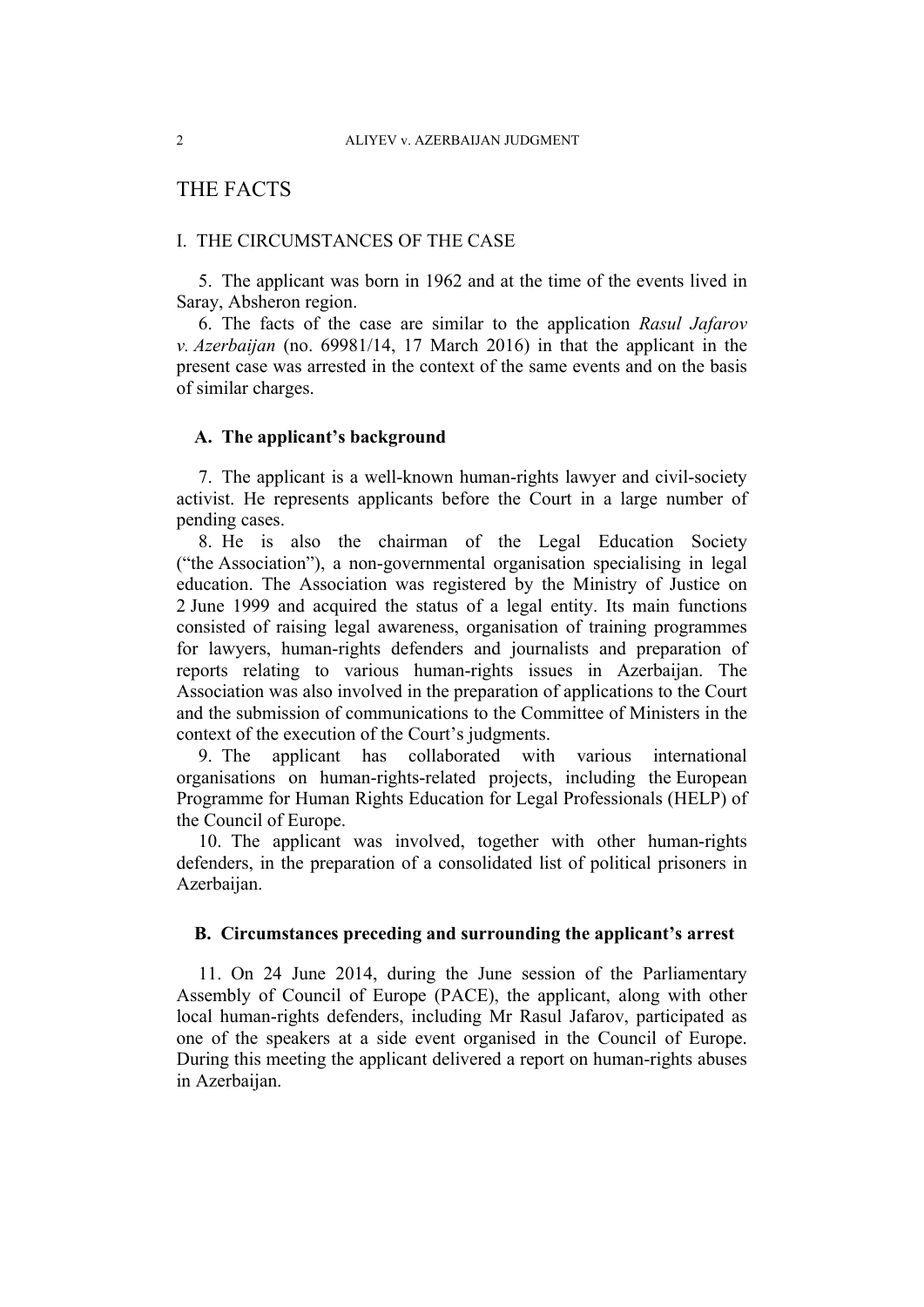12. According to the applicant, following his participation at the above event, a smear campaign was launched against him and other human-rights defenders by the pro-government media. For instance, on 4 July 2014 an online news portal affiliated with the authorities described the applicant, together with other human-rights defenders, as "American agents who receive millions of dollars in grants for painting an anti-Azerbaijani picture".

13. On 14 August 2014, following the applicant's arrest on 8 August 2014 (see paragraphs 22-24 below), A.H., the Chairman of the Legal Policy and State Building Committee of the National Assembly, gave an interview to APA, a news agency, where he commented on the reactions to the arrests of the applicant and other human-rights defenders and stated:

"... it is those [international organisations] which made them 'well-known'. The[se] organisations have had grants allocated to them in non-transparent ways, directing them into various activities, including those against Azerbaijan. These people, some of whom are traitors and some weak-minded, will at last answer before the law."

14. On 15 August 2014 A.H., the head of the Department of Social and Political Issues of the Presidential Administration, stated the following in an interview with Trend news agency:

"The most deplorable thing is that such NGOs and individuals and some journalists, relying on foreign circles funding them, placed themselves above national law, evaded registration of their grant projects, filing financial statements, taxes and other legal requirements."

15. In an interview published on 2 September 2014 Y.M., a member of parliament from the ruling party, who was also the director of the Institute of History at the Academy of Sciences, stated the following in respect of the recently arrested NGO activists and human-rights defenders:

"People who betray their motherland cannot be forgiven. ... The death penalty should be imposed on such people. Capital punishment must be the gravest punishment for them. Why should traitors be forgiven? ... Therefore, the activities of a number of non-governmental organisations must be investigated very seriously, and if any illegality is discovered, such organisations must be immediately banned and their leaders punished."

16. On 3 September 2014 an online news portal Vestnik Kavkaza published an interview with R.M., the head of the Presidential Administration who stated, *inter alia*, the following:

"Such NGOs as the Institute for Peace and Democracy, Institute for Reporters' Freedom and Safety, Legal Education Society, Monitoring and Teaching Democracy Center and others use big grants from foreign organisations under the guise of human-rights protection to send reports to different quarters and organise anti-Azerbaijani campaigns in international structures where Azerbaijan is represented."

17. On 3 December 2014 State-owned news agencies published a sixty-page manifesto written by R.M., the head of the Presidential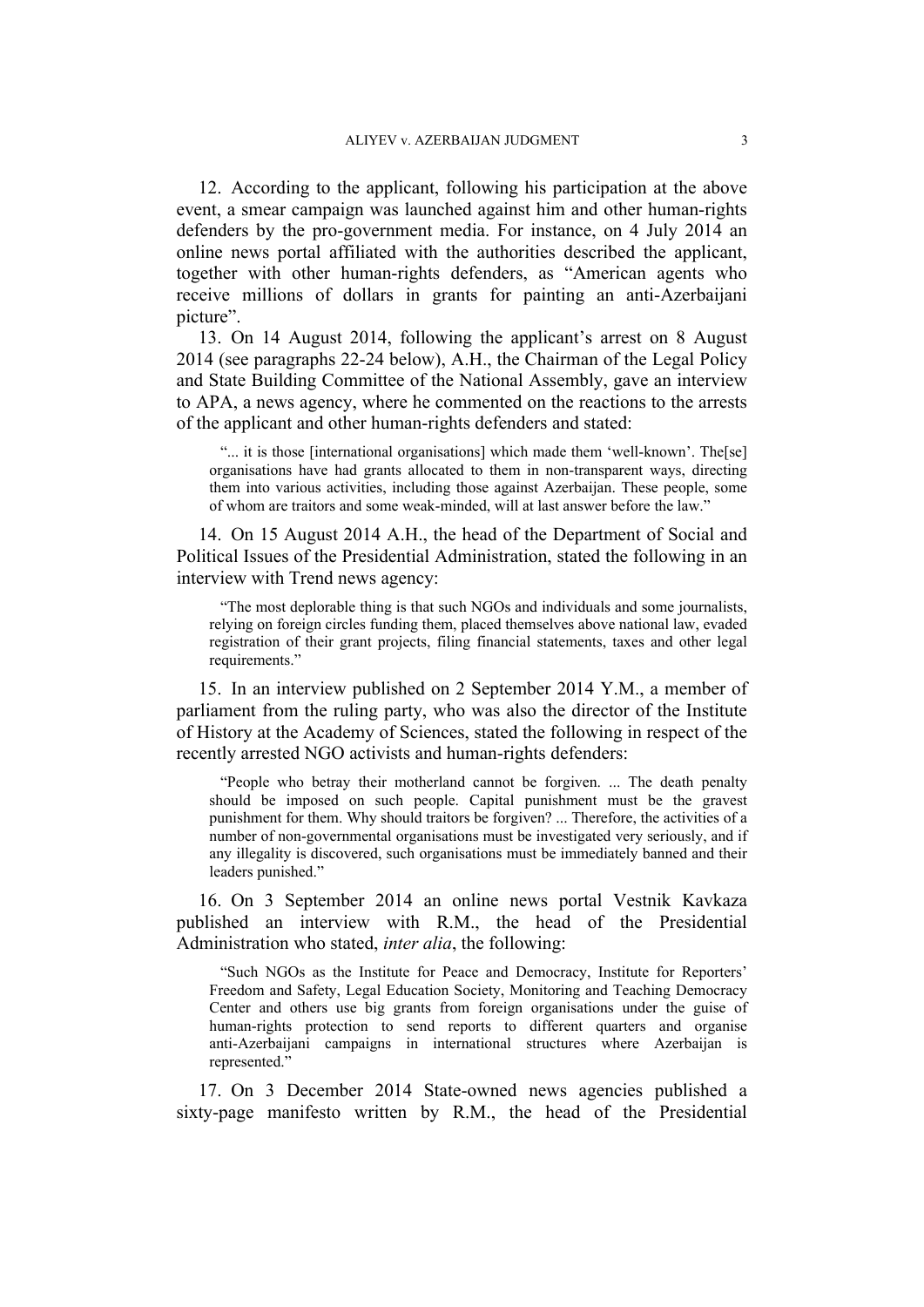Administration, entitled "The World Order of Double Standards and Modern Azerbaijan". The article accused human-rights NGOs operating in the country of being the "fifth column of imperialism". It postulated that various, mostly US-sponsored, donor organisations such as the United States of America's National Endowment for Democracy (NED), as well as other foreign organisations, supported political opposition movements in various countries against national governments. For local human-rights NGOs, the purpose of such funding schemes was the formation of a "fifth column" inside a country. US taxpayers' money was being spent on pushing for regime change or forcing existing governments to comply with US political demands.

## **C. Criminal proceedings against the applicant and his remand in custody**

18. On 13 May 2014 the Prosecutor General's Office instituted criminal proceedings under Articles 308.1 (abuse of power) and 313 (forgery by an official) of the Criminal Code in connection with alleged irregularities in the financial activities of a number of non-governmental organisations, including the Association.

19. On 7 July 2014 the Sabail District Court ordered freezing of the applicant's and the Association's bank accounts.

20. On 8 August 2014 the applicant was invited to the Prosecutor General's Office for questioning as a witness in connection with the above-mentioned criminal proceedings. The interview lasted about thirty minutes during which the applicant was questioned about his background, his family and activities of the Association.

21. Following the interview, the investigator issued a decision charging the applicant under Articles 192.2.2 (illegal entrepreneurship), 213.1 (large-scale tax evasion) and 308.2 (aggravated abuse of power) of the Criminal Code. The description of charges consisted of a single sentence which was one page long and was similar to that used in the case of *Rasul Jafarov* (cited above, § 16). The acts with which the applicant was charged appear as follows:

– the applicant, acting in his capacity as chairman of the Association, had failed to inform the relevant executive authority of his appointment as head and representative of a legal entity in accordance with Article 9.3 of the Law on State Registration of Legal Entities and the State Register;

– he had failed to register with the relevant executive authority various grant agreements which had been concluded since August 2012 with NED, Norway's Human Rights House Foundation and other donor organisations and which had allocated to the Association for various projects certain sums in the total amount of 74,911.29 new Azerbaijani manats (AZN – approximately 71,343 euros (EUR) at the material time);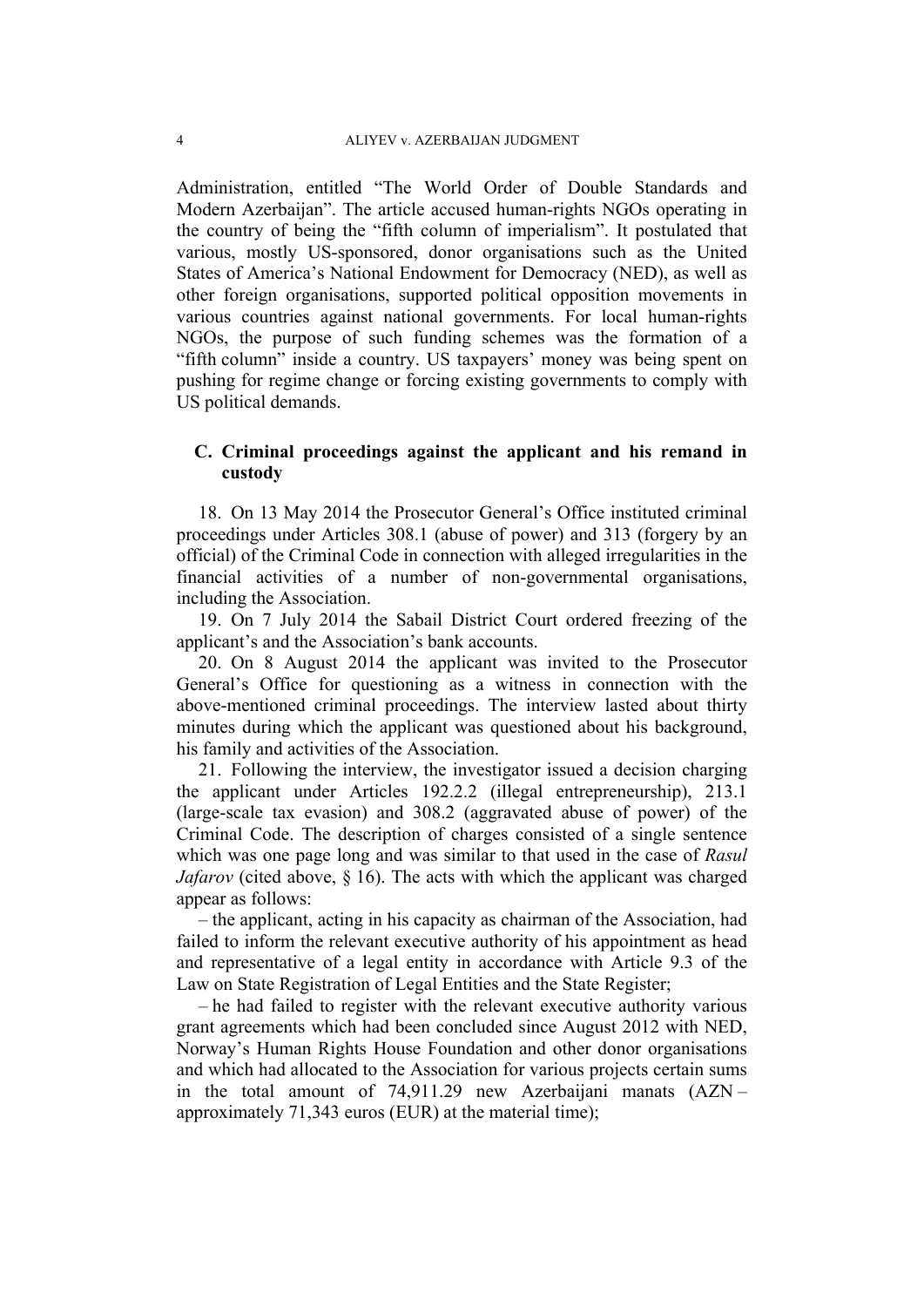– he had signed the said agreements on behalf of the Association without having legal authority to do so and had placed the above allocated sums in the bank accounts of the Association and then, by withdrawing cash, had made payments to himself and other people involved in the projects in the guise of salaries and service fees;

– by failing to register the above grant agreements with the relevant executive authority, the applicant had been conducting illegal entrepreneurial activity and had thus profited in the amount of AZN 66,204.58 (approximately EUR 63,051 at the material time) and had avoided in this context payment of taxes in the amount of AZN 8,706.71 (approximately EUR 8,291 at the material time) which were due in accordance with Articles 124, 150.1.6, 218, 219 and 220 of the Tax Code.

22. On the same day the Nasimi District Court, relying on the official charges brought against the applicant and the prosecutor's request for the application of the preventive measure of remand in custody, ordered the applicant's detention for a period of three months. The court justified the application of remand in custody by the seriousness of the charges and the likelihood that if released he might abscond and influence other participants in the criminal proceedings.

23. On 11 August 2014 the applicant appealed against this decision, claiming that his detention was unlawful. He stated, in particular, that there was no reasonable suspicion that he had committed a criminal offence and that there was no justification for the application of the preventive measure of remand in custody. He pointed out in this connection that the court had failed to justify his detention on remand and to take into account his personal circumstances, such as his social and family status, his state of health and his age, when it ordered his remand in custody. The applicant further complained, relying on Article 18 of the Convention, that the charges brought against him were politically motivated and that he had been deprived of his liberty because of his work as a human-rights activist. He submitted in this connection that the actual reason for his arrest had been the fact that he had represented numerous applicants before the Strasbourg Court in cases relating to election irregularities and that he had publicly accused the Government of human-rights abuses at a PACE event in June 2014. He argued that his arrest had been part of a general policy aimed at silencing and shutting down independent NGOs and human-rights defenders in the country.

24. On 13 August 2014 the Baku Court of Appeal dismissed the applicant's appeal and found the first-instance court's decision lawful. It referred to the seriousness of the charges and the likelihood that if released the applicant might abscond from the investigation, obstruct the proceedings and interfere with the course of justice. As regards the applicant's complaints that the charges were politically motivated owing to his human-rights activity, the court held that these allegations were unfounded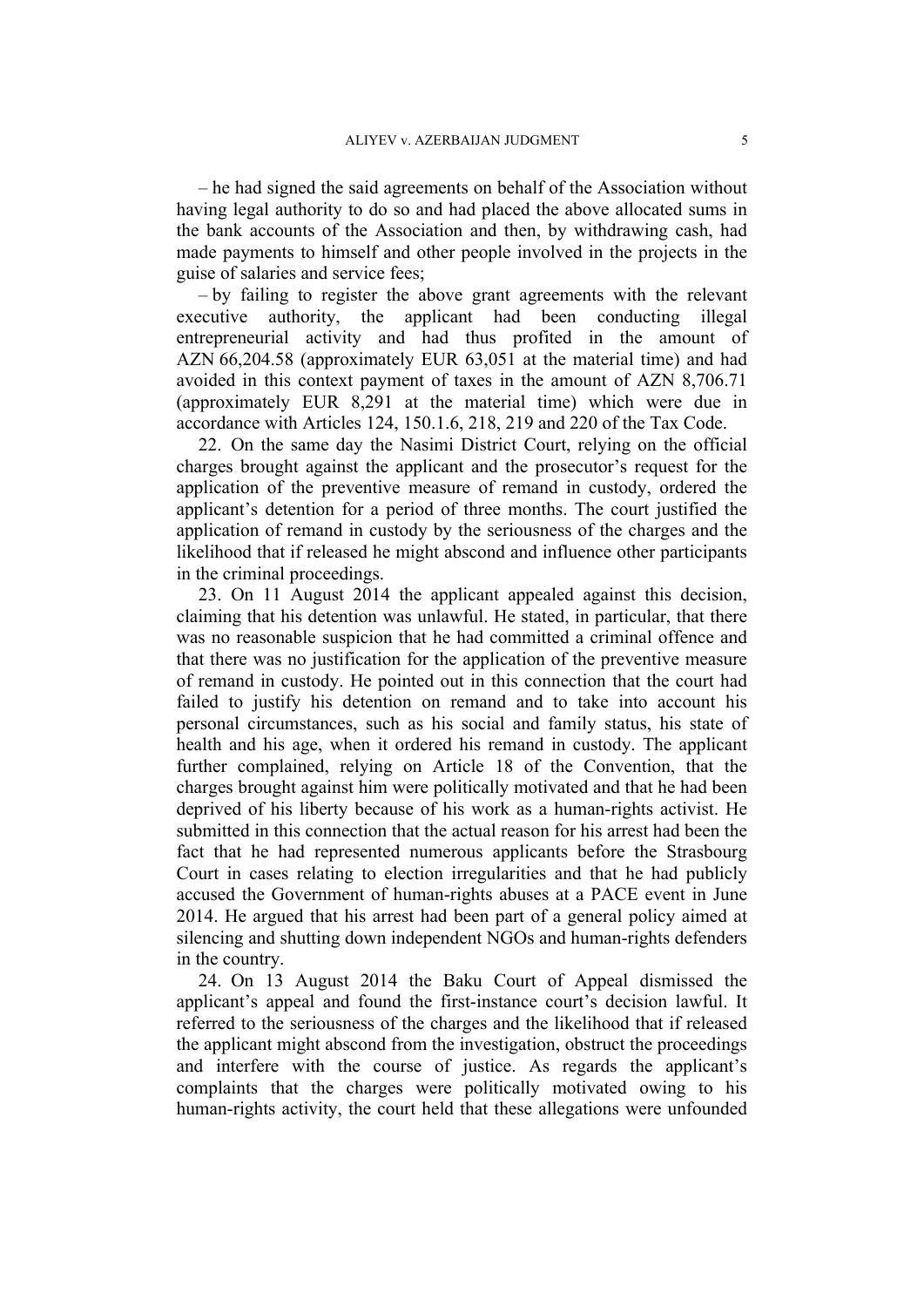as the applicant had been accused of committing financial crimes which could not be associated with any political motives.

25. On 3 September 2014 the applicant applied to the Nasimi District Court, requesting the substitution of remand with either house arrest or release on bail. In his application the applicant, among other things, reiterated his complaints to the effect that the acts attributed to him did not constitute a criminal offence and there was accordingly no reasonable suspicion of his having committed such an offence.

26. On 12 September 2014 the Nasimi District Court dismissed the application, finding that the risks that the applicant might abscond or otherwise upset the course of the proceedings or reoffend continued to pertain.

27. On 15 September 2014 the applicant appealed, reiterating his arguments.

28. On 22 September 2014 the Baku Court of Appeal upheld the Nasimi District Court's decision of 12 September 2014.

29. On 23 October 2014 the applicant applied again to the Nasimi District Court, requesting the substitution of remand with either house arrest or release on bail.

30. On 24 October 2014 the Nasimi District Court dismissed his application based on similar findings.

31. On the same date the Nasimi District Court extended the applicant's pre-trial detention by three months, finding that the grounds justifying his continued detention "had not ceased to pertain".

32. On 27 October 2014 the applicant appealed against both decisions concerning his application for the substitution of remand with other alternative measures and the extension of his pre-trial detention.

33. On 29 October 2014 the Baku Court of Appeal dismissed both appeals and upheld the first-instance court's above decisions.

34. On 12 December 2014 the Prosecutor General's Office charged the applicant *de novo*. In addition to the original charges, the applicant was further charged under Articles 179.3.2 (high-level embezzlement) and 313 (forgery by an official) of the Criminal Code. The acts imputed to the applicant under Article 213.1 (large-scale tax evasion) of the Criminal Code were re-qualified under Article 213.2.2 (tax evasion on a very large scale) of the Criminal Code. In particular, the period of time during which the applicant allegedly committed crimes was expanded from 2012 back to 2009 onwards. As regards the charges of embezzlement, the applicant was accused of transferring various amounts from the bank accounts of the Association to the bank account of one of the Association's employees with a view to their subsequent withdrawing the cash. With respect to the charges concerning forgery, the applicant was accused of inserting false information into the cashbook concerning payments to various employees of the Association in the guise of salaries and services fees. As regards the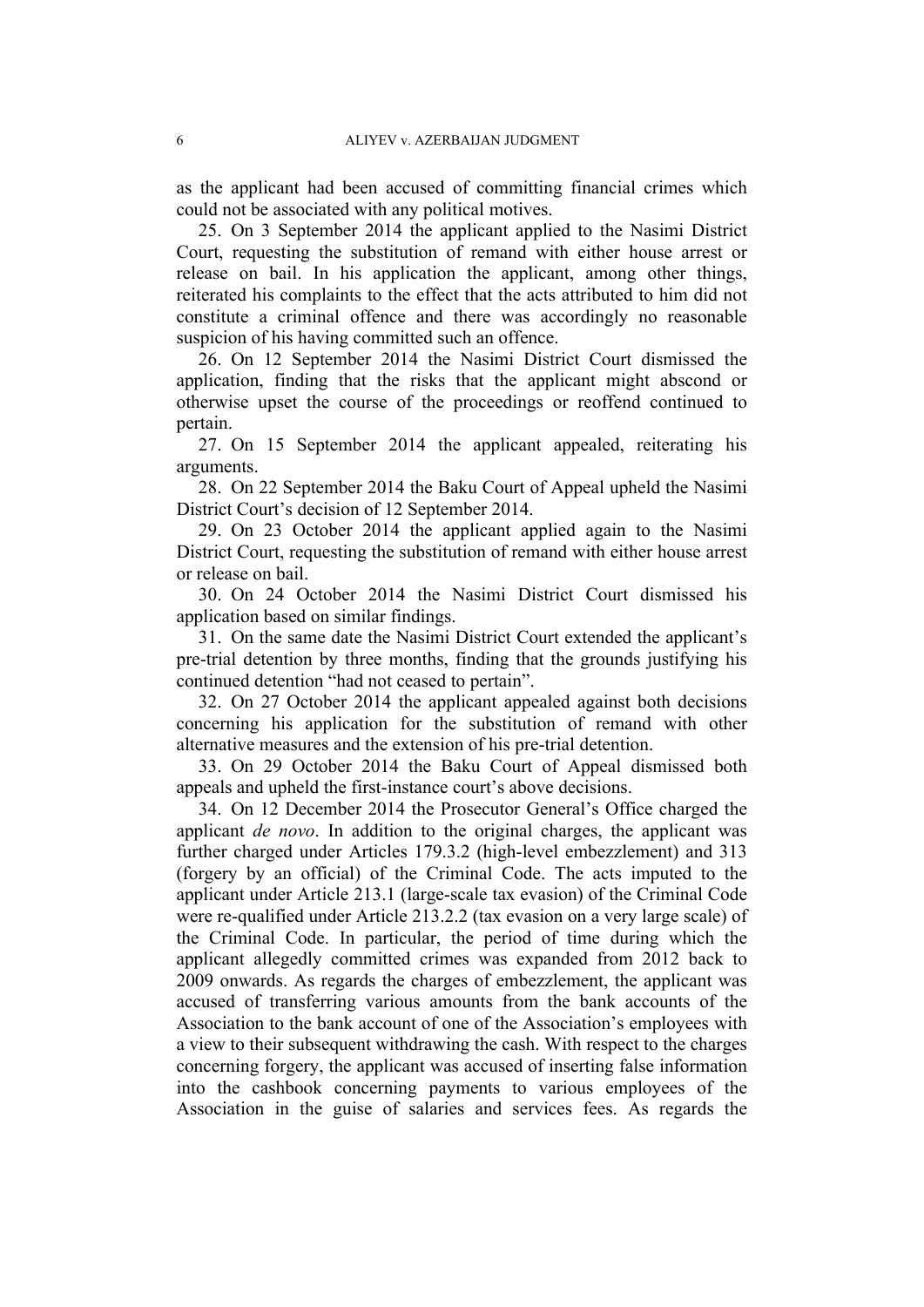re-qualification of the crime of tax evasion, the total amount of alleged illegal profit obtained by the applicant was raised to AZN 496,729.25 (approximately EUR 473,075 at the material time) and the amount of alleged unpaid taxes to AZN 65,636.85 (approximately EUR 62,510 at the material time).

35. On 29 December 2014 the Prosecutor General's Office drew up a bill of indictment and the case went to trial.

## **D. Search and seizure in the applicant's home and in the Association's office**

36. On 7 August 2014 the prosecutor in charge applied to the Nasimi District Court to have a search of the office of the Association (see paragraph 8 above) and "other places of storage" authorised. The prosecutor justified the search by referring to the criminal investigation under Articles 308.1 (abuse of power) and 313 (forgery by an official) of the Criminal Code "into breaches of legislation discovered in the activities of a number of non-governmental organisations and branches and representatives offices of foreign non-governmental organisations in Azerbaijan".

37. On the same day the Nasimi District Court authorised a search of the Association's office and "other places of storage". The relevant parts of the decision read as follows:

"[The prosecutor in charge of the case] applied to the court with a request to conduct a search and seizure in the framework of the criminal case no. 142006023.

[The prosecutor in charge] justified his request by [the following:] ... this criminal case concerns an investigation under Articles 308.1 [abuse of power] and 313 [forgery by an official] of the Criminal Code into breaches of legislation discovered in the activities of a number of non-governmental organisations and branches and representatives offices of foreign non-governmental organisations in Azerbaijan. Given that the evidence gathered gives grounds [to conduct a search], it is necessary for the purpose of carrying out a comprehensive, thorough and objective investigation to conduct a search [of the Association's] office located at [office address] ... and other places of storage ...

Having regard to the above, for the purpose of conducting a comprehensive, thorough and objective investigation, a search and seizure is requested of [the Association's] office located at [office address] ... and other places of storage.

The court considers that for the purpose of conducting a comprehensive, thorough and objective investigation it is necessary to conduct a search and seizure [of the Association's] office located at [office address] ... and other places of storage."

38. On 8 August 2014 the investigator carried out a search of the applicant's home on the basis of the Nasimi District Court's decision of 7 August 2014. According to the search record of 8 August 2014, the search was carried out in the presence of the applicant's lawyer, members of his family and two attesting witnesses (*hal şahidləri*). The investigator seized all the documents, computers, USB flash drives and other electronic data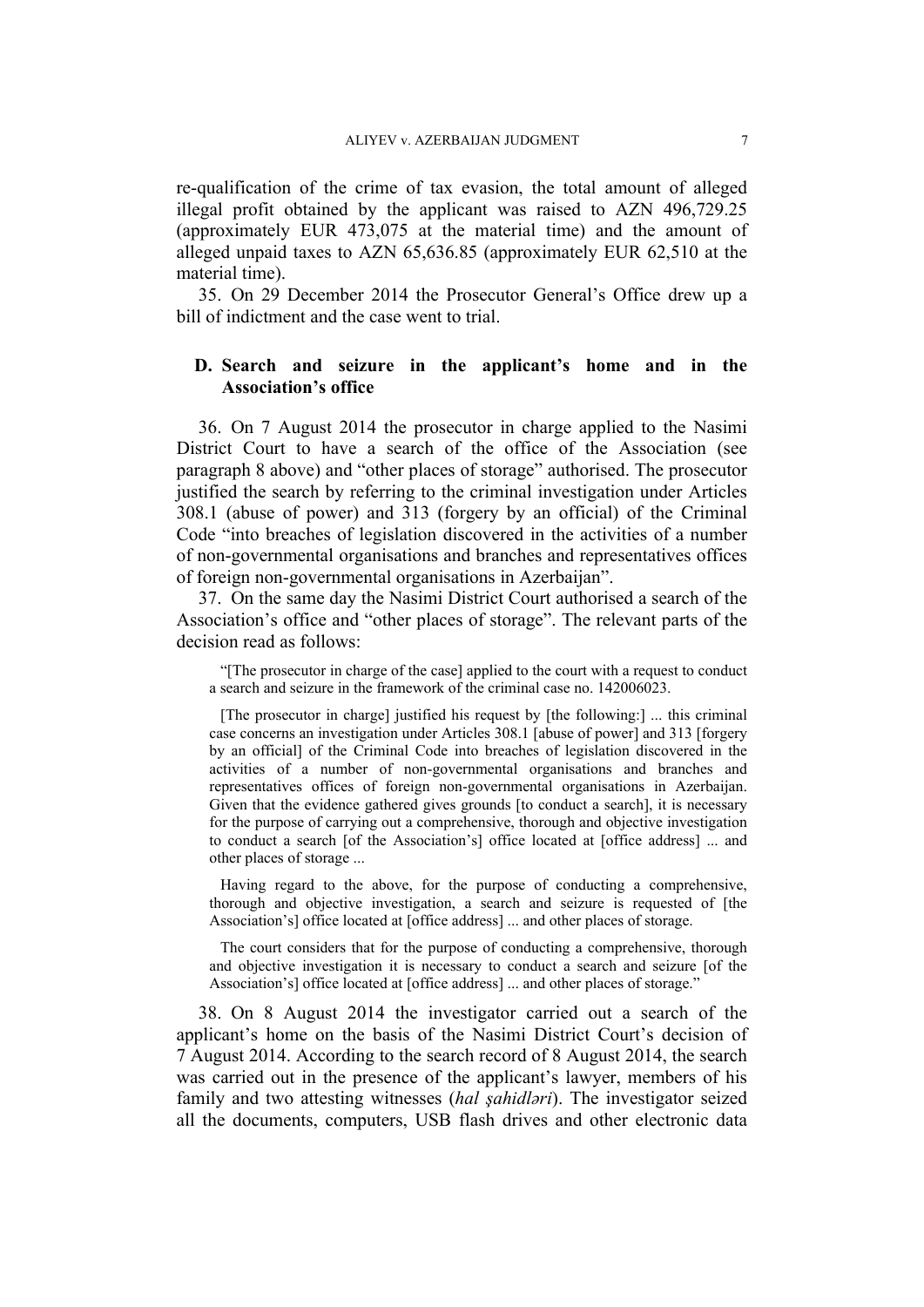storage devices. On the same day the investigator also carried out a search of the home of the applicant's brother where the applicant was officially registered as a resident.

39. On 9 August 2014 the investigator carried out a search of the Association's office. It appears from the search record of 9 August 2014 that the investigator seized all the documents found in the office, including documents related to the Association's activities and case files concerning over a hundred applications pending before the Court and documents related to the proceedings before the domestic courts.

40. On an unspecified date the applicant lodged a complaint with the Nasimi District Court, claiming that the searches had been unlawful. Relying on Article 8 of the Convention, he complained that there had been no legal basis for carrying out the searches. He also complained that the investigator had failed to record each seized document as required by the relevant law and had taken the documents without making an inventory. He further complained of the seizure of numerous documents and files relating to the ongoing court proceedings before the Court and the domestic courts.

41. On 12 September 2014 the Nasimi District Court dismissed the applicant's claim. The first-instance court held that the searches had been conducted in accordance with the relevant law. As to the seizure of the documents relating to the cases pending before the Court and the domestic court, it found that they could not be returned to the applicant at this stage of the proceedings.

42. On 15 September 2014 the applicant appealed against this decision, reiterating his previous complaints. He asked, in particular, the appellate court to declare the searches unlawful, to order the return of the documents relating to the cases pending before the Court and the domestic courts, and to provide him with a copy of all the seized documents in order to prepare his defence.

43. On 23 September 2014 the Baku Court of Appeal dismissed the applicant's appeal and upheld the first-instance court's decision of 12 September 2014.

## **E. The applicant's conditions of detention and his medical treatment in detention**

#### *1. The applicant's conditions of detention in the detention facility*

### **(a) The applicant's account**

44. Following his arrest, the applicant was placed in the Baku pre-trial detention facility in Kurdakhani.

45. From 9 to 12 August 2014 the applicant was held in a so-called "quarantine" cell designed for the admission of newcomers. He was detained in this cell, which according to him measured approximately 10 sq.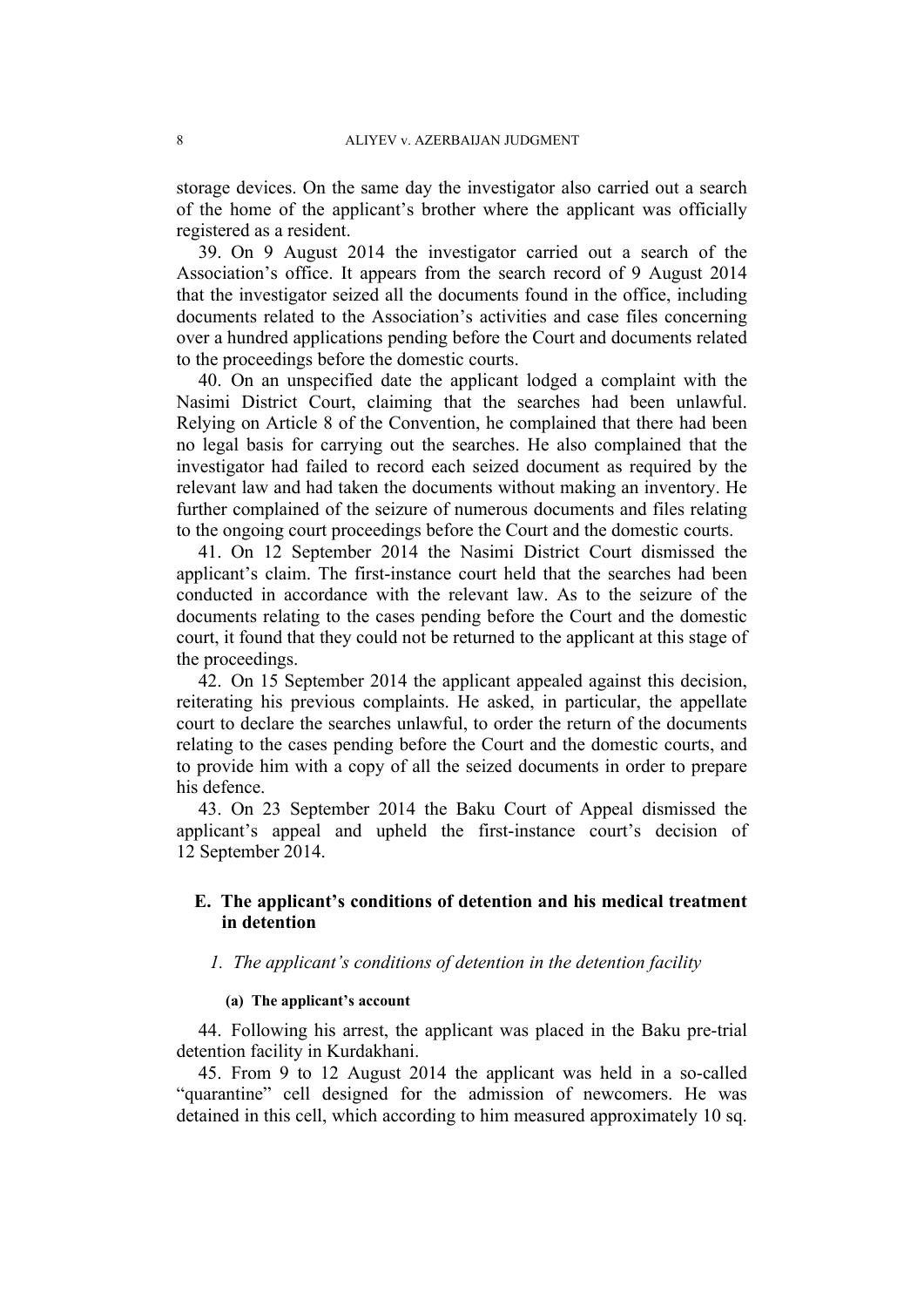m, together with eight other detainees. The applicant did not have his own bed and had to share beds with others. The cell was not adequately ventilated and, although all the detainees were smokers except the applicant, there was no special place for smoking. The temperature inside the cell was very high. The applicant had no access to outdoor exercise and was confined to his cell for the whole day. There was no bathroom and the sanitary conditions were very bad. Water supply was available only two hours per day. The light was always on.

46. As from 12 August 2014, following a visit of a delegation from the International Committee of the Red Cross, the applicant was transferred to another cell. He was then detained in a cell measuring 12-14 sq. m together with three other detainees. The applicant had his own bed and bedding. There was a small window in the cell. However, the cell was not adequately ventilated and the temperature inside the cell was very high in August and September and very low in winter because the central-heating system was turned on only after 15 November. There was no fresh air in the cell and while there was a yard of 10 sq. m adjacent to the cell, it was closed after 4 p.m. every day. The light in the cell was never switched off, contributing further to the lack of sleep. Cold water was provided every few hours, but hot water was available only twice per week.

47. The food served in the detention facility was meagre and of poor quality and had to be supplemented with food sent by the applicant's family. However, the applicant was entitled to receive only one parcel of food per week and there was no possibility to keep food fresh because of the absence of a refrigerator.

48. The applicant was confined to his cell for most of the day. There was an exercise room in the detention facility, but detainees were not allowed to use it.

#### **(b) The Government's account**

49. Without specifying the relevant periods of the applicant's detention, the Government submitted that the applicant had been detained with three other detainees in the cell measuring 17.82 sq. m., which was designed to accommodate four persons. The cell had been adequately lit and ventilated. There had been one window in the cell measuring 120 by 140 cm. Sanitary facilities had been separated by a plastic door and consisted of a toilet, a sink and a shower. The applicant had been provided with a separate bed and bedding, water, food and other necessities. In support of their account the Government submitted a copy of a certificate issued by the Prison Service which provided a general overview of the Baku pre-trial detention facility.

### *2. The applicant's state of health and medical treatment in detention*

50. The applicant suffered from a number of conditions before his arrest. In particular, he suffered from osteochondrosis of the vertebral column,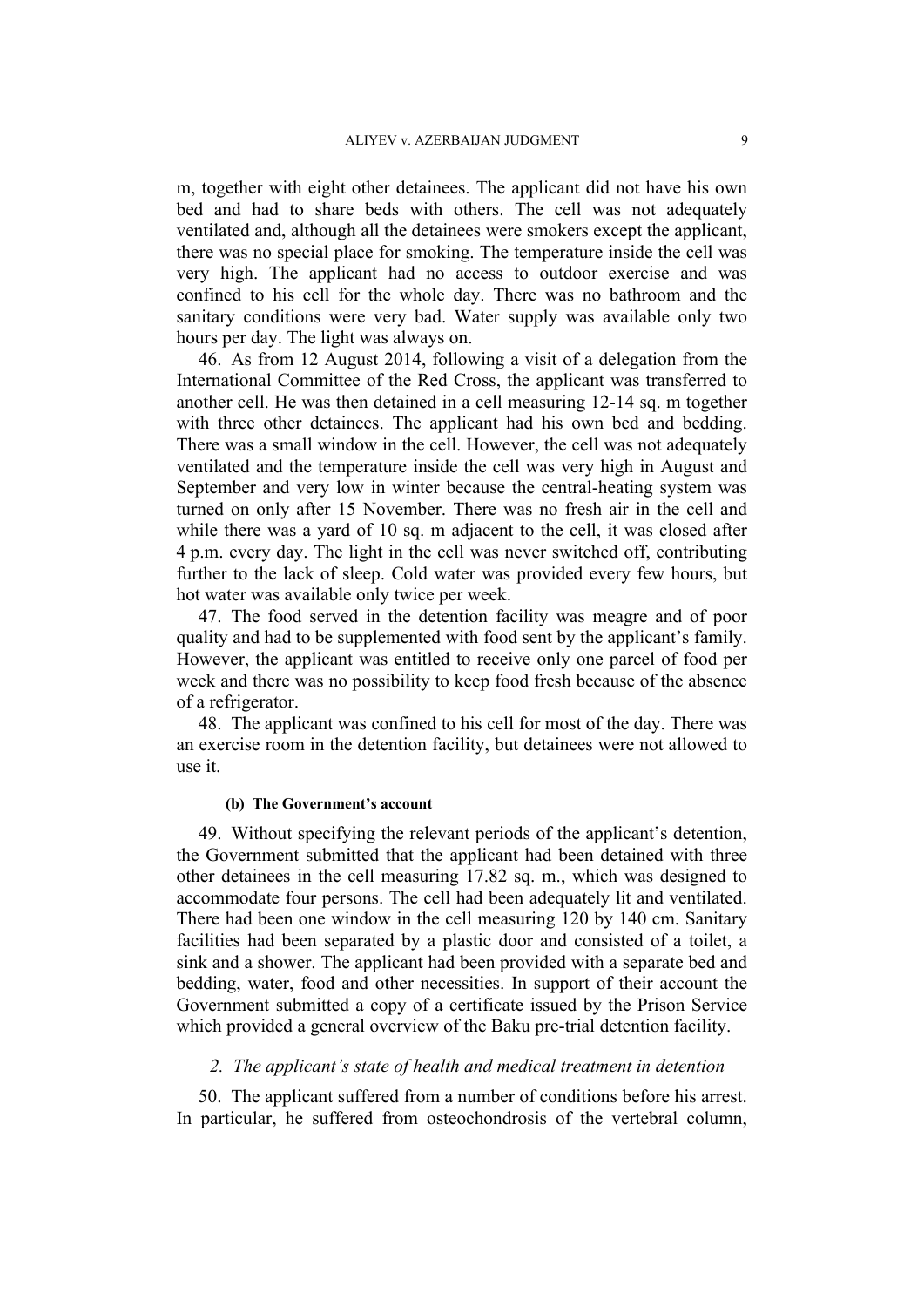abnormal blood pressure, thrombophlebitis, prostatic hyperplasia, insomnia and headaches and had neurological and urological problems.

51. According to the applicant, his state of health significantly deteriorated following his arrest because of the interruption and postponement of medical treatment that he had been undergoing before his arrest.

52. On 24 October 2014 during a hearing at the Nasimi District Court the applicant felt unwell and fainted in the courtroom. The applicant's lawyer immediately lodged an application with the judge, asking for the applicant's examination by a medical expert in order to establish whether his state of health was compatible with his detention. The judge decided to forward the request to the Serious Crimes Department of the Prosecutor General's Office, without taking further action.

53. On 24 October 2014 the applicant's lawyer also lodged an application with the head of the detention facility, asking for the applicant to receive adequate medical treatment.

54. On 25 and 27 October 2014 the applicant underwent medical examinations, including a MRI scan of his brain and vertebral column in the National Oncology Centre in Baku. According to the results of the scan, there was no pathology in the brain or the vertebral column. The results of the scan revealed the presence of osteochondrosis of the vertebral column, a hernia in the vertebral column and disc protrusions in the following areas of the vertebral column:  $C$  4-5,  $C$  5-6,  $C$  6-7,  $L$  2-3,  $L$  4-5. The doctors, however, concluded that none of these hernias or disc protrusions required surgery or inpatient treatment and prescribed outpatient treatment. The ultrasound examination of the abdominal zones showed enhanced parenchymal echogenicity of the left kidney, and some hydronephrosis and some kidney stones in the renal collecting system. Small masses were detected in the prostate. In order to determine whether there was pathological process in the prostate, the applicant was subjected to a specific prostate blood test, PSA (Prostate-Specific Antigen), and the result of the test was satisfactory.

55. On 28 October 2014 the applicant asked the head of the detention facility to inform him of the results of the medical examinations.

56. On 31 October 2014 the applicant was officially informed of the results of the medical examinations. However, according to the applicant, he was not provided with copies of these results.

57. On 11 November 2014 the applicant's lawyer asked the head of the detention facility to provide him with copies of the results of the applicant's medical examinations. It is not clear from the case-file whether the applicant was provided with those documents.

58. By a decision of 14 November 2014, the investigator in charge of the case dismissed a request by the applicant for examination by a forensic expert, finding that the applicant had undergone the relevant medical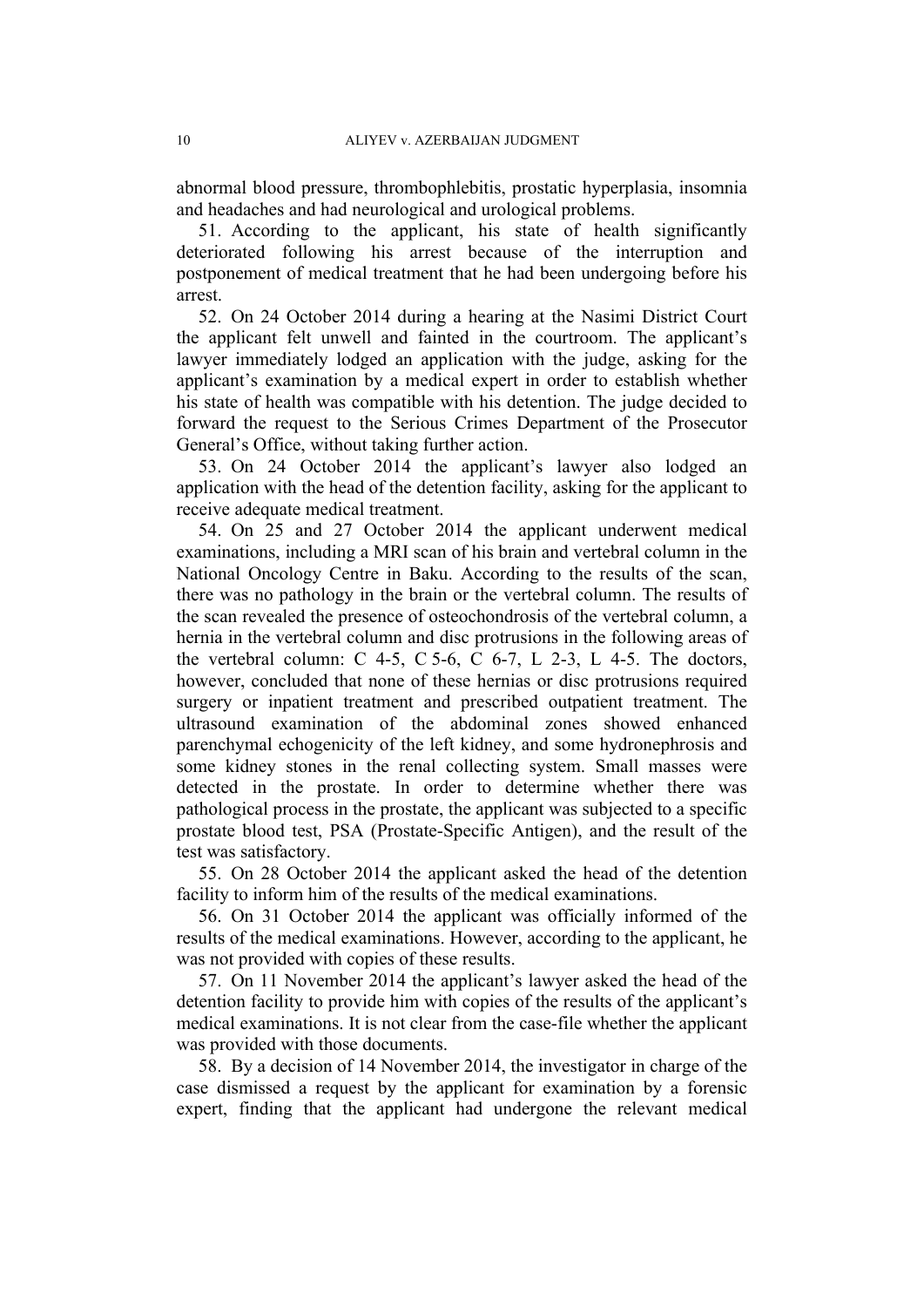examinations and there was no need for his examination by a forensic expert.

59. On 20 November 2014 the applicant lodged a request with the prosecution authorities and the administration of the detention facility, asking them to allow his medical examination by two independent doctors, I.H. and A.G.

60. By a decision of 28 November 2014, the investigator in charge of the case dismissed the applicant's request, finding that he had failed to substantiate his request.

61. By a letter of 2 December 2014, the medical department of the Ministry of Justice informed the applicant that he had undergone the relevant medical examinations and a conservative treatment had been prescribed for him.

62. In December 2014 the applicant was examined by the neurologist, who prescribed anti-anxiety drugs. The applicant was also seen by an ophthalmologist and a psychiatrist, and underwent an ultrasound examination.

63. On 26 December 2014 the applicant stopped taking the anti-anxiety drugs prescribed. According to the applicant, he decided not to take the drugs owing to the serious side effects, such as appearance of suicidal behaviour.

64. According to the Government, on 19 February 2015 the applicant was examined in the Neurosurgery Hospital by the country's leading doctors. The laboratory and ultrasound examination did not reveal any cancer-related anomalies.

## *3. The applicant's conditions of transport to and the conditions of detention in the court-house*

65. According to the applicant, he was transported several times to and from the Baku pre-trial detention facility. The distance between the detention facility and the court-house was about 15-20 km.

66. The applicant and other detainees were transported in special vans and the journey usually lasted about one hour. According to the applicant, the vehicles were in poor condition and there was no appropriate place to sit or stand inside. Allegedly, no ventilation or air conditioning was available.

67. On 24 October 2014 the applicant was transported to the Nasimi District Court together with nine other detainees, in a van allegedly designed for eight people.

68. He was detained in a room situated in the basement of the courthouse. According to the applicant, the room was not ventilated and did not allow access to daylight. There was only one little window which had metal bars and was not open. The room was small and measured 4-5 sq. m. The applicant shared this room with four detainees all day waiting for his hearing. He was allegedly not provided with food and water.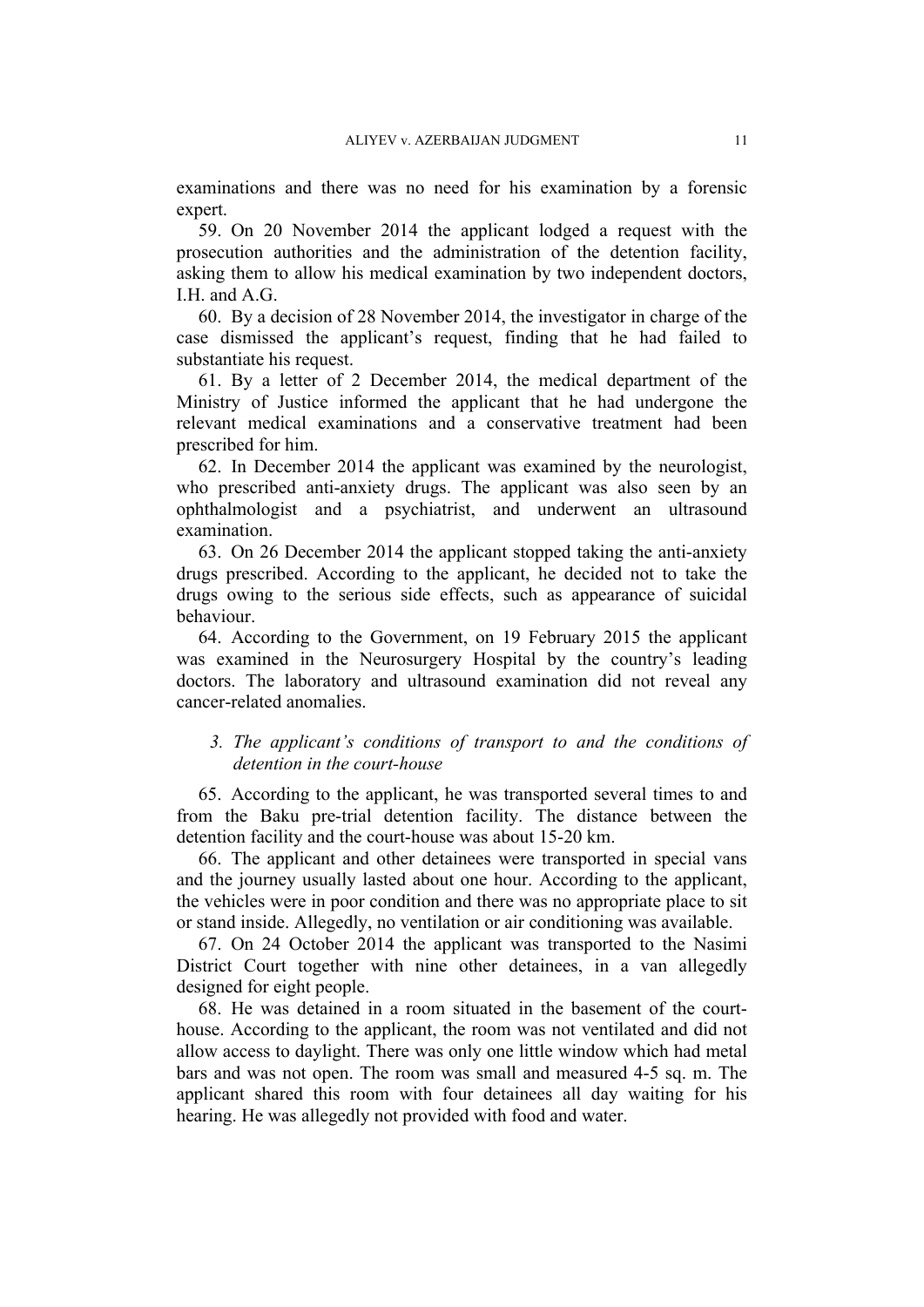#### 12 ALIYEV v. AZERBAIJAN JUDGMENT

## *4. The applicant's attempts to obtain redress for the alleged lack of medical treatment and poor conditions of detention*

69. On 28 January 2015 the applicant lodged under the Code of Criminal Procedure a complaint with the Sabunchu District Court against the Baku pre-trial detention facility, complaining about his conditions of detention and of the lack of adequate medical treatment.

70. On 8 February 2015 the court left the applicant's complaint without examination for lack of jurisdiction as the investigation had been already completed and his criminal case had gone to trial.

71. On 25 February 2015 the Baku Court of Appeal upheld the above decision.

## **F. The applicant's criminal conviction and subsequent release from detention**

72. On 22 April 2015 the Baku Assize Court convicted the applicant as charged under Articles 179.3.2, 192.2.2, 213.2.2, 308.2 and 313 of the Criminal Code (see paragraphs 21 and 34 above) and sentenced him to seven and a half years' imprisonment.

73. On 21 July 2015 the Baku Court of Appeal upheld the applicant's conviction and sentence.

74. On 24 February 2016 the Supreme Court upheld the Baku Court of Appeal's judgment of 21 July 2015.

75. On an unspecified date the Prosecutor General lodged an application for supervisory review with the Plenum of the Supreme Court on the ground of the severity of the sentence imposed on the applicant.

76. On 28 March 2016 the Plenum of the Supreme Court granted the application and reduced the applicant's sentence to five years' imprisonment suspended on probation. The applicant was released from detention.

77. The applicant's criminal trial is the subject of a separate application which is pending before the Court (application no. 51324/16).

## II. RELEVANT DOMESTIC LAW AND PRACTICE AND INTERNATIONAL REPORTS

78. For a summary of the relevant domestic law, including most of the relevant provisions of the Criminal Code, and practice and for international reports see *Yunusova and Yunusov v. Azerbaijan* (no. 59620/14, §§ 92-103, 2 June 2016) and *Rasul Jafarov* (cited above §§ 50-84). Furthermore, according to Article 213.2.2 of the Criminal Code, as in force at the material time, an offence of tax evasion on a very large scale (defined as an amount above AZN 100,000 but not exceeding AZN 500,000) was punishable by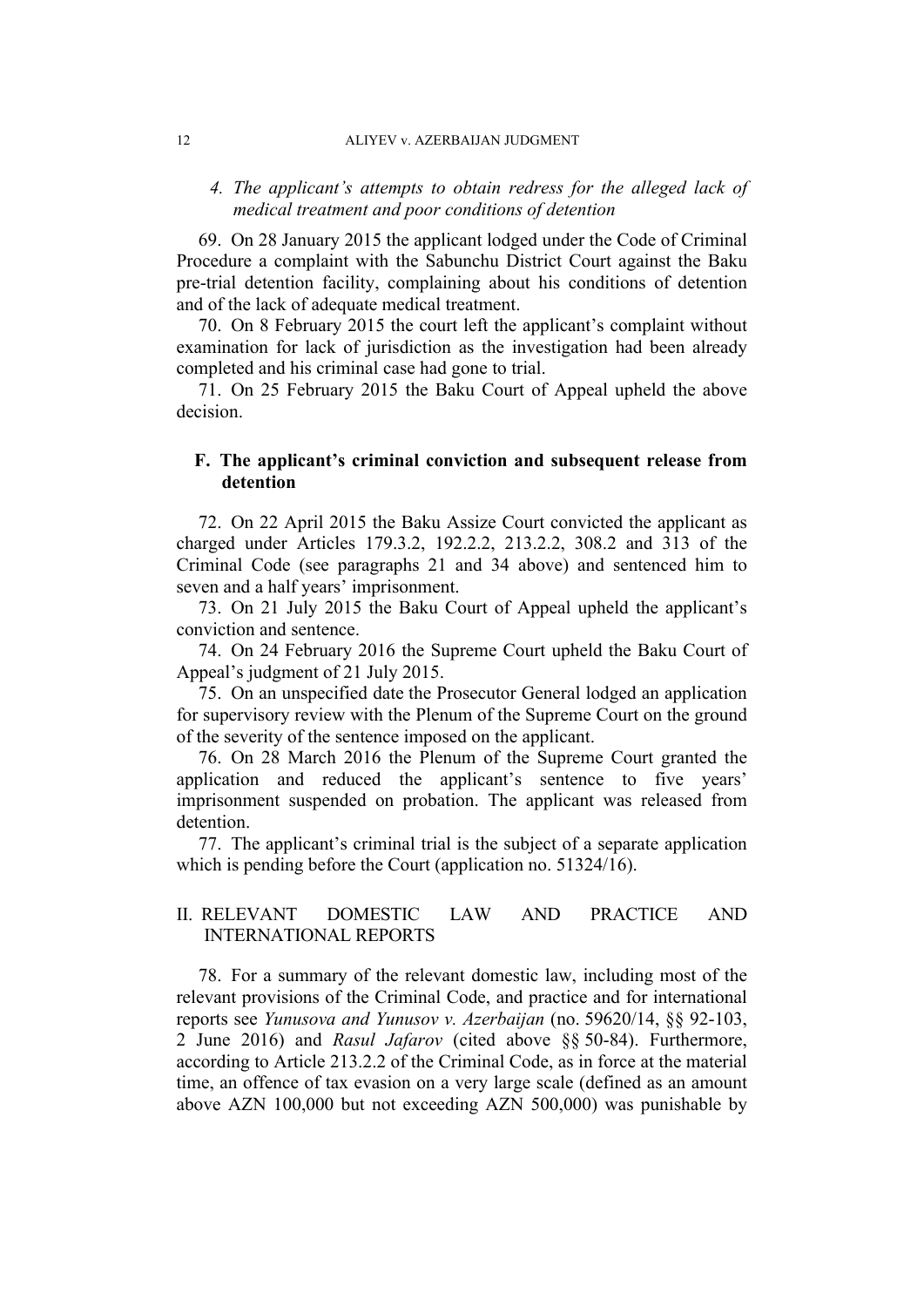imprisonment for a period between three to seven years, with or without deprivation of the right to hold a certain position or to engage in a certain activity for a period of up to three years.

79. The relevant parts of the Concluding observations on the fourth periodic report of Azerbaijan (CCPR/C/AZE/4) adopted by the UN Human Rights Committee on 16 November 2016, read as follows:

#### **"Freedom of expression**

36. The Committee remains concerned about extensive restrictions on freedom of expression in practice, including:

(a) Consistent reports of intimidation and harassment, including arbitrary arrest and detention, ill-treatment and conviction of human rights defenders, youth activists, political opponents, independent journalists and bloggers on allegedly politically motivated trumped-up administrative or criminal charges of hooliganism, drug possession, economic crimes, tax evasion, abuse of office, incitement to violence or hatred etc.;

...

37. The State party should take all measures necessary to guarantee the full enjoyment of freedom of expression by everyone in practice. It should take immediate steps to end any repression against the above-mentioned categories of persons, provide effective protection against persecution or retaliation and ensure that any restrictions on the exercise of their freedom of expression comply with the strict requirements of article 19 (3) of the Covenant. ...

...

#### **Freedom of association**

40. The Committee is concerned about restrictive legislation negatively affecting the exercise of freedom of association, including stringent registration requirements for public associations and NGOs, broad grounds for denial of registration and temporary suspension or permanent closure of NGOs, restrictive regulations on grants and donations received by public associations and NGOs, including the ban on foreign funding, and heavy penalties for violations of the relevant legislation. The Committee is further concerned about threats against NGO leaders, the high number of criminal investigations against NGOs, the freezing of their assets and those of their members and the significant number of NGOs that have been closed. ...

41. The State party should revise relevant laws, regulations and practices with a view to bringing them into full compliance with the provisions of articles 19 and 22 of the Covenant, including by:

(a) Simplifying registration rules and clarifying the broad grounds for denying the registration of and temporarily suspending or permanently closing NGOs;

(b) Ensuring that legal provisions regulating NGO grants allow access to foreign funding and do not put at risk the effective operation of public associations as a result of overly limited or overly regulated fundraising options;

(c) Ending the crackdown on public associations and ensuring that they can operate freely and without fear of retribution for their legitimate activities; ..."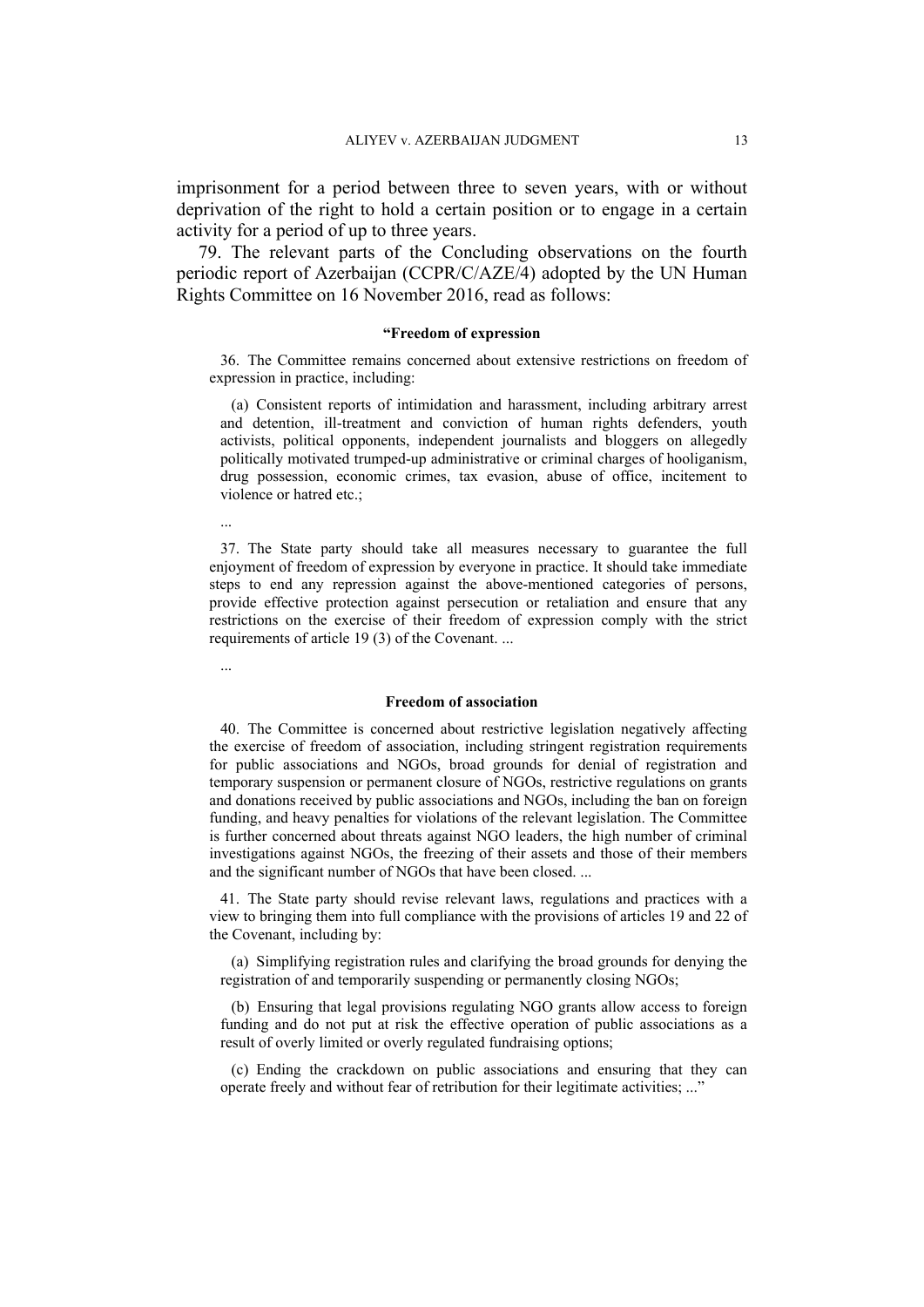80. In addition, the United Nations Special Rapporteur on the situation of human rights defenders conducted an official visit to Azerbaijan from 14 to 22 September 2016. In the course of his visit, the Special Rapporteur met high-level representatives of the national authorities and members of civil society, including human-rights defenders in detention. The most relevant parts of the report on this visit ("Report of the Special Rapporteur on the situation of human rights defenders on his mission to Azerbaijan"), which was presented to the Human Rights Council at its thirty-fourth session (27 February-24 March 2017), read as follows:

#### **"B. Situation of human rights defenders**

#### **1. Stigmatization**

28. The situation of civil society in Azerbaijan has seen serious setbacks since 2009, as the rights to freedom of expression, assembly and association have increasingly been curtailed when exercised in opposition to the Government or its policies. Moreover, high-level government officials have used a strident rhetoric to stigmatize human rights defenders and declare them tools of Western influence bound to undermine the State.

29. In December 2014, the head of the Presidential Administration published an essay, stating that Western-funded NGOs played the role of a "fifth column" in Azerbaijan and made several public statements repeating the accusation. Other key officials made similar statements. Most defenders have been accused of being political opponents, promoting values that run counter to those of their society or culture. They have been denounced as politically or financially motivated actors. During the visit, it became evident that such inflammatory language by senior government officials has had a stigmatizing impact on civil society.

30. The continued stigmatization of defenders, which exposes them to heightened risks and produces a chilling effect on the public perception of them, remains of concern. Describing reputable organizations as paid political activists serves no legitimate purpose. The Special Rapporteur urges the Government to refrain from stigmatizing human rights defenders and to respect the legitimate role of civil society in the promotion of human rights and the rule of law in Azerbaijan.

31. The Government is encouraged to support the work of independent civil society organizations, despite disagreements or criticisms, bearing in mind their invaluable role in advancing Azerbaijani society. The Special Rapporteur urges the Government to undertake activities to raise awareness of human rights among the public and foster a spirit of dialogue and cooperation in society.

#### **2. Criminalization**

32. During the visit, the Special Rapporteur received many reports and testimonies pointing to the intensified crackdown on and criminalization of civil society in Azerbaijan. In that context, the authorities have targeted defenders, journalists, lawyers and grassroots activists through the use of politically motivated criminal prosecutions, arrests, imprisonment and travel bans. They have also used detention to intimidate political and social media activists on what often seem to be spurious misdemeanour charges of resisting police orders or petty hooliganism.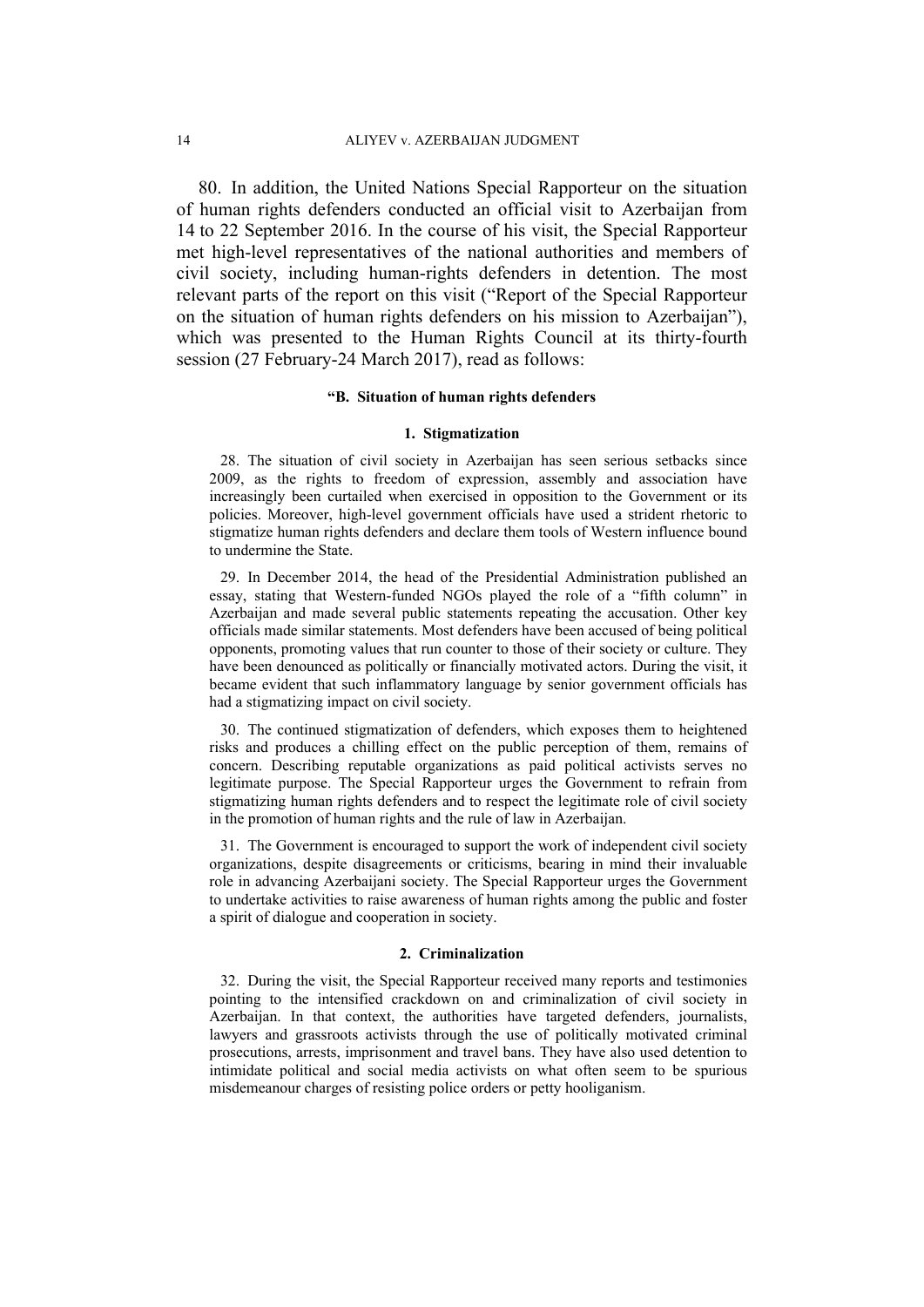33. In 2015, the Committee against Torture expressed deep concern that human rights defenders had been arbitrarily deprived of their liberty, subjected to ill-treatment and, in some cases, denied adequate medical treatment in retaliation for their professional activities (see CAT/C/AZE/CO/4, para. 10). At the conclusion of its visit in May 2016, the Working Group on arbitrary detention stated that defenders continued to be detained under criminal or administrative charges as a way to impair the exercise of their basic human rights and fundamental freedoms and to silence them. Those practices constituted an abuse of authority and violated the rule of law that Azerbaijan had agreed to comply with. The Working Group also referred to the large number of cases of detainees who were exposed to violence, torture and ill-treatment. When he visited detained defenders during his visit, the Special Rapporteur could attest to the vulnerability of their physical integrity owing to the continued reports of violence in the context of detention in the country.

34. The Special Rapporteur, jointly with other mandate holders, has issued a number of public statements, urging the authorities to put an end immediately to all forms of persecution of human rights activists in the country. At the session of the Human Rights Council, held in June 2015, a group of 25 States endorsed an oral statement on the situation of human rights in Azerbaijan, raising concerns about the shrinking space for civil society and the imprisonment of independent voices, in particular defenders, and calling for their immediate and unconditional release.

35. The punitive approach to criminalize defenders is said to include a number of the following elements: applying politically motivated charges (inciting hatred, mass disorder and treason); resorting to fabricated charges (possession of drugs and weapons, hooliganism and embezzlement); and using special charges (illegal business activity, tax evasion, and abuse of office) to target primarily the heads of prominent NGOs in Azerbaijan and curtail the ability of NGOs to operate.

36. It is alarming that the maximum term of imprisonment under the code of administrative offences for misdemeanours, with which defenders are often charged (for example, hooliganism, resisting police and traffic violations), has been increased from 15 to 90 days. It is now equal to the minimum term of detention under the criminal code. The Human Rights Committee has held that such severity of punishment may amount to *de facto* criminal sanction (see CCPR/C/AZE/CO/4, para. 20). Furthermore, in practice, administrative trials that result in such sentences are reportedly perfunctory, with defendants having limited access to independent counsel. Judges tend to decide on periods of detention based almost exclusively on police testimonies. The widespread nature of this type of criminalization could be seen in the documenting of at least 30 cases by civil society, in which the authorities used administrative law offences to jail human rights activists in 2016.

37. The gravity of the arbitrary detention of defenders in Azerbaijan is illustrated through the continuous efforts by civil society to monitor and document how many political prisoners are in detention at a given time. Various lists of political prisoners are updated regularly to inform the debate about the exact number of political prisoners in the country. In fact, during their visits, both the Special Rapporteur and the Working Group on arbitrary detention received various lists of a large number of defenders, journalists and political and religious leaders who were detained on a broad range of politically motivated charges (drugs- and arms-related offences, hooliganism, resisting police, tax evasion, etc.) during their visits.

38. In late 2015 and early 2016, the Government conditionally released or pardoned a number of human rights defenders. However, none of those released had their convictions vacated and several still face travel restrictions. The Special Rapporteur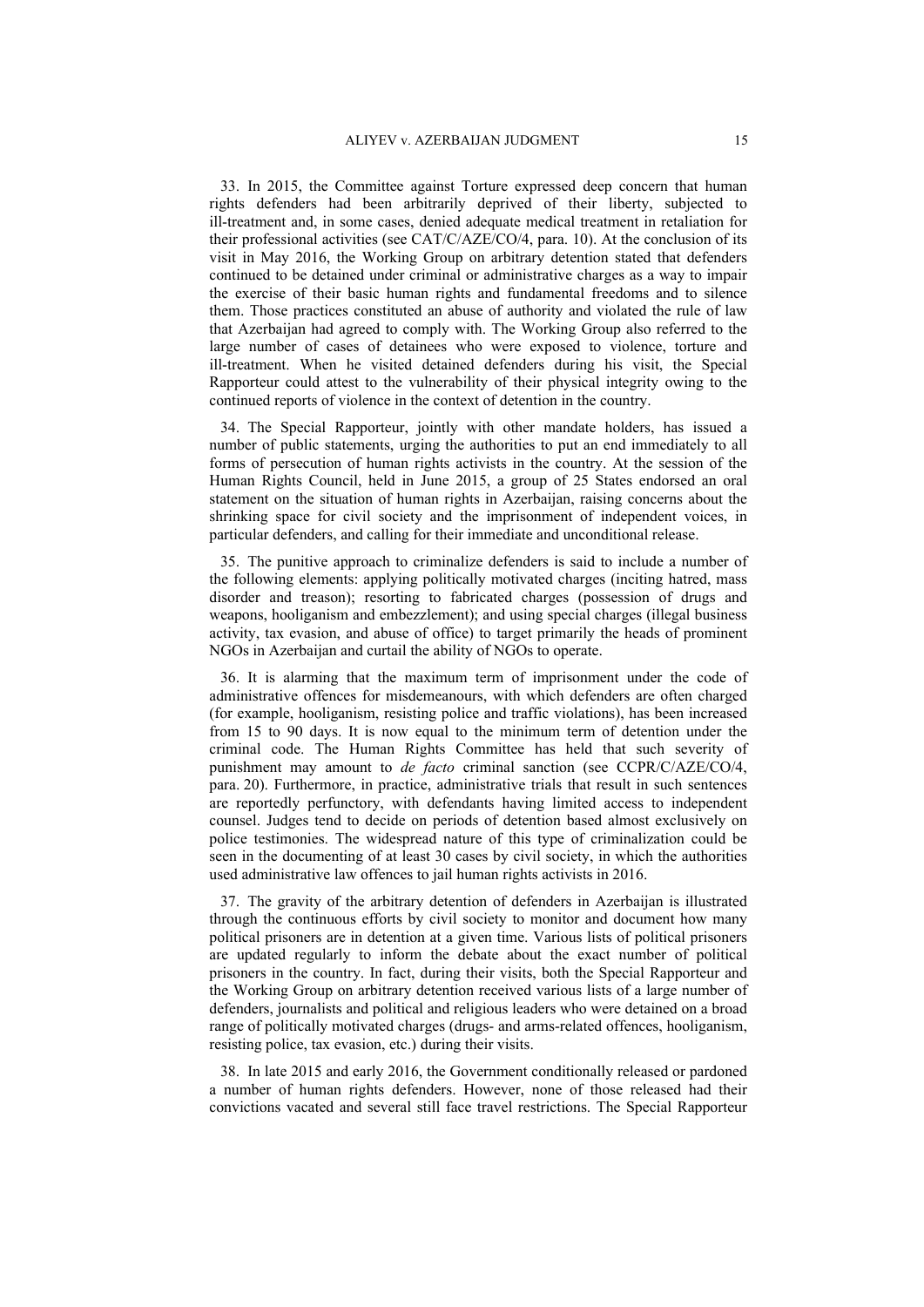shares the view of the Working Group on arbitrary detention that the pardon did not lead to any significant change in the country regarding other persons deprived of their liberty. Furthermore, even as some activists and journalists were released, the authorities regrettably arrested many others on spurious criminal and administrative charges to prevent them from carrying out their legitimate work.

39. The Special Rapporteur is deeply concerned about the intimidation facing the families and relatives of defenders who carry out their activism from abroad, which in some cases has involved criminal charges being brought against those relatives. The Special Rapporteur calls on the Government to refrain from criminalizing the important work of human rights defenders and immediately review the cases of defenders and their relatives deprived of their liberty, with a view to releasing them unconditionally."

## III. COUNCIL OF EUROPE COMMITTEE OF MINISTERS DOCUMENTS CONCERNING THE EXECUTION OF THE *ILGAR MAMMADOV* GROUP OF CASES

81. Supervision of the execution of the Court's judgments in the cases of *Ilgar Mammadov v. Azerbaijan* (no. 15172/13, 22 May 2014, final on 13 October 2014) and *Rasul Jafarov* (cited above, final on 4 July 2016) is done by the Committee of Ministers under enhanced procedure. According to the Committee of Ministers' decision CM/Del/Dec(2016)1273, adopted during its 1273 DH meeting (December 2016), the *Rasul Jafarov* case was classified as a clone of the "*Ilgar Mammadov* group of cases" in respect of the general measures.

82. During the first examination of the *Ilgar Mammadov* case at its 1214th meeting (December 2014), the Committee, in the context of general measures, "conveyed its particular concern about the finding of a violation of Article 18 taken in conjunction with Article 5 of the Convention" and "therefore called upon the Azerbaijani authorities to furnish, without delay, concrete and comprehensive information on the measures taken and/or planned to avoid that criminal proceedings are instituted without a legitimate basis and to ensure effective judicial review of such attempts by the prosecutor's office".

83. The Committee further examined this case at each of its Human Rights meetings and has repeated the above request at every examination of this case. Notably, at its 1236th meeting (September 2015), the Committee of Ministers adopted an Interim Resolution (CM/ResDH(2015)156) in which it "expressed its deepest concern in respect of the lack of adequate information on the general measures envisaged to avoid any circumvention of legislation for purposes other than those prescribed, which represents a danger for the respect of the rule of law".

84. At its 1273rd meeting (December 2016), the Committee again "expressed its deep concern about the absence of any information from the authorities concerning the general measures taken or envisaged to prevent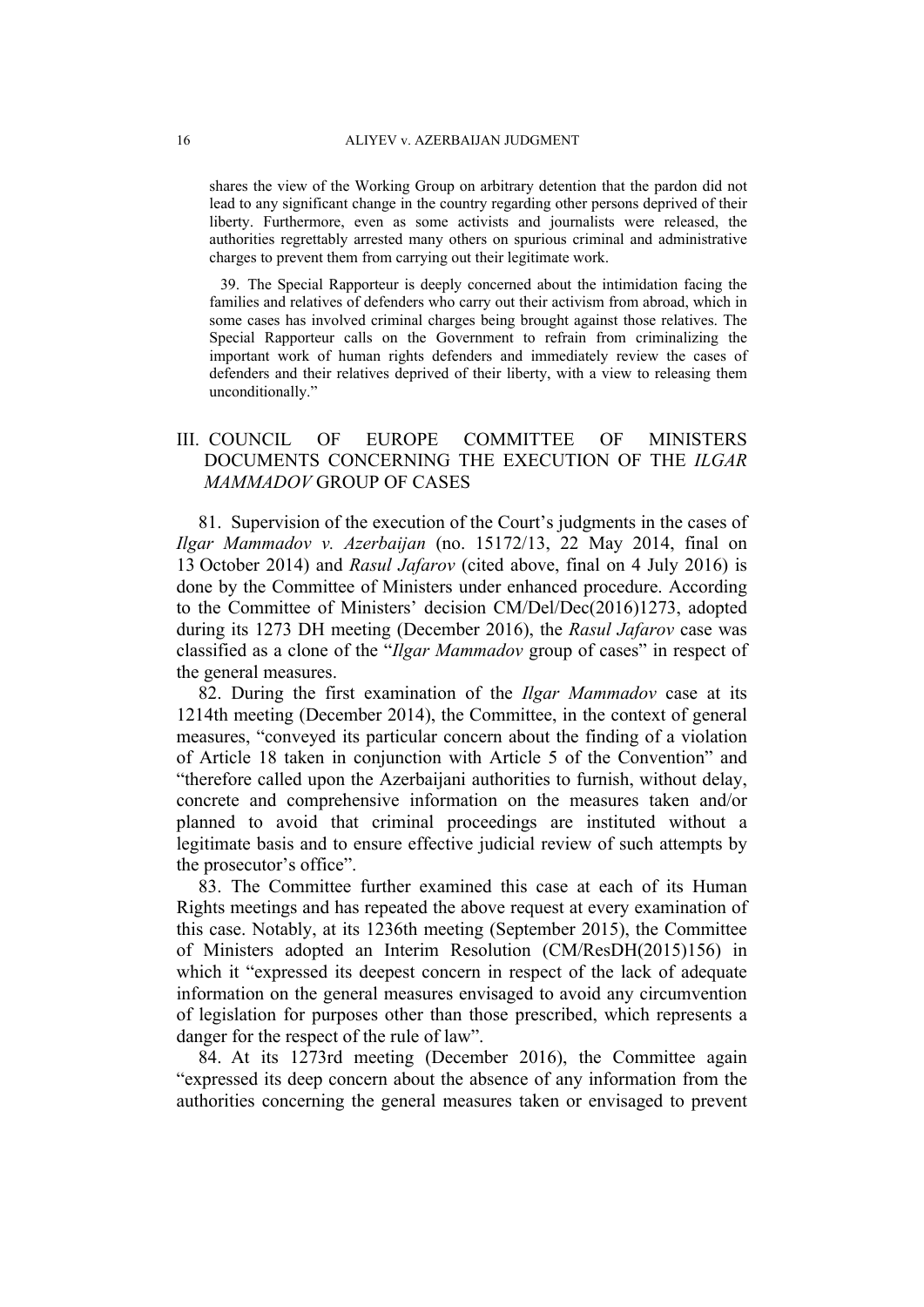violations of the rule of law through abuse of power of the kind established in the European Court's *Ilgar Mammadov* judgment".

85. On 14 February 2017 the Azerbaijani Government submitted an action plan on the measures taken and planned (DH-DD(2017)172). The action plan highlighted, in particular, the Executive Order signed by the President of Azerbaijan on 10 February 2017. In this context, the action plan indicated the following:

"... [the] Executive Order covers a number of questions raised by the Court in its judgment, including existence of reasonable suspicion of having committed an offence at the time of arrest and consideration of alternative measures of restraint by relevant authorities.

Further humanisation of penal policies in Azerbaijan has been listed among the aims of the document. It says that, in application of measures of restraint by investigation authorities and courts, provisions of criminal procedure law concerning grounds for arrest shall be strictly complied with, and the level of application of alternative sanctions and measures of procedural compulsion shall be extended to attain aims of punishment and of measure of restraint through non-custodial means.

The President of the Republic of Azerbaijan has recommended to the Supreme Court, the General Prosecutor's Office and instructed the Ministry of Justice with elaboration, within two months, of the draft laws concerning decriminalisation of certain crimes; provision of the sentences alternative to imprisonment; development of grounds for non-custodial measures of restraint and sentences alternative to imprisonment; wider application of institutions of substitution of remainder of imprisonment by lighter punishment, parole and suspended sentence; extension of cases of application of measures of restraint alternative to arrest; simplification of rules for amendment of arrest by alternative measures of restraint; and further limitation of grounds for arrest for low-risk or less serious crimes.

The President has also recommended to the Office of the Prosecutor General to start with examination of alternative measures of restraint when considering motions for arrest.

It has also been recommended to the courts that they examine the existence of reasonable suspicions of individual's having committed an offence and grounds for arrest, when deciding on measure of restraint, and arguments in favour of alternative measures.

According to Executive Oder, the Supreme Court shall hold continued analysis of case law of the courts concerning application of arrest and imposition of imprisonment..."

86. At its 1294th meeting (September 2017), the Committee, as regards the general measures, noted with interest the information provided about the progress of the implementation of the Presidential Order of 10 February 2017 and invited the authorities to provide detailed information about the legislative amendments foreseen in this regard. The Committee also urged the authorities to provide information on the other measures foreseen in the Presidential Order of relevance for the prevention of violations of the rule of law through abuse of power of the kind established in the European Court's judgments in the *Ilgar Mammadov* group of cases.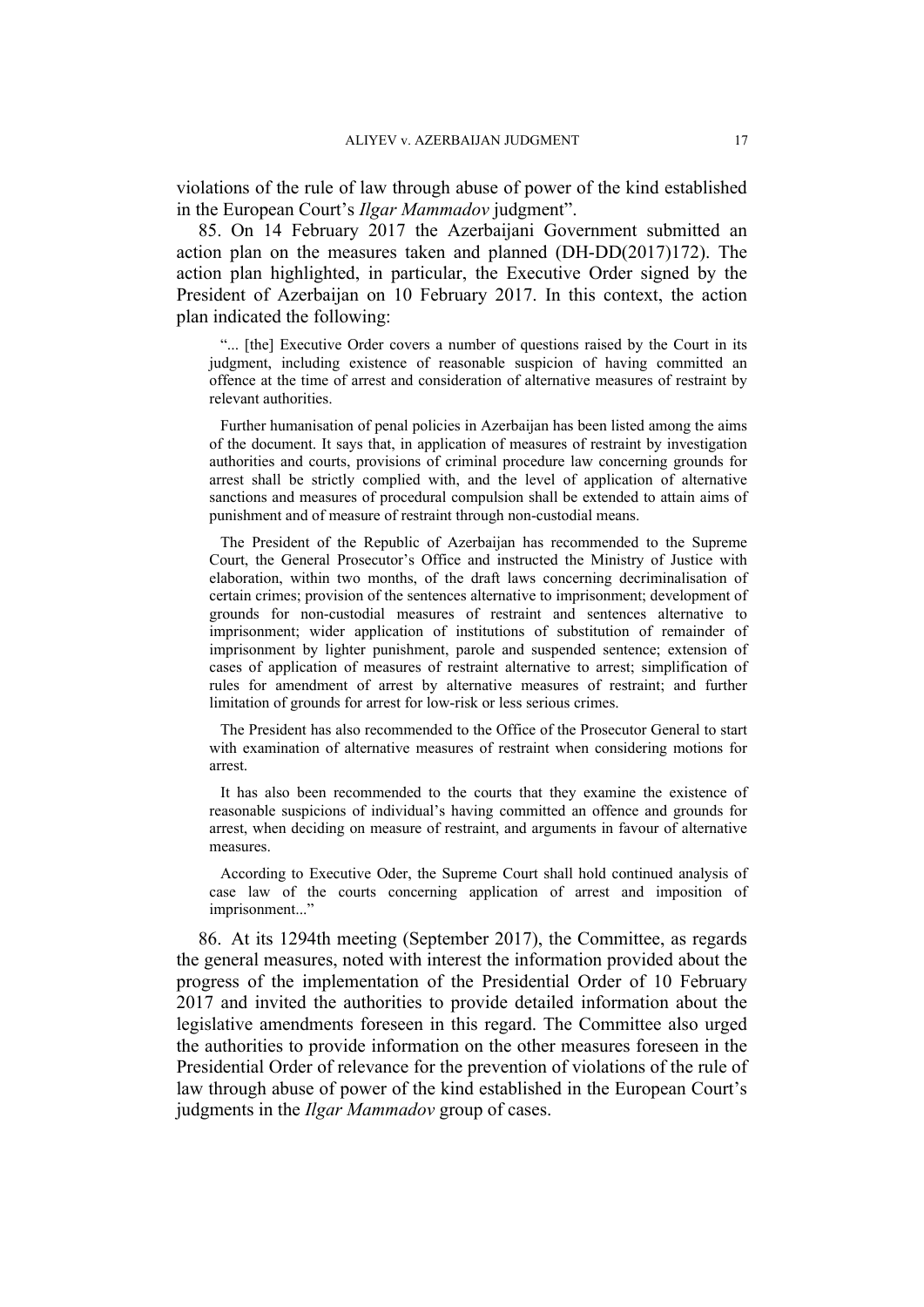87. The Government of Azerbaijan subsequently informed the Committee of Ministers that, in addition to a number of measures taken pursuant to the Executive Order of 10 February 2017 (see paragraph 85 above), on 20 October 2017 the National Assembly had adopted the Law on Amendments to the Criminal Code decriminalising certain acts and creating the possibility for those convicted for serious crimes to apply for conditional release after having served two-thirds of a criminal sentence.

## IV. INTERNATIONAL MATERIAL CONCERNING THE PROTECTION OF HUMAN-RIGHTS DEFENDERS

### **A. United Nations**

88. On 17 December 2015 the General Assembly of the United Nations, at its seventieth session, adopted a Resolution on Human rights defenders in the context of the Declaration on the Right and Responsibility of Individuals, Groups and Organs of Society to Promote and Protect Universally Recognized Human Rights and Fundamental Freedoms. The most relevant passages of the Resolution read as follows:

"The General Assembly ...

...

...

1. Stresses that the right of everyone to promote and strive for the protection and realization of human rights and fundamental freedoms without retaliation or fear thereof is an essential element in building and maintaining sustainable, open and democratic societies;

2. Calls upon all States to take all measures necessary to ensure the rights and safety of human rights defenders who exercise the rights to freedom of opinion, expression, peaceful assembly and association, which are essential for the promotion and protection of human rights;

4. Urges States to acknowledge through public statements, policies or laws the important and legitimate role of individuals, groups and organs of society, including human rights defenders, in the promotion of human rights, democracy and the rule of law, as essential components of ensuring their recognition and protection, including by condemning publicly all cases of violence and discrimination against human rights defenders, including women human rights defenders, underlining that such practices can never be justified:

5. Strongly condemns the violence against and the targeting, criminalization, intimidation, torture, disappearance and killing of any individuals, including human rights defenders, for reporting and seeking information on human rights violations and abuses, and stresses the need to combat impunity by ensuring that those responsible for violations and abuses against human rights defenders, including against their legal representatives, associates and family members, are promptly brought to justice through impartial investigations;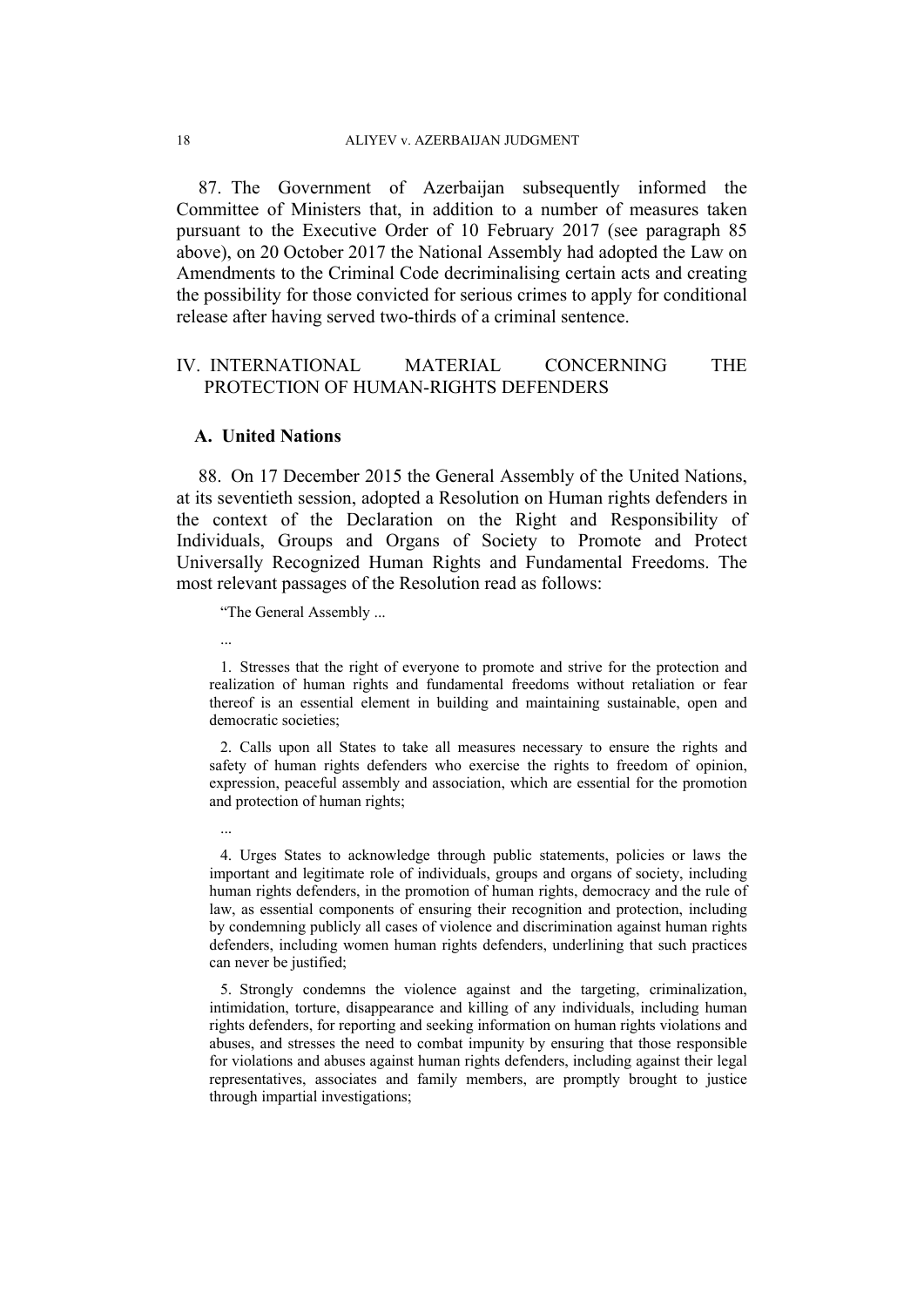6. Condemns all acts of intimidation and reprisal by State and non-State actors against individuals, groups and organs of society, including against human rights defenders and their legal representatives, associates and family members, who seek to cooperate, are cooperating or have cooperated with subregional, regional and international bodies, including the United Nations, its representatives and mechanisms, in the field of human rights;

8. Calls upon States to take concrete steps to prevent and put an end to the arbitrary arrest and detention of human rights defenders, and in this regard strongly urges the release of persons detained or imprisoned, in violation of the obligations and commitments of States under international human rights law, for exercising their human rights and fundamental freedoms, such as the rights to freedom of expression, peaceful assembly and association, including in relation to cooperation with the United Nations or other international mechanisms in the area of human rights;

...

...

12. Encourages States to develop and put in place sustainable public policies or programmes that support and protect human rights defenders at all stages of their work in a comprehensive manner;

...

19. Strongly calls upon all States:

(a) To refrain from, and ensure adequate protection from, any act of intimidation or reprisal against human rights defenders who cooperate, have cooperated or seek to cooperate with international institutions, including their family members and associates ..."

### **B. Council of Europe**

89. On 6 February 2008 at its 1017th meeting the Committee of Ministers adopted a Declaration on Council of Europe action to improve the protection of human-rights defenders and promote their activities. The most relevant parts of the Declaration read as follows:

"The Committee of Ministers of the Council of Europe ...

1. Condemns all attacks on and violations of the rights of human rights defenders in Council of Europe member States or elsewhere, whether carried out by state agents or non-state actors;

2. Calls on member States to:

i) create an environment conducive to the work of human rights defenders, enabling individuals, groups and associations to freely carry out activities, on a legal basis, consistent with international standards, to promote and strive for the protection of human rights and fundamental freedoms without any restrictions other than those authorised by the European Convention on Human Rights;

ii) take effective measures to protect, promote and respect human rights defenders and ensure respect for their activities;

<sup>...</sup>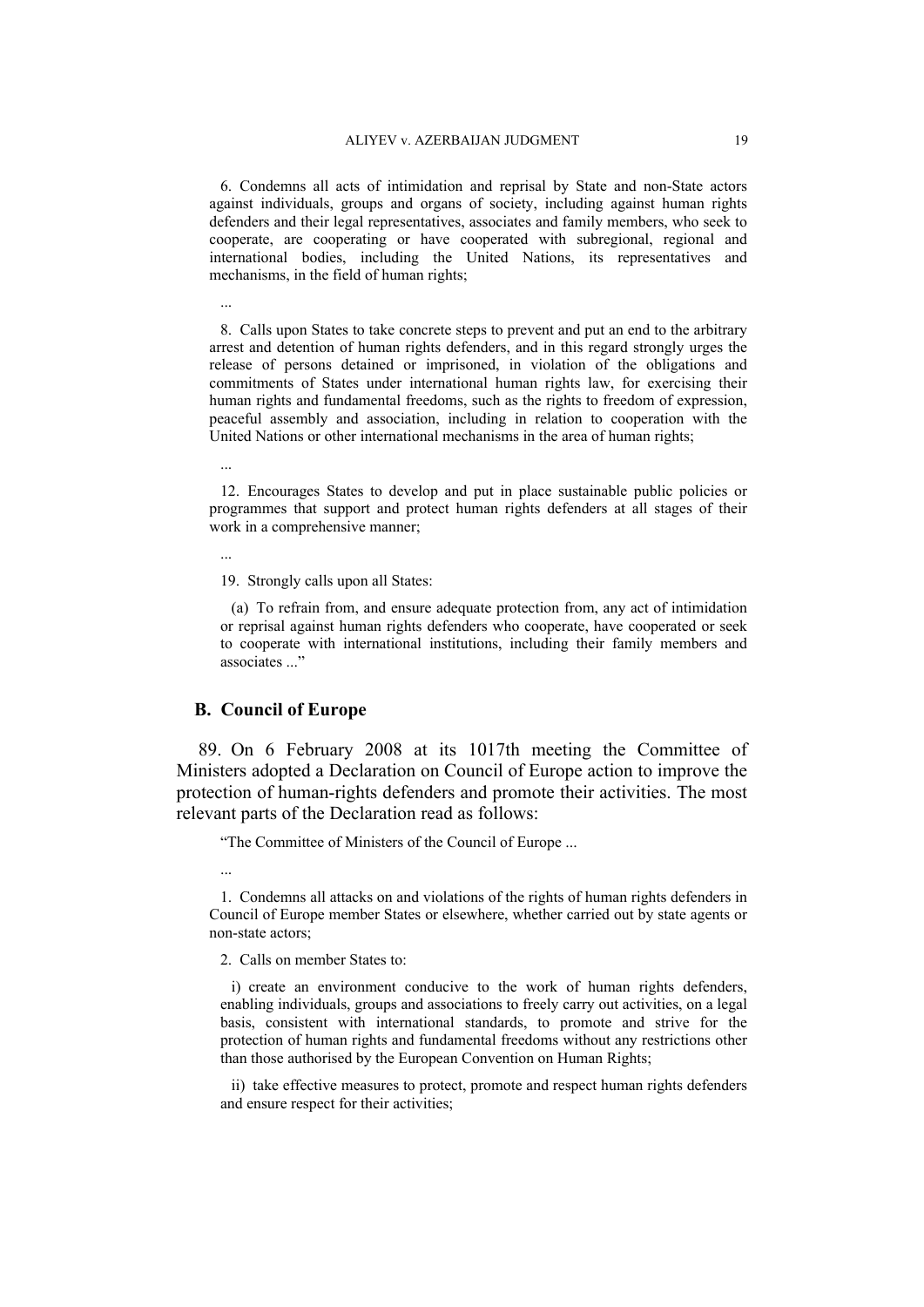iii) strengthen their judicial systems and ensure the existence of effective remedies for those whose rights and freedoms are violated;

iv) take effective measures to prevent attacks on or harassment of human rights defenders, ensure independent and effective investigation of such acts and to hold those responsible accountable through administrative measures and/or criminal proceedings ..."

90. On 27 June 2012 the Parliamentary Assembly adopted Resolution 1891 (2012) on the situation of human rights defenders in Council of Europe member States, which in the relevant parts read as follows:

"4. The Assembly ... recalls that the responsibility for promoting and protecting human rights defenders lies first and foremost with States.

5. The Assembly therefore calls on the member States of the Council of Europe to:

5.1. ensure full observance of the human rights and fundamental freedoms of human rights defenders, as guaranteed by the European Convention on Human Rights (ETS No. 5);

5.2. put an end to any administrative, fiscal or judicial harassment of human rights defenders and ensure, in all circumstances, that they are able to carry out their activities in accordance with international human rights standards and relevant national legislation ..."

91. On 26 June 2018 the Parliamentary Assembly adopted Resolution 2225 (2018) on protecting human rights defenders in Council of Europe member States, which in the most relevant parts read as follows:

"1. The Parliamentary Assembly recalls its [Resolutions](http://assembly.coe.int/nw/xml/XRef/Xref-DocDetails-en.asp?FileID=17727&lang=en) 1660 (2009) and [1891](http://assembly.coe.int/nw/xml/XRef/Xref-DocDetails-EN.asp?FileID=18948&lang=EN) [\(2012\)](http://assembly.coe.int/nw/xml/XRef/Xref-DocDetails-EN.asp?FileID=18948&lang=EN) on the situation of human rights defenders in Council of Europe member State and its [Resolution](http://assembly.coe.int/nw/xml/XRef/Xref-DocDetails-en.asp?FileID=22500&lang=en) 2095 (2016) and [Recommendation](http://assembly.coe.int/nw/xml/XRef/Xref-DocDetails-en.asp?FileID=22501&lang=en) 2085 (2016) on strengthening the role and protection of human rights defenders in Council of Europe member States. It pays tribute to the invaluable work of human rights defenders for the protection and promotion of human rights and fundamental freedoms. Human rights defenders are "those who work for the rights of others" – individuals or groups who act, in a peaceful and legal way, to promote and protect human rights, whether they are lawyers, journalists, members of non-governmental organisations or others.

3. The Assembly notes that in the majority of Council of Europe member States, human rights defenders are free to work in an environment conducive to the development of their activities. Nevertheless, it notes that over the past few years the number of reprisals against human rights defenders has been on the rise. New restrictive laws on NGO registration and funding have been introduced. Many human rights defenders have been subject to judicial, administrative or tax harassment, smear campaigns and criminal investigations launched on dubious charges, often related to alleged terrorist activities or purportedly concerning national security. Some of them have been threatened, physically attacked, arbitrarily arrested, detained or imprisoned. Others have even been assassinated. As a result, the space for human rights defenders' action is becoming more and more restricted and less safe.

4. The Assembly condemns these developments and reaffirms its support for the work of human rights defenders ...

...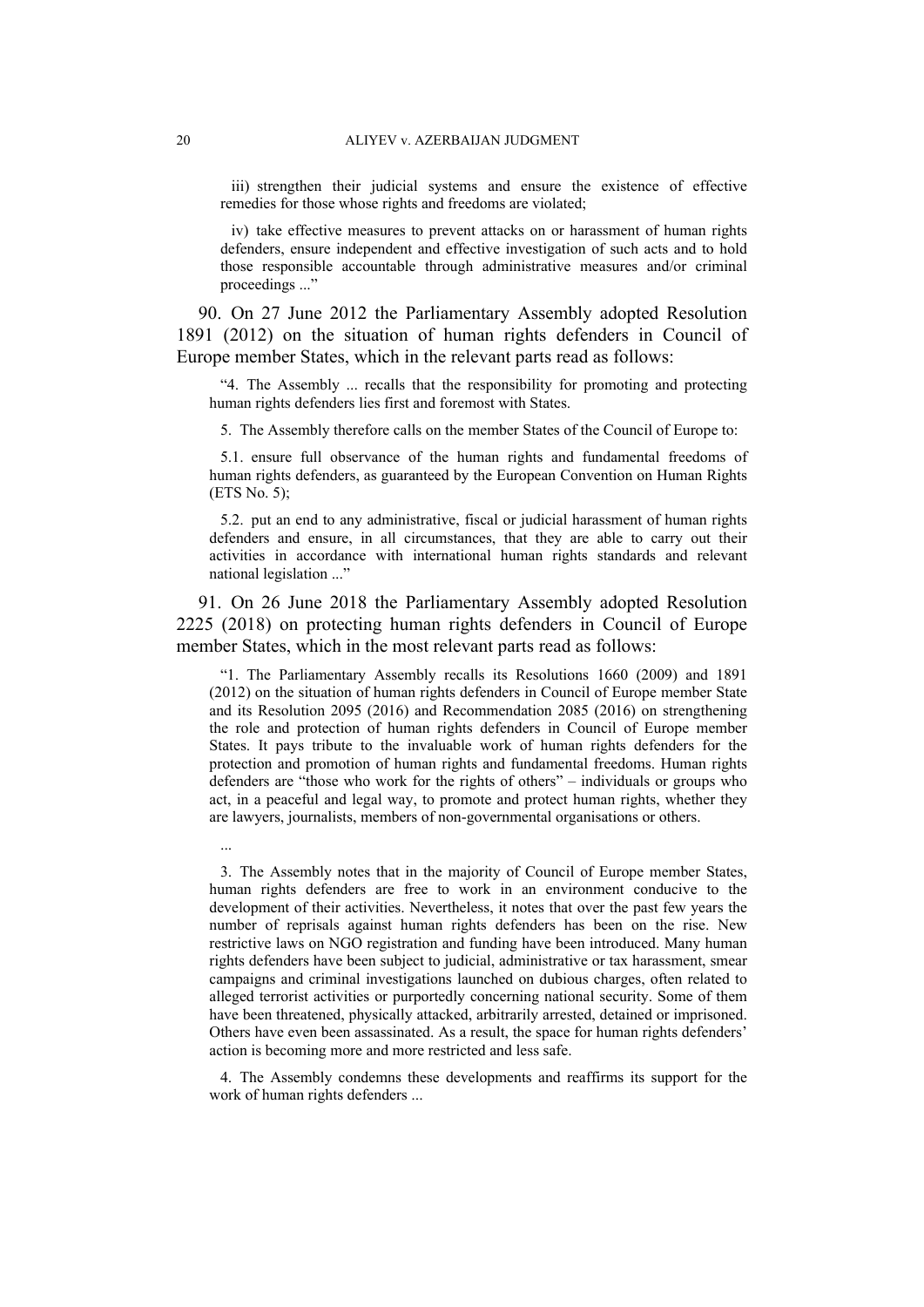5. The Assembly therefore calls on member States to:

5.1. respect the human rights and fundamental freedoms of human rights defenders, including their right to liberty and security, a fair trial and their freedoms of expression and assembly and association;

5.2. refrain from any acts of intimidation or reprisal against human rights defenders and protect them against attacks or harassment by non-State actors;

5.5. conduct effective investigations into all acts of intimidation or reprisal against human rights defenders, and especially cases of assassinations, physical attacks and threats;

5.6. ensure an enabling environment for the work of human rights defenders, in particular by reviewing legislation and bringing it into line with international human rights standards, refraining from organising smear campaigns against defenders and other civil society activists and firmly condemning such campaigns where organised by non-State actors;

...

...

5.10. fully co-operate with the Council of Europe Commissioner for Human Rights in addressing individual cases of persecution and reprisals against human rights defenders;

5.11. evaluate the sufficiency in practice, as measured by concrete results, of their efforts taken to protect human rights defenders since the adoption of the United Nations Declaration on Human Rights Defenders and the Committee of Ministers' Declaration on Council of Europe action to improve the protection of human rights defenders and promote their activities. ..."

#### **C. Organization for Security and Co-operation in Europe (OSCE)**

92. On 10 June 2014 the OSCE Office for Democratic Institutions and Human Rights (ODIHR) published Guidelines on the Protection of Human Rights Defenders, the most relevant parts of which read as follows:

"4. **Need for protection of human rights defenders**: Human rights defenders face specific risks and are often targets of serious abuses as a result of their human rights work. Therefore, they need specific and enhanced protection at local, national and international levels. Certain groups of human rights defenders are exposed to heightened risks due to the specific nature of their work, the issues they are working on, the context in which they operate, their geographical location or because they belong to or are associated with a particular group.

5. **The nature of state obligations**: The primary responsibility for the protection of human rights defenders rests with states. States have both positive and negative obligations with regard to the rights of human rights defenders. In line with their duties under international law – according to which they must respect, protect and fulfill human rights – they have an obligation to:

a) refrain from any acts that violate the rights of human rights defenders because of their human rights work;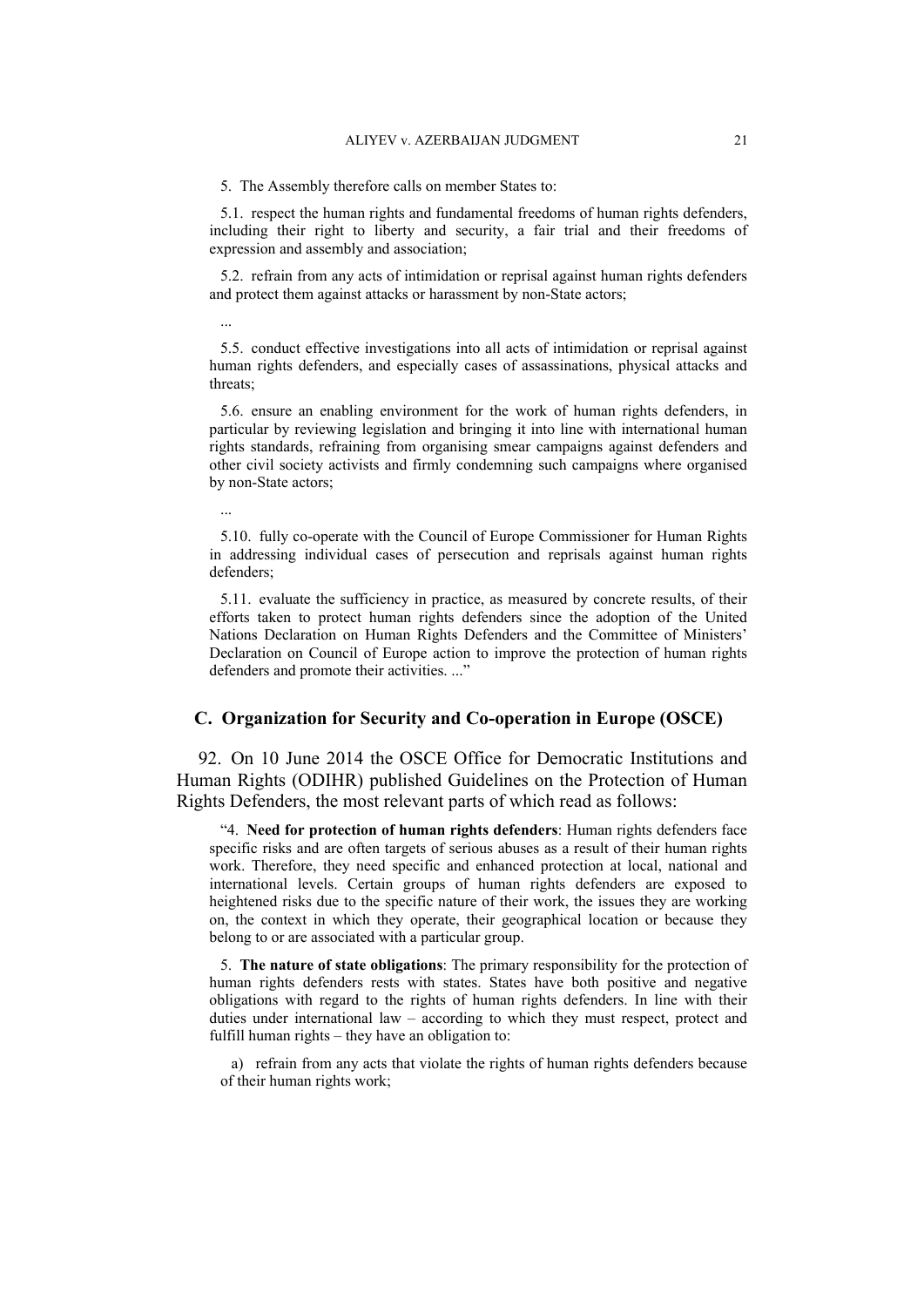b) protect human rights defenders from abuses by third parties on account of their human rights work and to exercise due diligence in doing so; and

c) take proactive steps to promote the full realization of the rights of human rights defenders, including their right to defend human rights.

6. **A safe and enabling environment to empower human-rights work**: Effective protection of the dignity, physical and psychological integrity, liberty and security of human rights defenders is a pre-requisite for the realization of the right to defend human rights. Furthermore, a safe and enabling environment requires the realization of a variety of other fundamental human rights that are necessary to carry out human rights work, including the rights to freedom of opinion and expression, peaceful assembly and association, the right to participate in public affairs, freedom of movement, the right to private life and the right to unhindered access to and communication with international bodies, including international and regional human rights mechanisms.

...

...

...

### **B. Protection from judicial harassment, criminalization, arbitrary arrest and detention**

23. Human rights defenders must not be subjected to judicial harassment by unwarranted legal and administrative proceedings or any other forms of misuse of administrative and judicial authority, or to criminalization, arbitrary arrest and detention, as well as other sanctions for acts related to their human rights work. They must have access to effective remedies to challenge the lawfulness of detention or any other sanctions imposed on them.

#### *Criminalization and arbitrary and abusive application of legislation*

24. States should review the domestic legal framework relevant to human rights defenders and their activities for its compliance with international human rights standards. They should broadly and effectively consult with human rights defenders and seek international assistance in doing so. Any legal provisions that directly or indirectly lead to the criminalization of activities that are protected by international standards should be immediately amended or repealed.

26. Laws, administrative procedures and regulations must not be used to intimidate, harass, persecute or retaliate against human rights defenders. Sanctions for administrative or minor offences must always be proportionate and must be subject to the possibility of appeal to a competent and independent court or tribunal.

27. States should take steps, where required, to strengthen the independence of the judiciary and prosecution authorities, as well as the proper functioning of law enforcement bodies, to ensure that human rights defenders are not subjected to politically-motivated investigations and prosecutions or to the otherwise abusive application of laws and regulations for their human rights work.

28. Effective oversight mechanisms should be put in place to investigate possible misconduct by law enforcement and judicial officials concerning the judicial harassment of human rights defenders. In addition, any structural shortcomings that may give rise to the abuse of power or corruption within the judiciary and law enforcement should be rigorously addressed.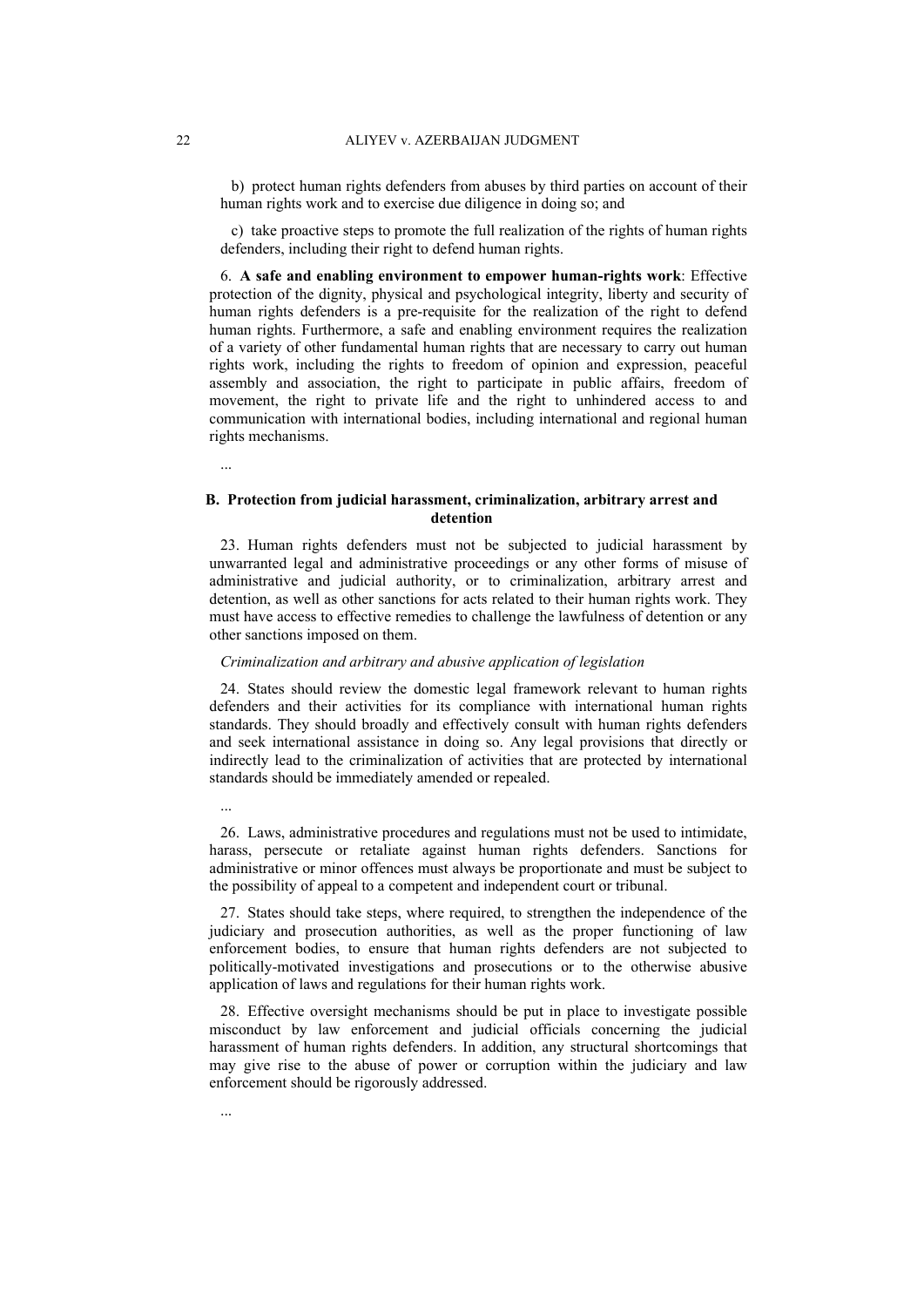#### ALIYEV v. AZERBAIJAN JUDGMENT 23

#### *Arbitrary detention and treatment in detention*

31. States should not subject human rights defenders to arbitrary deprivation of liberty because of their engagement in human rights activity. Any form of deprivation of liberty must be based on and in accordance with procedures established by law, subject to the possibility for the detained to challenge the legality of detention before a competent court and otherwise comply with international human rights standards ..."

## THE LAW

#### I. SCOPE OF THE APPLICATIONS

### **A. Application no. 68762/14**

93. The respondent Government were given notice of the application on 19 November 2014 under Article 5 §§ 1, 3 and 4 and Articles 8 § 2, 11 and 18 of the Convention. After this notice the applicant made new submissions concerning the factual developments in the case (summarised in paragraphs 29-35 above) and provided further details concerning his original complaints, taking into account those factual developments.

94. The Court reiterates that, as a general rule, it does not examine any new matters raised after the Government have been given notice of the application, unless the new matters are an elaboration on the applicant's original complaints to the Court (see *Ilgar Mammadov*, cited above, § 78). Because the applicant may subsequently elucidate or elaborate upon his or her initial submissions, the Court must take into account not only the application form but the entirety of his or her submissions in the course of the proceedings before it which may eliminate any initial omissions or obscurities (see *Radomilja and Others v. Croatia* [GC], nos. 37685/10 and 22768/12, §§ 122 and 129, 20 March 2018). The Court notes that the applicant's original application included a number of complaints related to his arrest and continuing detention, under the above-mentioned Convention provisions. His subsequent submissions did not constitute a new matter which had not been covered in the original application sent to the Government. These subsequent submissions elaborated on his initial submissions and concerned the factual developments in the proceedings relating to the applicant's continued detention in the framework of the same proceedings.

95. Accordingly, given that the applicant's new submissions constitute an elaboration of his original complaints to the Court on which the parties have commented, they fall within the scope of the present case. The Court will therefore proceed with the examination of the applicant's complaints related to his pre-trial detention, taking into account all the relevant factual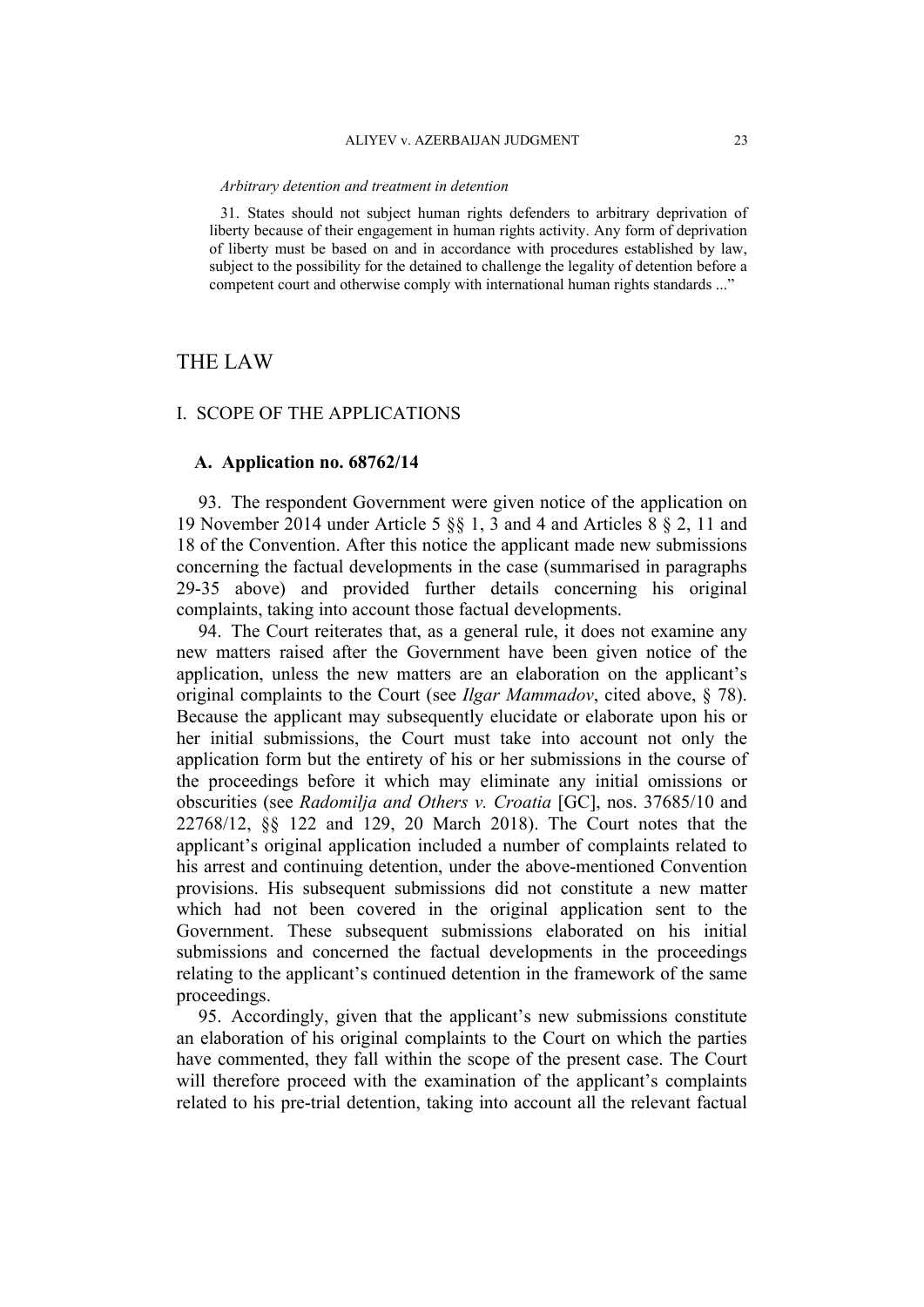information made available to it, covering the events up to the latest extension of the applicant's detention by the Nasimi District Court's order of 24 October 2014, as upheld on 29 October 2014.

## **B. Application no. 71200/14**

96. The respondent Government were given notice of the application on 2 February 2015 which concerned the applicant's complaints under Article 3 about the alleged lack of adequate medical treatment, the conditions of detention in the Baku pre-trial detention facility, the conditions of transport to and detention in the court-house on 24 October 2014. In his observations after the communication of the application to the respondent Government the applicant raised an additional issue under the same Article, namely the conditions of his transportation from and to the detention facility on 23 January 2015 and 3 February 2015.

97. In the Court's view this new complaint does not concern factual developments with respect to a continuing situation and is not an elaboration of the applicant's original complaint under Article 3 with respect to conditions of transportation, on which the parties have commented (see paragraphs 65-68 above). The Court does not therefore find it appropriate to examine the matter in the present context (see *Seleznev v. Russia*, no. 15591/03, § 56, 26 June 2008). The applicant had the opportunity to lodge new applications in respect of any other complaints relating to the subsequent events in accordance with the requirements set out in Rule 47 of the Rules of Court.

## II. JOINDER OF THE APPLICATIONS

98. Given that both applications have been lodged by the same applicant and have the same factual background, the Court decides that the two applications should be joined pursuant to Rule 42 § 1 of the Rules of Court.

## III. ALLEGED VIOLATION OF ARTICLE 3 OF THE CONVENTION ON ACCOUNT OF THE MEDICAL TREATMENT

99. Relying on Articles 2 and 3 of the Convention, the applicant complained that he was not provided with adequate medical treatment in detention and that his state of health was incompatible with detention. The Court, being the master of the characterisation to be given in law to the facts of a case (see *Tarakhel v. Switzerland* [GC], no. 29217/12, § 55, ECHR 2014 (extracts), and *Radomilja and Others*, cited above, § 126), considers that the applicant's complaint should be examined under Article 3 of the Convention, which reads as follows: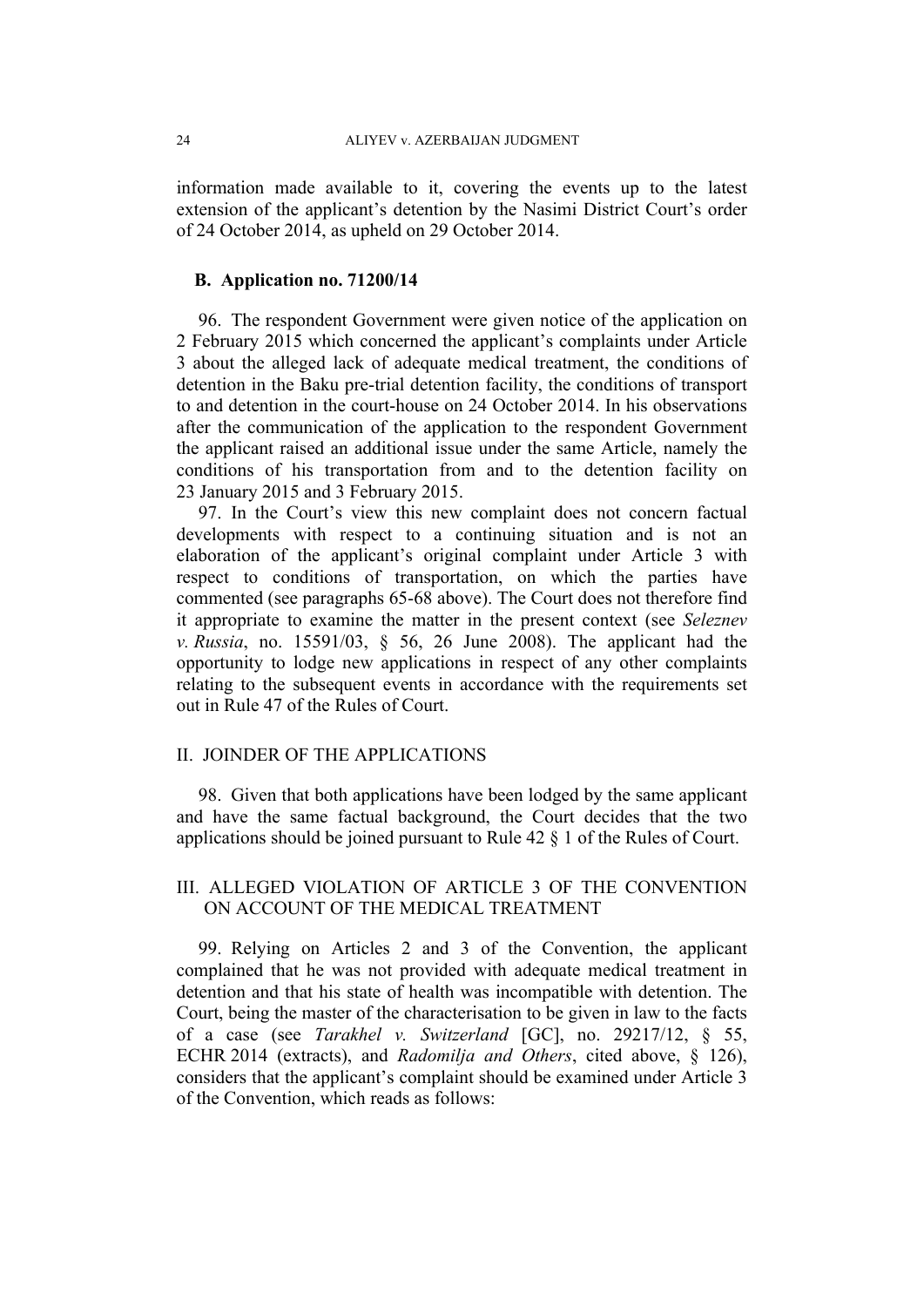"No one shall be subjected to torture or to inhuman or degrading treatment or punishment."

### **A. Admissibility**

#### *1. The parties' submissions*

100. The Government submitted that the applicant had not exhausted domestic remedies. They argued that the applicant had failed to lodge his complaints before any national authority, including a prosecutor's office and the courts. Notably, the applicant had not appealed against the prosecutor's refusal to order his medical forensic examination.

101. The Government further relied on the decision of the Administrative Economic Court no. 1 dated 24 July 2012 in the case of *A.I. v. the Prison Service of the Ministry of Justice*, in which the court decided to grant A.I.'s request and to place him in hospital for treatment. In the Government's opinion, the decision in question represented an example of the effectiveness of one of several available domestic remedies.

102. The applicant disagreed with the Government's submissions and reiterated his complaints. He submitted that the Government had not demonstrated that there had been an effective remedy available both in theory and in practice capable of providing redress in respect of his complaints and offering reasonable prospects of success. In particular, relying on the case of *Varga and Others v. Hungary* (nos. 14097/12 and 5 others, § 49, 10 March 2015) the applicant argued that with respect to inadequate medical treatment and conditions of detention the existence of a preventive remedy is indispensable for the effective protection of individuals against the kind of treatment prohibited by Article 3. However, his complaints before the domestic courts under the Code of Criminal Procedure were left without examination. As regards the judicial remedy under the Code of Administrative Procedure ("the CAP"), the applicant noted that contrary to the relevant provisions of the Code of Civil Procedure setting a one-month time-limit, which had been subsequently repealed following the CAP's adoption, the latter did not provide for specific time-limits and therefore the remedy available in this context could not be considered as effective in theory and practice.

#### *2. The Court assessment*

103. The general principles concerning the rule of exhaustion of domestic remedies referred to in Article 35 § 1 of the Convention have been recently summarised in the case of *Yunusova and Yunusov v. Azerbaijan* (no. 59620/14, §§ 125-26, 2 June 2016).

104. The Court notes that it has already rejected a similar objection raised by the Government in the *Yunusova and Yunusov* case (cited above)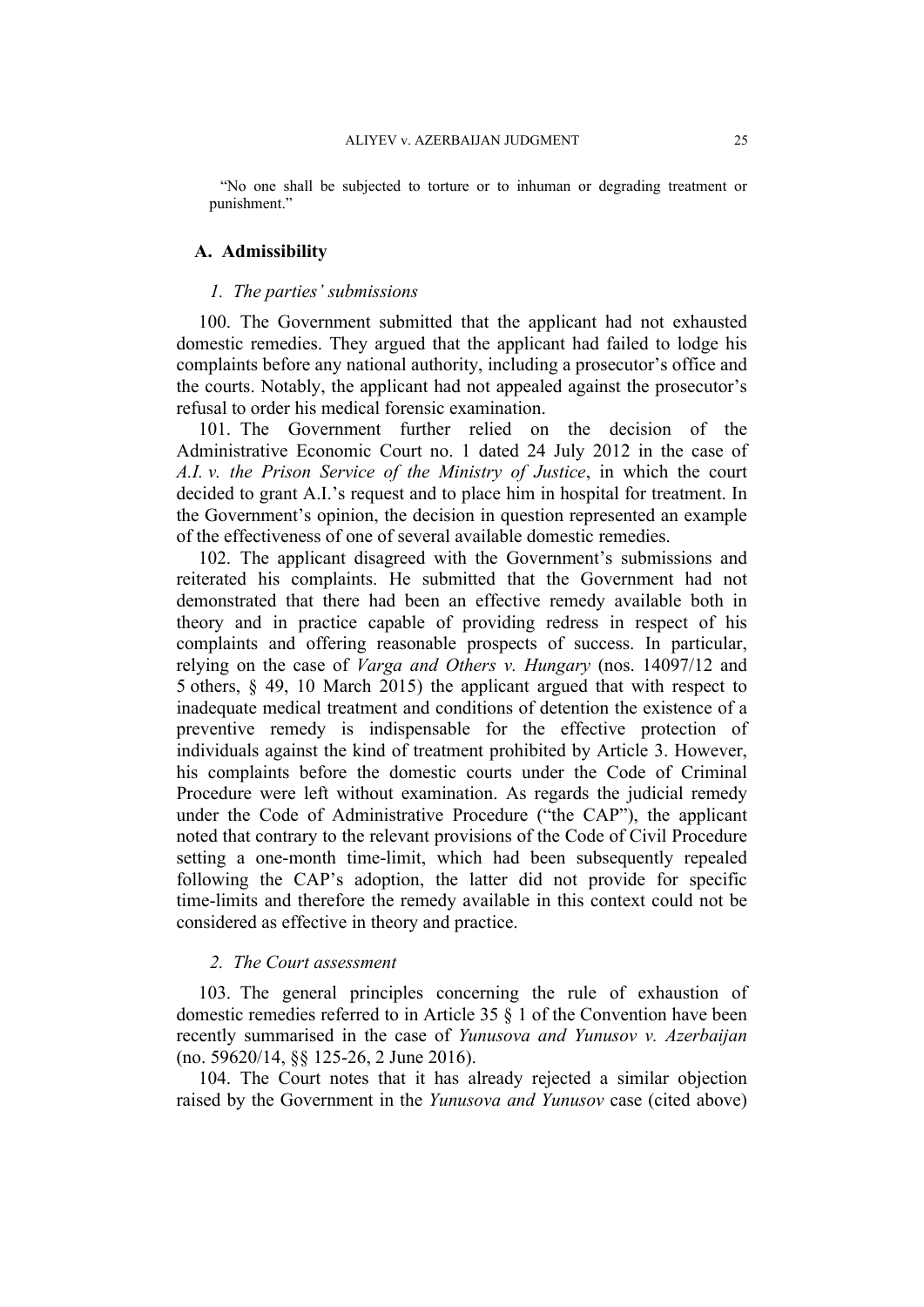and sees no reason to reach a different conclusion in the present case. In particular, as regards the remedy provided under the CAP, the Court observed that, although Article 40 of the CAP allows a judge to grant an injunction as a temporary defence measure requiring the respondent party to take or refrain from taking some action, no specific time-limit was provided for the examination of a request for application of a temporary defence measure. As to the domestic court's decision of 24 July 2012 (see paragraph 101 above), the Court has held that a single case cited by the Government was insufficient to show the existence of settled domestic practice that would prove the effectiveness of a remedy. The Court thus concluded on the basis of the information before it that a complaint under the CAP before the domestic courts could not be considered as an effective remedy (ibid., §§ 127-29).

105. The Court also takes cognisance of the fact that the applicant's attempts to obtain redress for the alleged violations of his rights under the Code of Criminal Procedure were to no avail as the domestic courts refused to entertain his complaints for lack of jurisdiction (see paragraphs 69-71 above).

106. The Court therefore dismisses the Government's objection of non-exhaustion of domestic remedies. It further notes that this part of the application is not manifestly ill-founded within the meaning of Article 35 § 3 (a) of the Convention and is not inadmissible on any other grounds. It must therefore be declared admissible.

### **B. Merits**

#### *1. The parties' submissions*

107. The Government submitted that the applicant had been provided with adequate medical assistance and that his detention was compatible with his state of health. They referred to the applicant's various medical examinations and the medical treatment provided in this connection.

108. The applicant disagreed with the Government's submissions and argued that he had not been provided with the requisite medical assistance, which had led to a deterioration of his health. He further pointed out that he had not been duly informed by the authorities of the results of his medical examinations and the outpatient treatment prescribed had consisted only of painkillers which in fact had worsened his condition owing to their side effects.

### *2. The Court assessment*

109. The Court reiterates that, although Article 3 of the Convention cannot be construed as laying down a general obligation to release detainees on health grounds, it nonetheless imposes an obligation on the State to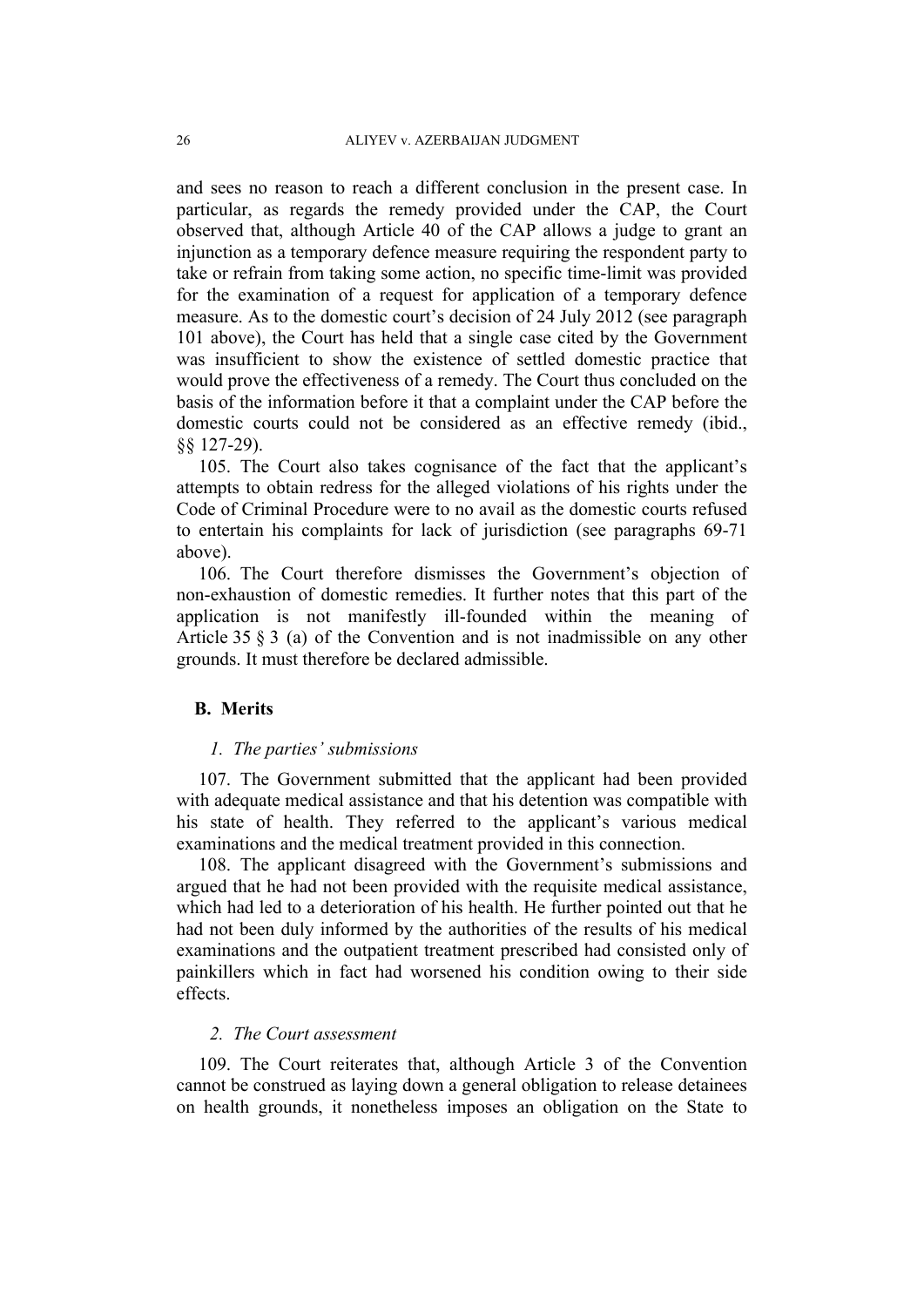protect the physical well-being of persons deprived of their liberty, for example by providing them with the requisite medical assistance. The relevant case-law principles concerning the adequacy of medical assistance provided to the detainees have been recently summarised in *Blokhin v. Russia* [GC], no. 47152/06, §§ 136-138, 23 March 2016).

110. Turning to the present case, the Court observes that following the applicant's complaints lodged on 24 October 2014, he was promptly subject to in-depth medical examinations which revealed the existence of spinal disc herniation, disc protrusions and a number of other, less serious ailments (see paragraphs 53-54 above). The applicant's overall condition was considered satisfactory and did not require surgery (contrast *Kutepov v. Russia*, no. 13182/04, §§ 52 and 60, 5 December 2013, as regards the failure to conduct a timely diagnosis). Contrary to the applicant's submissions, the Court does not discern from the circumstances of the case that his detention was marked by a significant worsening of his condition (compare, for instance, *Yunusova and Yunusov,* cited above, § 149, and *Kutepov*, cited above § 55). The applicant was examined by doctors at fairly regular intervals and his medical examinations did not reveal any serious health issues which would have required a particular form of treatment and which the authorities had ultimately failed to provide. In the Court's view, the applicant did not put forward sufficient and convincing arguments disclosing any serious failings on the part of the national authorities to provide him with the requisite medical care or that the assistance provided failed to meet the standard of adequate care.

111. On the basis of the evidence before it and assessing the relevant facts as a whole, the Court cannot therefore conclude that the medical care available to the applicant was inadequate to such a degree as to cause him suffering reaching the minimum level of severity required by Article 3 of the Convention (compare *Insanov v. Azerbaijan*, no. 16133/08, § 134, 14 March 2013).

112. Finally, even if the Court were to accept the applicant's submission that he had not been duly informed about the results of his medical examinations (see paragraph 108 above), this alleged shortcoming alone is insufficient to conclude that the medical care was inadequate to such a degree as to amount to "ill-treatment" (compare *Farhad Aliyev v. Azerbaijan*, no. 37138/06, § 131, 9 November 2010).

113. Accordingly, there has been no violation of Article 3 of the Convention on account of the applicant's medical treatment in detention.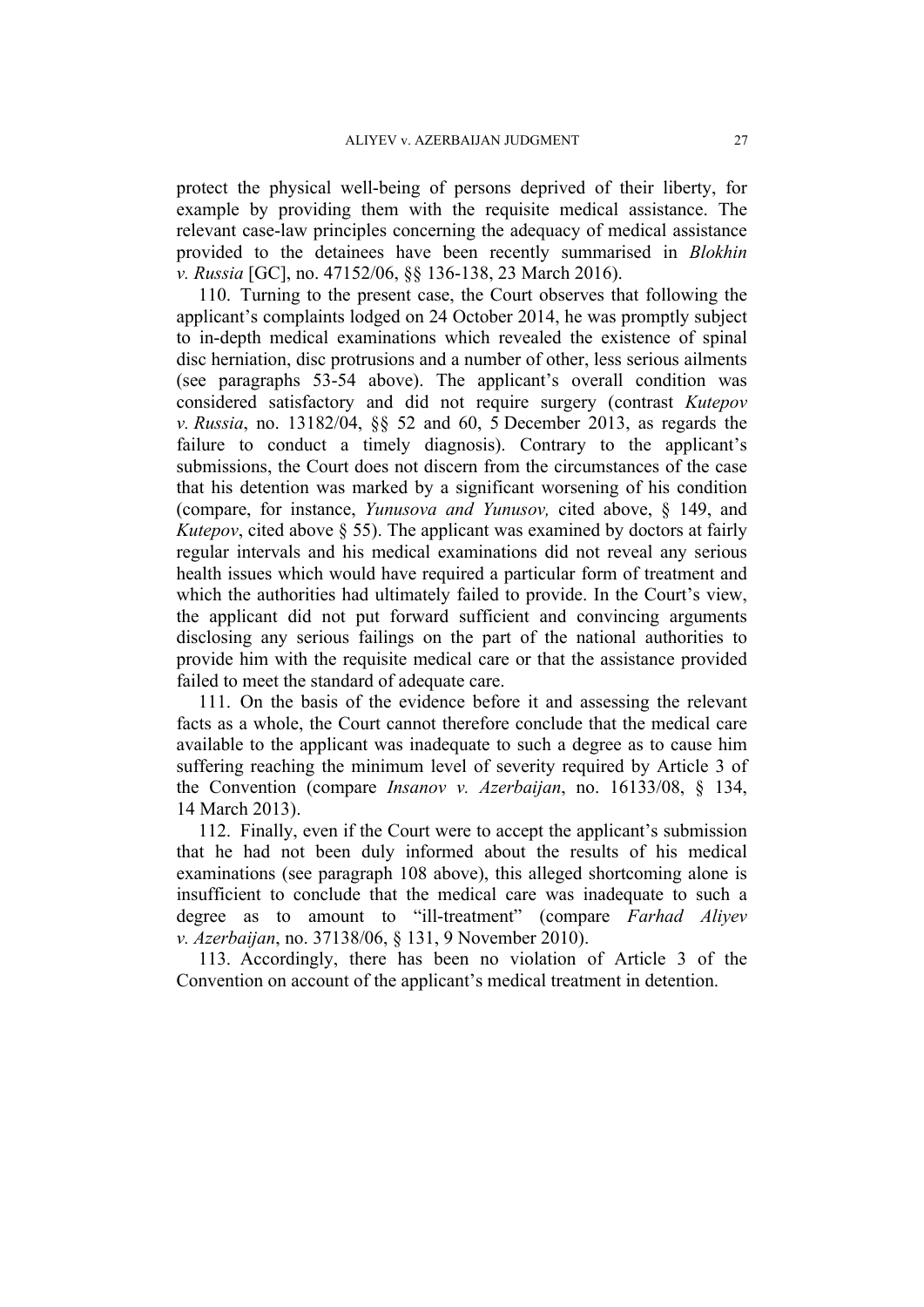## IV. ALLEGED VIOLATION OF ARTICLE 3 OF THE CONVENTION ON ACCOUNT OF THE CONDITIONS OF DETENTION IN THE BAKU PRE-TRIAL DETENTION FACILITY

114. The applicant complained under Article 3 of the Convention about the conditions of detention in the Baku pre-trial detention facility.

## **A. Admissibility**

115. The Government submitted that the applicant had failed to exhaust domestic remedies. The applicant disagreed with the Government's submissions (see paragraph 102 above).

116. The Court reiterates that the existence of a preventive remedy is indispensable for the effective protection of individuals against the kind of treatment prohibited by Article 3. The special importance attached by the Convention to that provision requires, in the Court's view, that the Contracting Parties establish, over and above a compensatory remedy, an effective mechanism in order to put an end to any such treatment rapidly (see, for instance, *Varga and Others*, cited above, § 49, and *Ananyev and Others v. Russia*, nos. 42525/07 and 60800/08, § 98, 10 January 2012).

117. The Court notes that in the present case when the applicant lodged his application with the Court complaining, *inter alia*, about his conditions of detention, the applicant was still in detention in allegedly poor conditions and thus required a preventive remedy capable of putting an end to the ongoing violation of his right not to be subjected to inhuman or degrading treatment, in particular, leading to his removal from inadequate prison conditions or improvement of material conditions of detention (see *Moxamed Ismaaciil and Abdirahman Warsame v. Malta*, nos. 52160/13 and 52165/13, §§ 45-46, 12 January 2016). In the context of medical treatment, in order to be effective, a preventive remedy must, in particular, ensure a prompt and diligent handling of prisoners' complaints (see *Ananyev and Others*, cited above, § 214). The Court has previously expressed its concern as regards delays in the context of complaints about conditions of detention and, particularly, in respect of those concerning inadequate medical treatment, where irreparable damage may be caused over time (see *Mikalauskas v. Malta*, no. 4458/10, § 51, 23 July 2013). In the present case, as the Court has already noted (see paragraph 104 above), the remedy under the CAP referred to by the Government did not provide for specific timelimits and the Government did not submit sufficient information showing there was a settled domestic practice of examination of such complaints in a speedy and diligent manner in order to put an end to the treatment complained of rapidly. In the Court's view it would be contrary to the letter and spirit of Article 3 of the Convention to allow a person to languish in harsh conditions of detention awaiting the outcome of proceedings which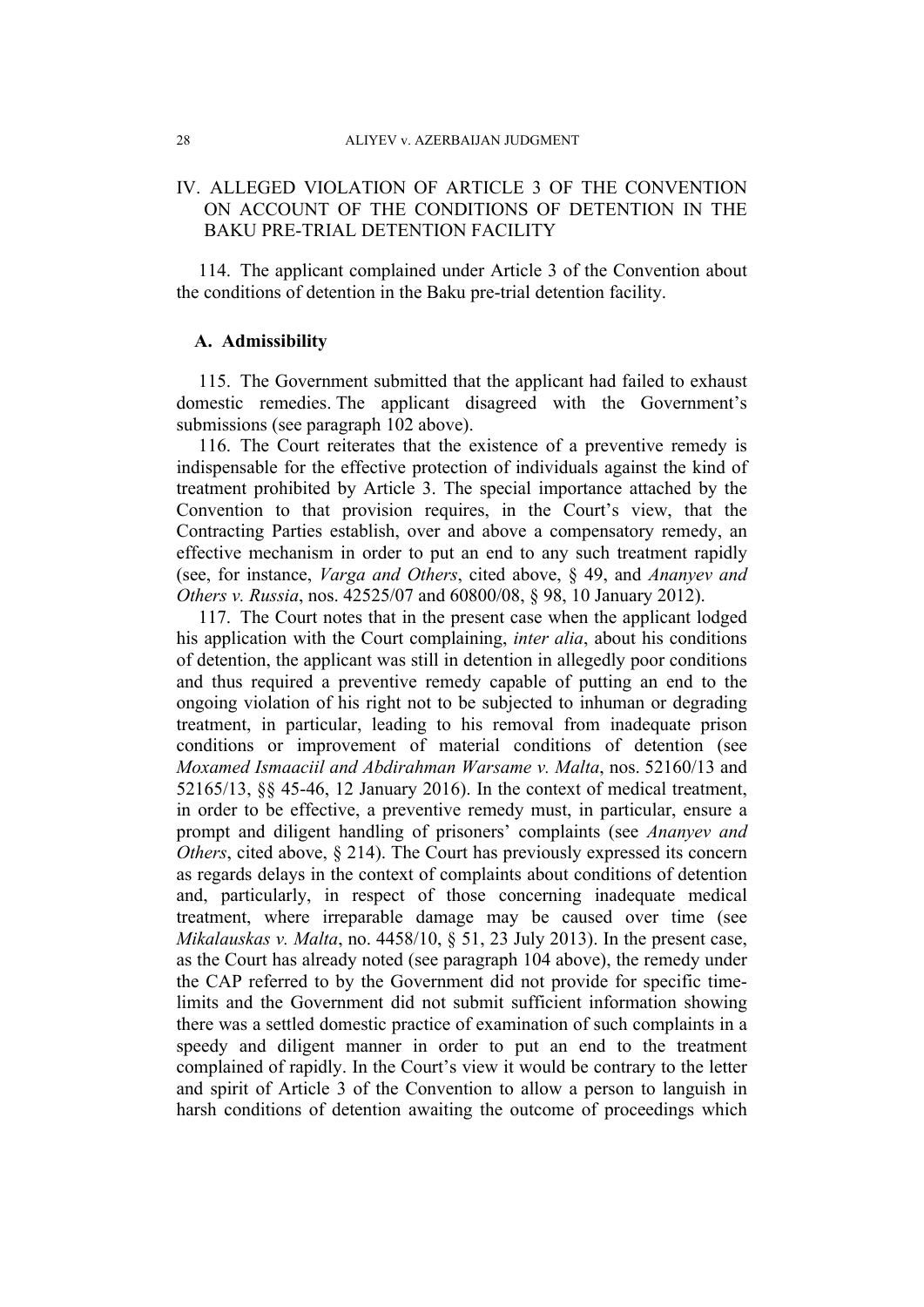are not bound by any time-limits in law or in practice and which may last for prolonged periods of time.

118. The Government did not forward any other remedy capable of preventing the alleged violation or its continuation in a timely and effective manner.

119. The Court therefore dismisses the Government's objection of nonexhaustion of domestic remedies. It further notes that this part of the application is not manifestly ill-founded within the meaning of Article 35 § 3 (a) of the Convention and is not inadmissible on any other grounds. It must therefore be declared admissible.

#### **B. Merits**

### *1. The parties' submissions*

120. The Government submitted that the conditions of the applicant's detention had been compatible with Article 3 of the Convention.

121. The applicant reiterated his complaints and maintained that his conditions of detention in the Baku pre-trial detention facility amounted to inhuman and degrading treatment.

#### *2. The Court assessment*

#### **(a) General principles**

122. The Court reiterates that it adopts conclusions after evaluating all the evidence, including such inferences as may flow from the facts and the parties' submissions. As regards the assessment of such evidence, the Court refers to its well-established standard of proof in conditions-of-detention cases which has recently been summarised in *Muršić v. Croatia* [GC], no. 7334/13, §§ 127-28, 20 October 2016. In particular, the Court is mindful of the objective difficulties experienced by applicants in collecting evidence to substantiate their claims about the conditions of their detention. Still, in such cases applicants must provide a detailed and consistent account of the facts complained of. Once a credible and reasonably detailed description of the allegedly degrading conditions of detention, constituting a prima facie case of ill-treatment, has been made, the burden of proof is shifted to the respondent Government, who alone have access to information capable of corroborating or refuting these allegations. They are required, in particular, to collect and produce relevant documents and provide a detailed account of an applicant's conditions of detention. Furthermore, the Court also refers to the general principles and standards concerning the assessment of prison overcrowding, set out in the *Muršić* judgment (cited above, §§ 136-141).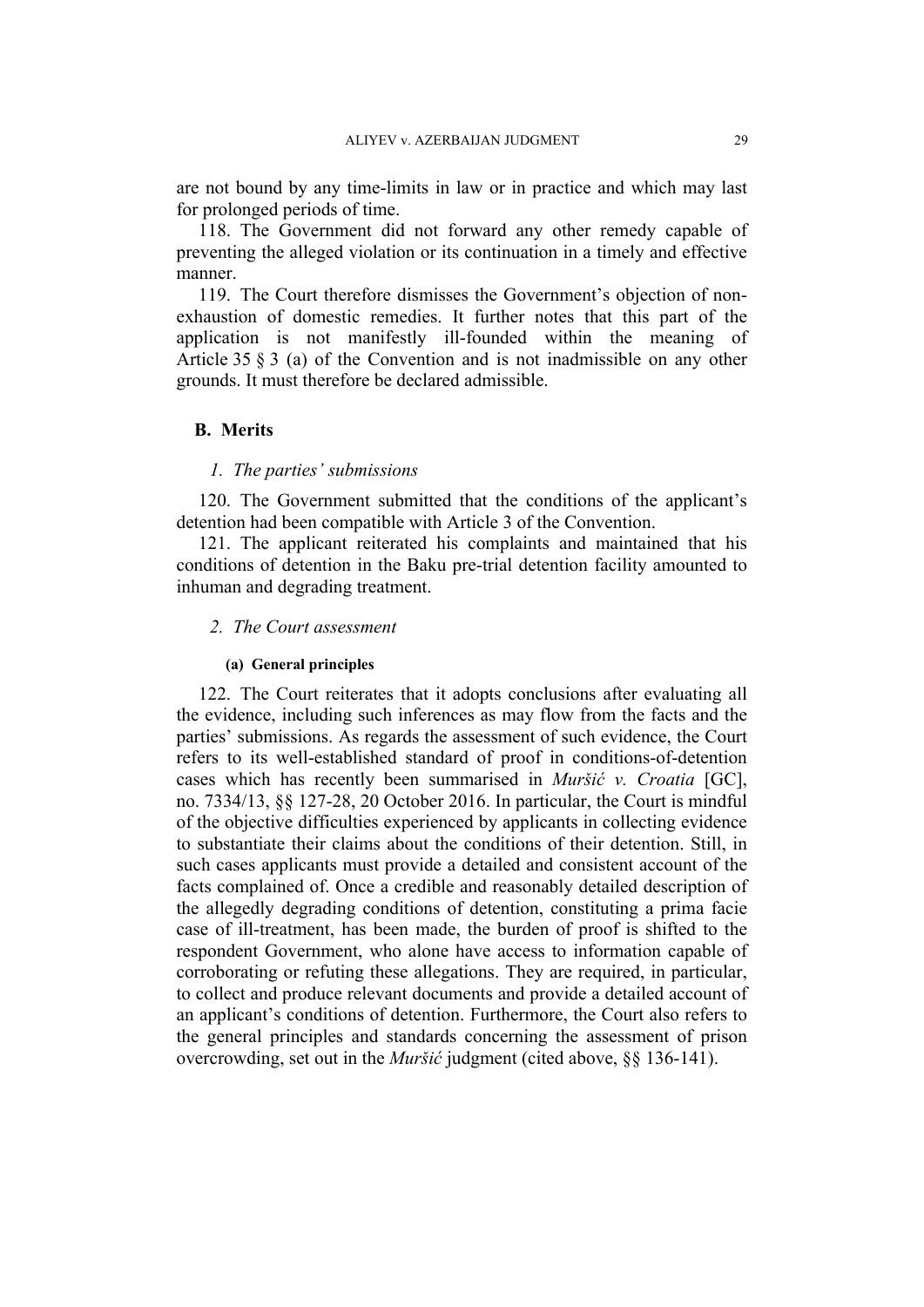#### **(b) Conditions of detention from 9 to 12 August 2014**

123. Turning to the present case, the Court notes that the applicant complained about most aspects of the conditions of his detention in the Baku pre-trial detention facility from 9 to 12 August 2014. However, there is no need for the Court to establish the veracity of each and every allegation as the starting point for its assessment will be the personal space afforded to the applicant. The Court notes that the applicant provided a detailed account of the conditions of his detention (see paragraph 45 above). Among other things, he alleged that he had been placed in an admission cell, measuring about 10 sq. m, where he had been held with eight other inmates, affording 1.1 sq. m of personal space per inmate. The Government did not make any specific submissions concerning the applicant's detention in this cell during the above period.

124. In this connection, the Court reiterates that when the personal space available to a detainee falls below 3 sq. m of floor surface, the lack of personal space is considered so severe that a strong presumption of a violation of Article 3 arises. The burden of proof is on the respondent Government which could, however, rebut that presumption by demonstrating that there were factors capable of adequately compensating for the scarce allocation of personal space (ibid., § 137). However, in the present case the Government did not present any arguments that would refute the applicant's allegations or rebut the above presumption of a violation of Article 3.

125. Paragraph 138 of the *Muršić* judgment lists the factors which must be cumulatively met in order to rebut the presumption of a violation. The first of those factors requires that "the reductions in the required minimum personal space of 3 sq. m are short, occasional and minor" (ibid., § 138 (1)). In the present case, the applicant was afforded only 1.1 sq. m of personal space during this period, which was so far below the required standard of 3 sq. m that it could not be considered a "minor" reduction in personal space. Furthermore, as argued by the applicant and not specifically disputed by the Government, the applicant's situation was aggravated by the fact that he had to share beds with other detainees and had no access to outdoor exercise. Moreover, the cell lacked adequate ventilation and sanitary facilities (ibid., § 139).

126. Thus, in the light of the material submitted to it by the parties and having regard to its case-law on the subject cited above, the Court accepts the applicant's account and finds that, despite the relatively short period of time involved, the conditions of his detention from 9 to 12 August 2014 subjected him to hardship going beyond the unavoidable level of suffering inherent in detention and amounted to degrading treatment.

127. There has accordingly been a violation of Article 3 of the Convention on account of the applicant's conditions of detention from 9 to 12 August 2014.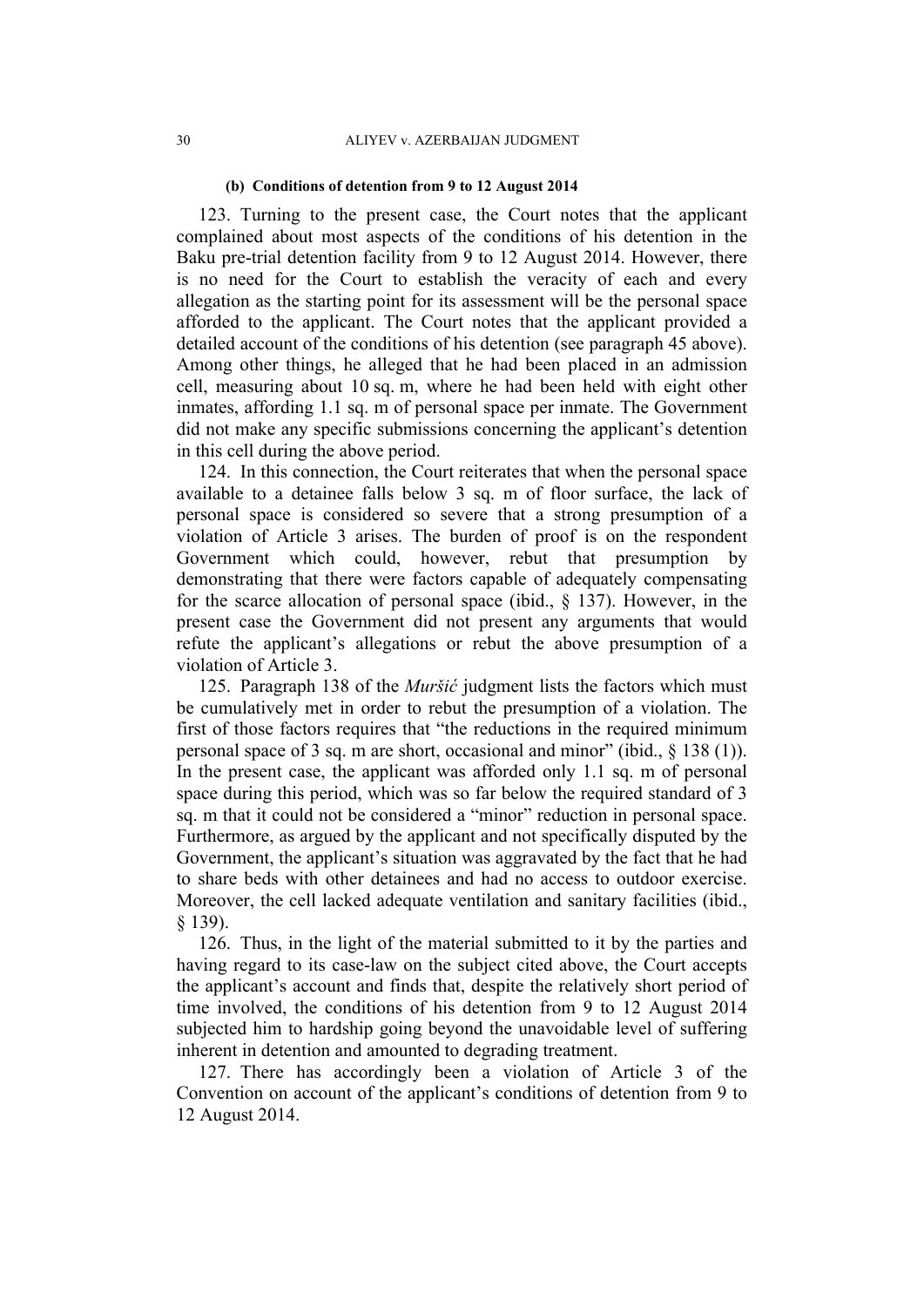#### **(c) Conditions of detention as from 12 August 2014**

128. The Court observes that it is common ground between the parties that the applicant was detained with three other detainees in a cell which was designed to accommodate four persons. At the same time, the applicant disagreed with the Government as regards the measurements of the cell, which according to the applicant was "around 12-14 sq. m" and not 17.82 sq. m as indicated by the Government (see paragraphs 46-49 above). However, the Court does not deem it necessary to resolve this disagreement between the parties for the following reasons.

129. Even assuming that the cell measured "12-14 sq. m" as argued by the applicant, he disposed of at least 3 sq. m of personal space.

130. The Court reiterates that in cases where a prison cell – measuring in the range of  $3$  to  $4$  sq. m of personal space per inmate  $-$  is at issue the space factor remains a weighty factor in the Court's assessment of the adequacy of conditions of detention. The Court has to determine whether the space factor is coupled with other aspects of inappropriate physical conditions of detention related to, in particular, access to outdoor exercise, natural light or air, availability of ventilation, adequacy of room temperature, the possibility of using the toilet in private, and compliance with basic sanitary and hygienic requirements (ibid., § 139).

131. As regards the sanitary and hygiene conditions, the Court finds it established, based on the parties' submissions, that the toilet in the cell was separated by a door, and that cold water was available in the cells and inmates had access to a hot shower twice a week (see paragraphs 46-49 above).

132. Furthermore, it was not in dispute that there was a small window in the cell and a yard adjacent to the cell, available until 4 p.m. every day, where the applicant had unobstructed access to natural light, fresh air and outdoor exercise (see paragraphs 46 and 49 above).

133. The applicant also complained about the temperatures inside the cell. However, he did not substantiate his complaint to a sufficient degree. The Court therefore finds it difficult to determine precisely the severity of the situation. Moreover, the applicant admitted himself that the detention facility had been equipped with a heating system which had been turned on 15 November (compare *Insanov v. Azerbaijan*, cited above, § 125).

134. In sum, having examined the facts as presented by the parties, the Court does not exclude that the applicant may have endured some distress and hardship, as a result of his detention in the conditions described above. Nevertheless, taking into account the cumulative effect of those conditions, the Court does not consider that they reached the threshold of severity required to characterise the treatment as inhuman or degrading within the meaning of Article 3 of the Convention.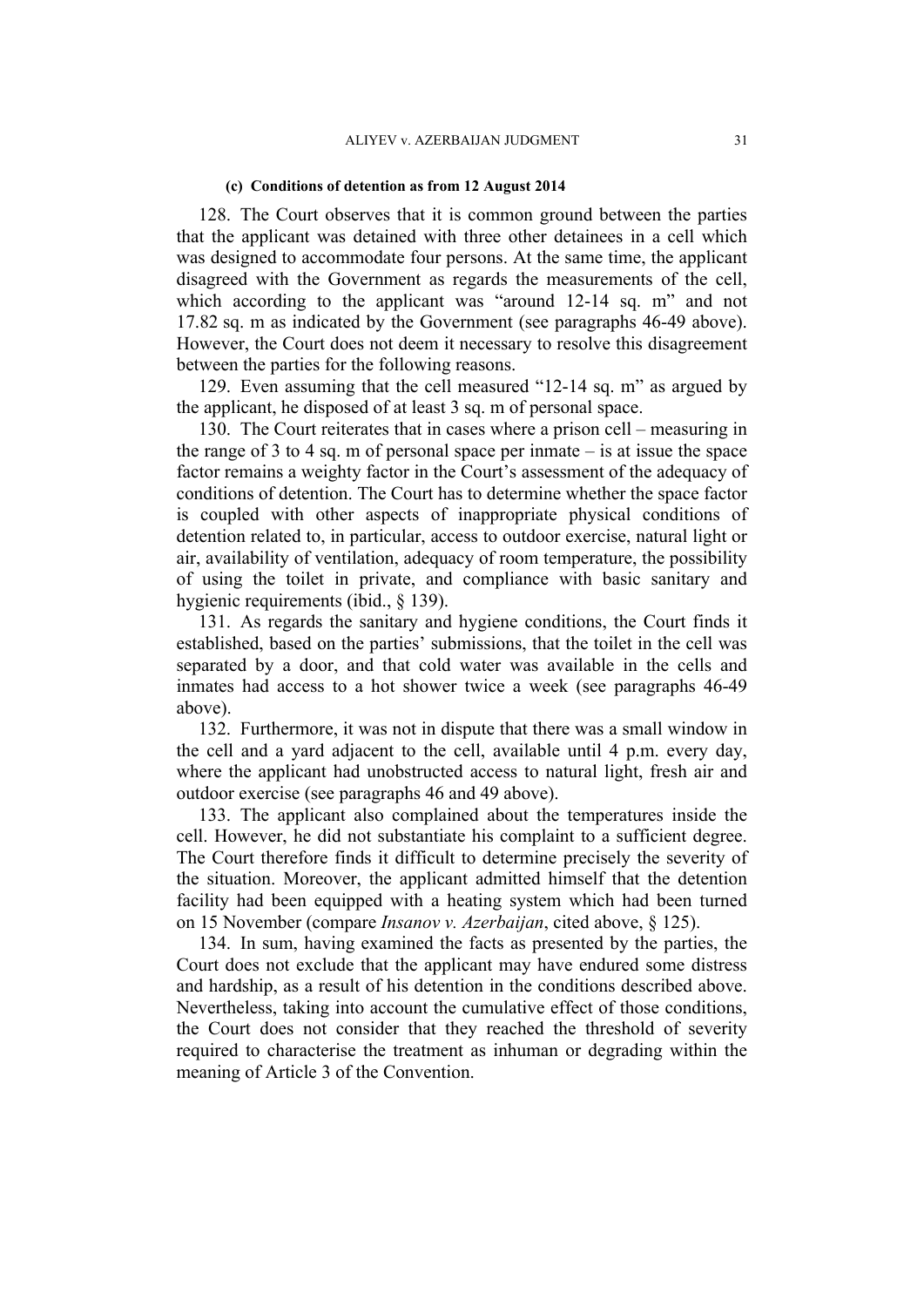135. Accordingly, there has been no violation of Article 3 of the Convention on account of the applicant's conditions of detention as from 12 August 2014.

## V. ALLEGED VIOLATION OF ARTICLE 3 OF THE CONVENTION ON ACCOUNT OF THE CONDITIONS OF TRANSPORT AND DETENTION IN THE COURT-HOUSE

136. The applicant complained under Article 3 of the Convention about the conditions of transport to and detention in the court-house on 24 October 2014.

137. The Government submitted that the applicant had failed to exhaust domestic remedies in respect of his complaints. The applicant disagreed with the Government's submissions and maintained his complaints.

138. The Court observes that unlike the conditions of detention in the Baku pre-trial detention facility, the applicant's conditions of transport and detention in the court-house on 24 October 2014 did not concern a continuing situation, but rather a situation where an alleged violation of Article 3 had already occurred, and thus was susceptible of being redressed by a compensatory remedy (see *Ananyev and Others*, cited above, § 221). The availability of such a remedy is particularly important in view of the subsidiarity principle, so that individuals are not systematically forced to refer to the Court in Strasbourg complaints that require the finding of basic facts or the calculation of monetary compensation (ibid., § 221).

139. In this connection, the Court reiterates that the Law on Complaints against Acts and Omissions Infringing Individual Rights and Freedoms provides for a judicial avenue for challenging any act or omission by a public authority infringing an individual's rights or freedoms (see *Mammadov (Jalaloglu) v. Azerbaijan*, no. 34445/04, § 52, 11 January 2007). Both Article 46 of the Constitution of the Republic of Azerbaijan and Article 3 of the Convention, which is directly applicable in the domestic legal system, prohibit inhuman and degrading treatment (ibid.). Furthermore, under the CAP, which replaced the relevant provisions of the Code of Civil Procedure, an action may be brought before the courts to challenge actions of administrative organs (see *Yunusova and Yunusov*, cited above, §§ 96-97). In particular, Articles 2 § 2 (7) and 34 § 1 of the CAP provide for the possibility to claim compensation for damage sustained as a result of unlawful actions of administrative organs. Therefore, relying on these provisions, the applicant could have lodged a lawsuit directly with the domestic courts, complaining of the alleged poor conditions of his transport to and detention in the court-house and claiming compensation for the alleged violations. However, the applicant has not attempted to do so. Moreover, he has not shown convincingly that such steps would be bound to be ineffective. Mere doubts about the effectiveness of a remedy are not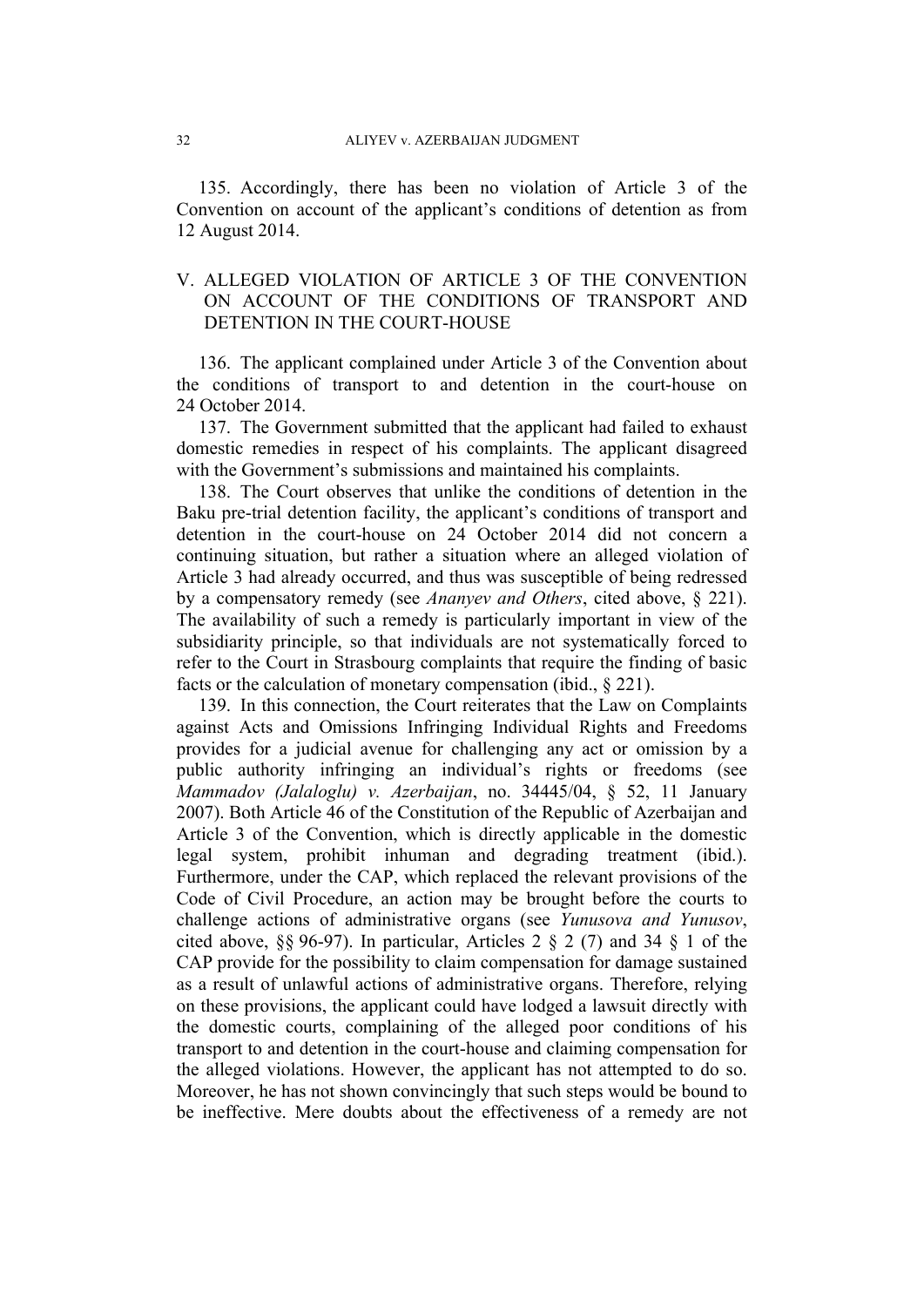sufficient to dispense with the requirement to make normal use of the available avenues for redress (see *Kunqurova v. Azerbaijan* (dec.), no. 5117/03, 3 June 2005).

140. The Court therefore accepts the Government's objection and concludes that these complaints must be rejected under Article 35 §§ 1 and 4 of the Convention for non-exhaustion of domestic remedies.

## VI. ALLEGED VIOLATIONS OF ARTICLE 5 §§ 1 AND 3 OF THE **CONVENTION**

141. Relying on Article 5 §§ 1 and 3 of the Convention, the applicant complained that he had been arrested and detained in the absence of a "reasonable suspicion" that he had committed a criminal offence. He further complained that the domestic courts had failed to provide relevant and sufficient reasons justifying the necessity of his continued detention. Article 5 §§ 1 (c) and 3 of the Convention reads:

"1. Everyone has the right to liberty and security of person. No one shall be deprived of his liberty save in the following cases and in accordance with a procedure prescribed by law:

(c) the lawful arrest or detention of a person effected for the purpose of bringing him before the competent legal authority on reasonable suspicion of having committed an offence or when it is reasonably considered necessary to prevent his committing an offence or fleeing after having done so;

...

...

3. Everyone arrested or detained in accordance with the provisions of paragraph 1 (c) of this Article shall be brought promptly before a judge or other officer authorised by law to exercise judicial power and shall be entitled to trial within a reasonable time or to release pending trial. Release may be conditioned by guarantees to appear for trial."

### **A. Admissibility**

142. The Court notes that this part of application is not manifestly ill-founded within the meaning of Article 35  $\S$  3 (a) of the Convention. It further notes that it is not inadmissible on any other grounds. It must therefore be declared admissible.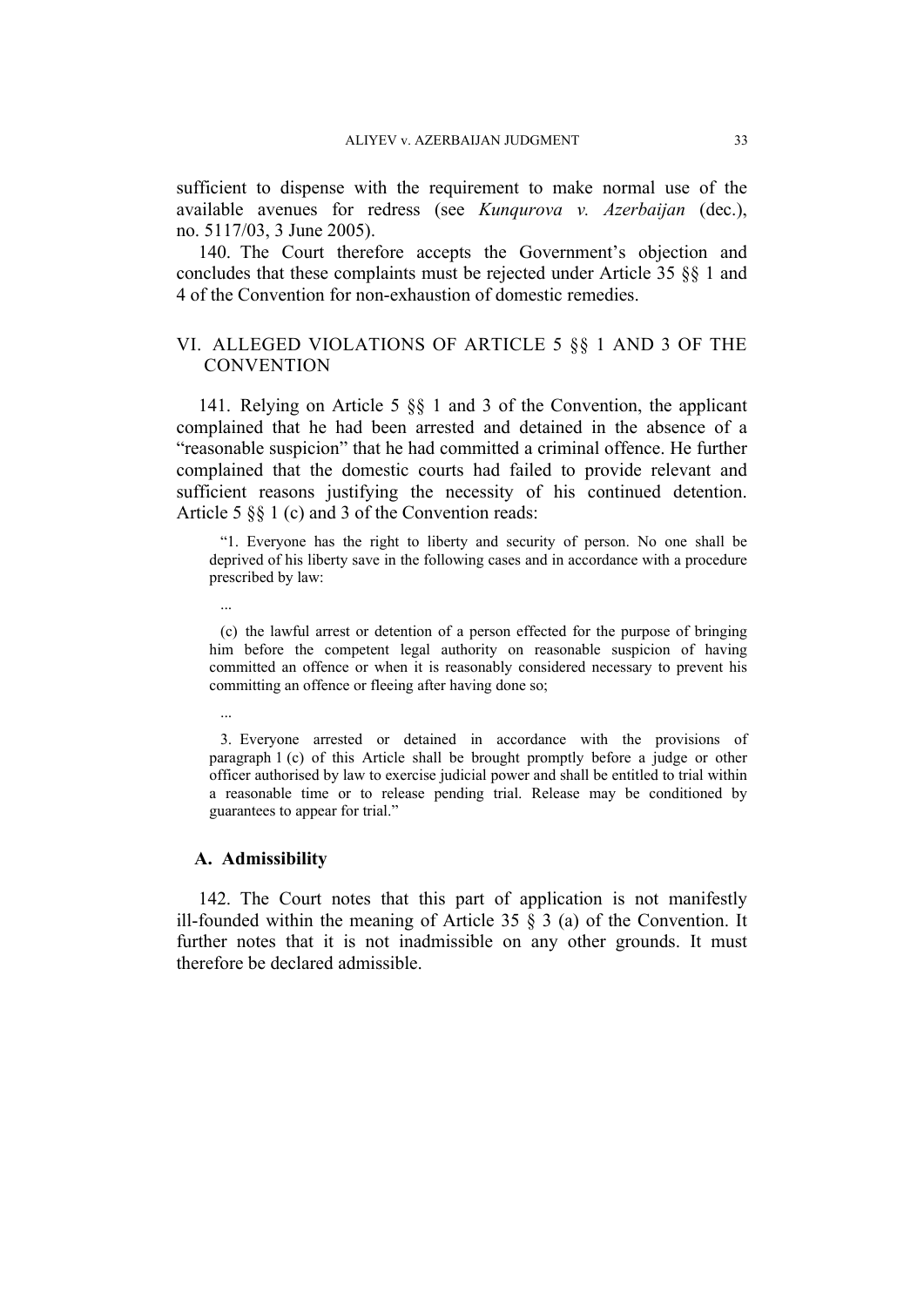### **B. Merits**

### *1. The parties' submissions*

#### **(a) The applicant**

143. The applicant submitted that the prosecuting authorities and the domestic courts had failed to provide reasonable and well-documented evidence that he had committed any of the criminal offences with which he had been charged. Relying, in particular, on the cases of *Ilgar Mammadov v. Azerbaijan* (cited above, § 88) and *Stepuleac v. Moldova* (no. 8207/06, § 73, 6 November 2007) the applicant argued that in their applications for remand in custody the prosecuting authorities, by referring only to unspecified material of the criminal case file, had failed to show "basic" or "relevant facts" pertaining to each alleged crime which would justify the reasonableness of his detention. Furthermore, in their decisions the domestic courts had merely reiterated the prosecuting authorities' arguments without specifying which information in the criminal case file had demonstrated that he might have committed the crimes of which he had been accused.

144. Notably, as regards the charges of abuse of power and illegal entrepreneurship, the applicant claimed that he had been elected and had acted as the chairman of the Association since 1999 when it had been founded. Since then, he had sent numerous letters on behalf of the Association to various state authorities, including the Ministry of Justice, concerning the registration of grant agreements signed by the applicant on behalf of the Association. The Ministry had registered these grants and informed the applicant accordingly. It had never informed the applicant that he had lacked the legal authority to act on behalf of the Association. In support of his submissions, the applicant submitted copies of the decision of the Association's general assembly of 18 June 1999 to elect the applicant as its chairman as well as the letters signed by the applicant on behalf of the Association to the Ministry of Justice in relations to various grant agreements signed with different donors.

145. According to the applicant, it was only in April 2014, following the introduction of amendments to the Law on State Registration of Legal Entities and the State Register in February the same year, that the Ministry refused to register the grant agreement submitted by the applicant on the grounds that the latter could not act on behalf of the Association as he had failed to inform the Ministry of his election as chairman of the Association. The applicant's further requests to register himself as its chairman were also refused by the Ministry because the letters had not been signed by the authorised person.

146. As to the applicant's failure to register various grant agreements with the Ministry, the applicant argued that in fact he had applied to have them registered. Moreover, one of those agreements had been duly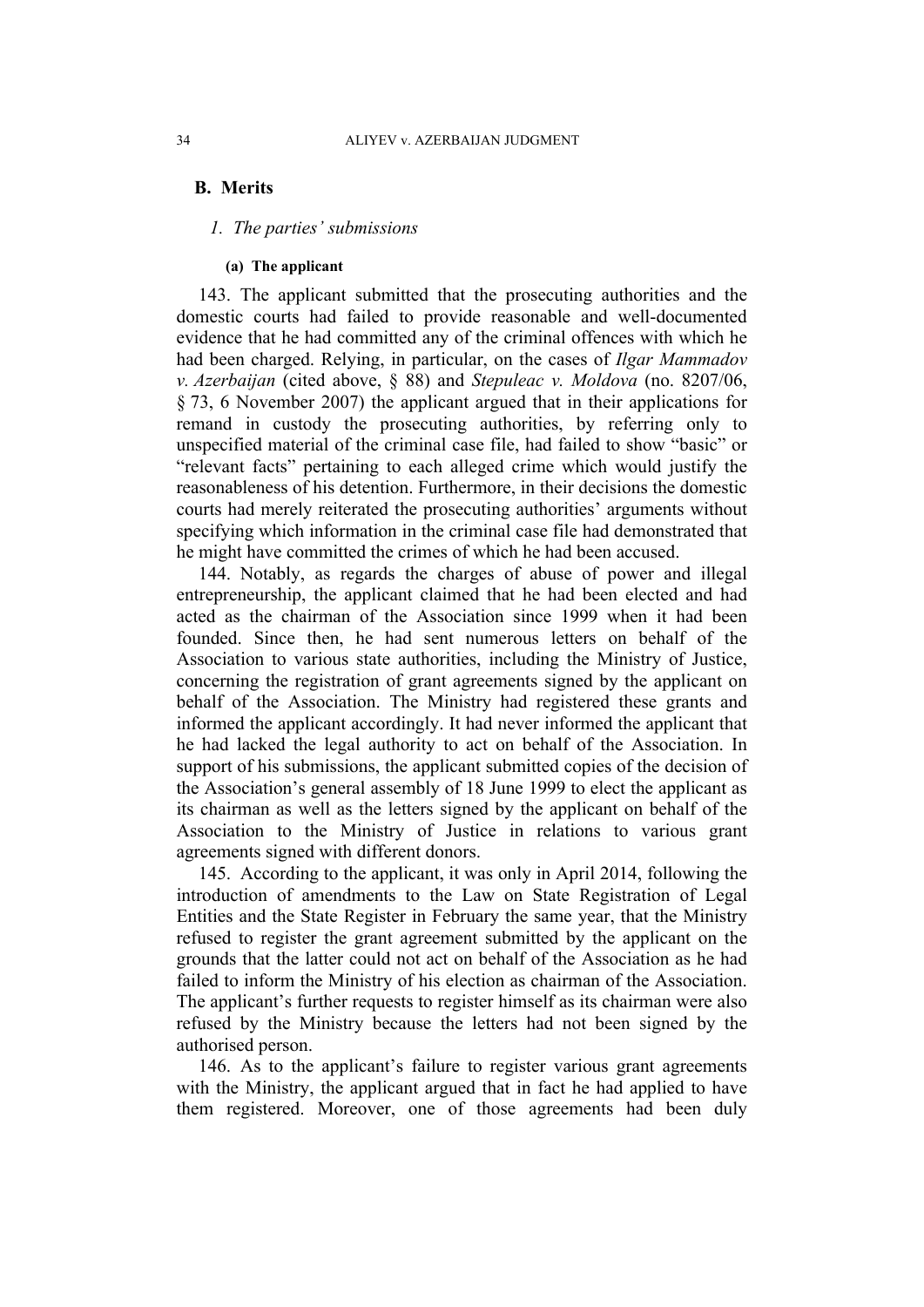registered by the Ministry and published on its online database, before being removed in 2014. In this context, the applicant submitted a copy of the cached version of the database containing information on the grant agreement concluded by the Association in 2012.

147. He also argued that as the Government disputed the fact that he held any managing position in the Association and that he was its founder, he could not be suspected of having committed the crime of abuse of power.

148. Furthermore, the applicant reiterated his complaint under Article 5 § 3 and maintained that the domestic courts had failed to assess the lawfulness of his pre-trial detention, including whether there had been a reasonable suspicion, to provide "relevant and sufficient" reasons justifying his pre-trial detention and to properly consider whether alternative preventive measures could have been applied.

#### **(b) The Government**

149. The Government submitted that the applicant had been arrested on suspicion of having committed offences considered as serious crimes under national law and that his detention had been based on a reasonable suspicion.

150. The Government further argued that the applicant's detention had been justified and that the domestic courts had given sufficient and relevant reasons for his detention. As regards the applicant's requests for release on bail or replacement of his pre-trial detention by house arrest, they had not been granted by the domestic courts as there had been a risk that, if not detained, the applicant would abscond and influence the criminal proceedings.

### **(c) Third parties**

151. Third-party comments submitted by the Council of Europe Commissioner for Human Rights, as well as by the Helsinki Foundation for Human Rights, the Human Rights House Foundation and Freedom Now concerned the situation of human rights defenders in Azerbaijan and the difficulties faced by NGOs as a result of the recent legislative amendments. A detailed description of the above-mentioned comments can be found in the Court's judgment in *Rasul Jafarov* (cited above, §§ 99-113).

### *2. The Court's assessment*

#### **(a) General principles**

152. The applicable general principles were recently summarised by the Court in the case of *Rasul Jafarov* (cited above, §§ 114-18). Notably, the words "reasonable suspicion" mean the existence of facts or information which would satisfy an objective observer that the person concerned may have committed the offence. In addition, the existence of such a suspicion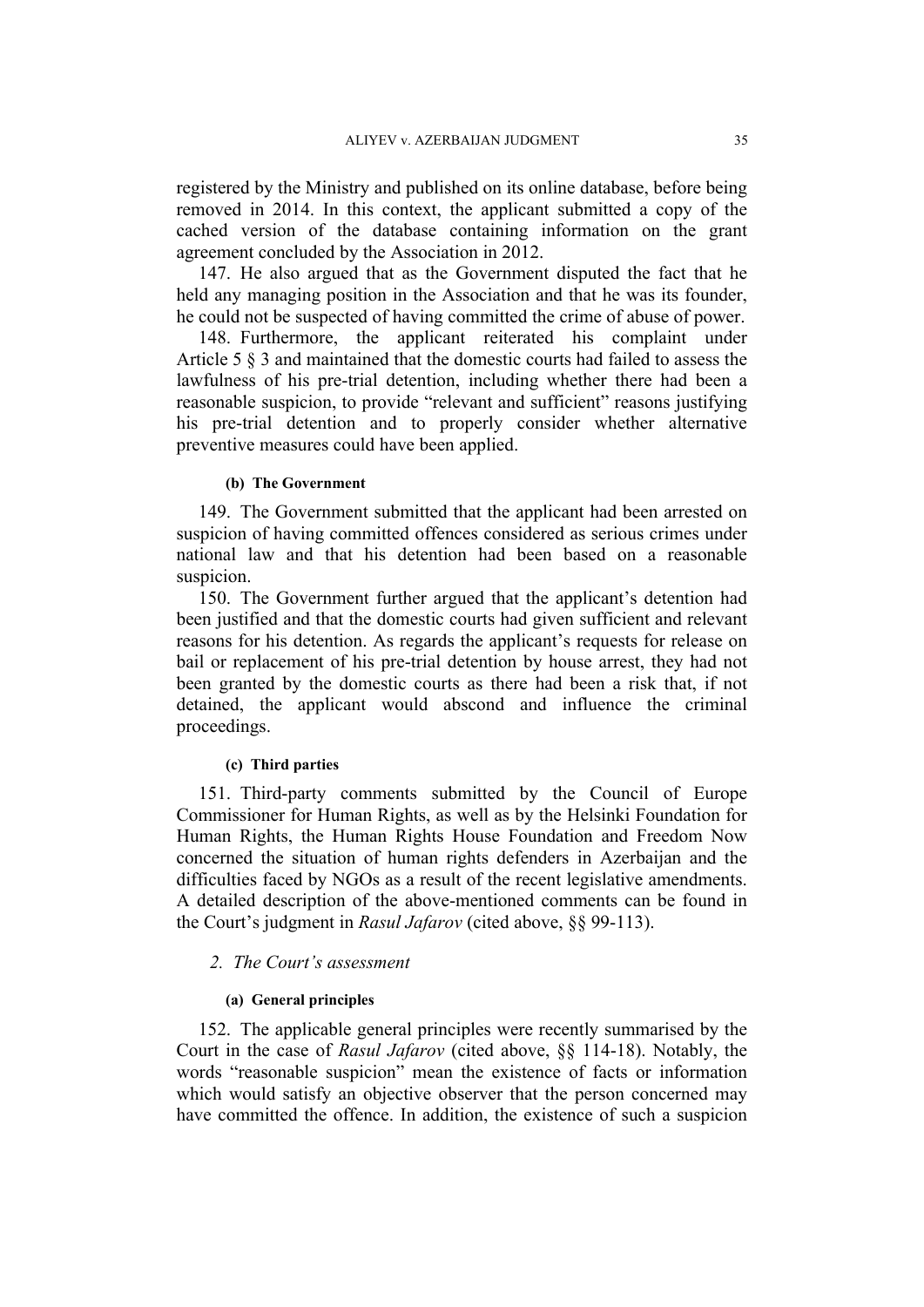requires that the facts relied on can reasonably be considered criminal behaviour under domestic law. Thus, clearly there could not be a "reasonable suspicion" if the acts held against a detained person did not constitute an offence at the time they were committed.

#### **(b) Application to the present case**

153. The Court observes that the charges brought against the applicant in this case (see paragraphs 23 and 36 above) are similar to those pressed against the applicant in the case of *Rasul Jafarov* (cited above, §§ 16 and 30). Like the latter case, the applicant was charged with various crimes on two occasions: on 8 August 2014 – with crimes of illegal entrepreneurship, tax evasion and abuse of power – and on 12 December 2014 – with crimes of embezzlement and forgery by an official. The only difference in the present case lies in the fact that unlike the NGO co-founded by Mr Jafarov, the applicant's Association was formally registered with the Ministry of Justice and the applicant was accused of failing to inform that Ministry of his being appointed chairman of the Association. The Court will proceed to examine the facts giving rise to the above charges in turn. It will do so in the light of the harsh and restrictive legislative framework governing the registration and operation of non-governmental organisations (ibid., § 120).

### *(i) Charges of abuse of power, illegal entrepreneurship and tax evasion*

154. The Court considers that, as in the case of *Rasul Jafarov*, the description of the three original charges brought against the applicant on 8 August 2014 lacked a certain level of coherence, order and clarity that could be expected of a document of this nature. In particular, the description consisted of a single sentence spanning about one page of printed text (ibid., § 121). Notably, it can be discerned from that description that the applicant was accused of failing to inform the relevant executive authority of his appointment as chairman of the Association in accordance with the Law on State Registration and signing various grant agreements on behalf of the Association without having the legal authority to do so.

155. As regards the charges of abuse of power, the Court notes that the applicant submitted a copy of the decision of the Association's annual general meeting of 18 June 1999 to elect him chairman of the Association. The authenticity of this document was not disputed by the Government. Furthermore, the applicant argued that following the introduction of amendments to the Law on State Registration which required, *inter alia*, reporting of changes to founding charters of legal entities, he attempted to inform the Ministry of Justice of this fact but to no avail. The Government also did not refute this claim or submit any information to the contrary.

156. Furthermore, it is not clear from the domestic decisions and the Government' submissions why the applicant had to inform the executive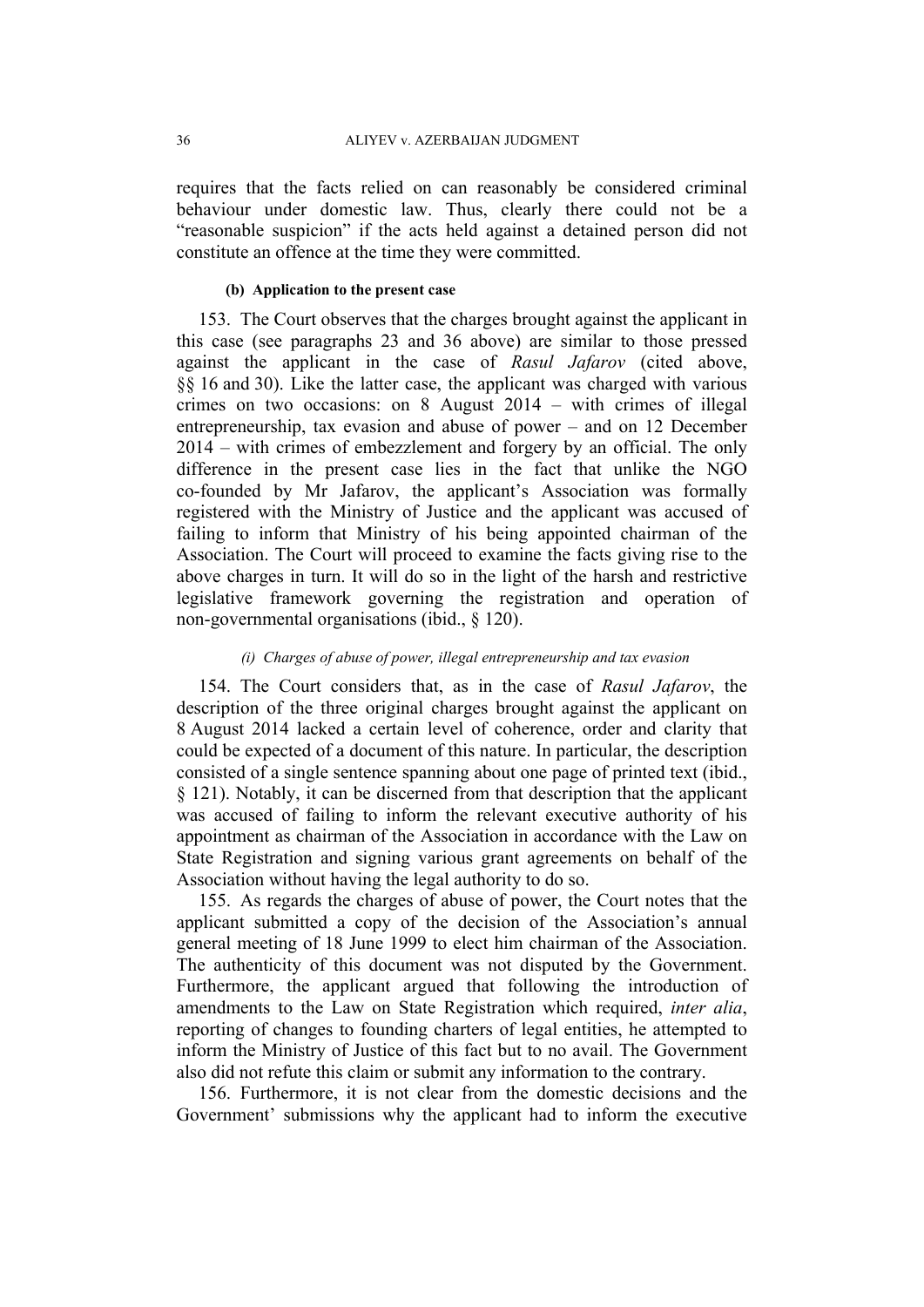authority of his appointment as chairman of the Association given that this fact had taken place long before the introduction of relevant legislative amendments providing for such reporting obligations.

157. However, even leaving aside these discrepancies and assuming that the applicant had failed to duly inform the authorities of his election as chairman, the Court does not see how such a failure of a purely administrative nature could have given rise to a reasonable suspicion that he had committed a criminal offence.

158. Turning to the facts which constituted the basis for the charges of tax evasion and illegal entrepreneurship, specifically the applicant's failure to register the grant agreements in accordance with domestic law, the applicant argued that he had duly informed the authorities and submitted copies of the Association's letters to the Ministry of Justice asking the latter to register certain grant agreements, and extracts from the Ministry's database concerning the registration of one of the grants. The Government did not submit any comments with respect to these documents.

159. However, even assuming that the applicant failed to comply with the relevant procedure, the Court restates that in the case of *Rasul Jafarov* (cited above) it held as follows:

"128. ... Having regard to the relevant legislation (see paragraphs 69 and 71 above), the Court notes that the requirement to submit grants for registration to the Ministry of Justice was merely a reporting requirement, and not a prerequisite for legal characterisation of the received financial assistance as a "grant". Failure to meet this reporting requirement was an administrative offence specifically proscribed by Article 223-1.1 of the CAO and punishable by a fine (only after February 2014 in the case of individual recipients). Non-compliance with this reporting requirement had no effect on the nature of a grant agreement defined and regulated by Articles 1.1 and 4.1 of the Law on Grants (see paragraphs 68-69 above), or on the characterisation of the activities for which the grant was used as non-commercial.

129. However, from the documents in the case file it appears that, apart from relying on the applicant's alleged failure to comply with the reporting requirement to register the grants, which in itself was not criminalised under the domestic law, the prosecuting authorities never demonstrated the existence of any information or evidence showing that the applicant might have used the money for generating profit or for purposes other than those indicated in the grant agreements, or that the purposes indicated in the grant agreements were both commercial and illegal. Likewise, the Government failed to demonstrate that any other witness statements, documents or other evidence or information existed which could serve as the basis for the suspicion that the applicant had engaged in criminal activities. Furthermore, it has not been demonstrated that any such evidence was ever presented by the prosecuting authorities to the domestic courts which ruled on the applicant's continued detention.

130. In such circumstances, the Court finds that the applicant could not have been reasonably suspected of having committed the criminal offence of "illegal entrepreneurship" under Article 192.2.2 of the Criminal Code, because there were no facts, information or evidence showing that he had engaged in commercial activity or the offence of "tax evasion" under Article 213 of the Criminal Code, as in the absence of such commercial activity there could be no taxable profit under the simplified regime. Furthermore, the above-mentioned facts were not sufficient to give rise to a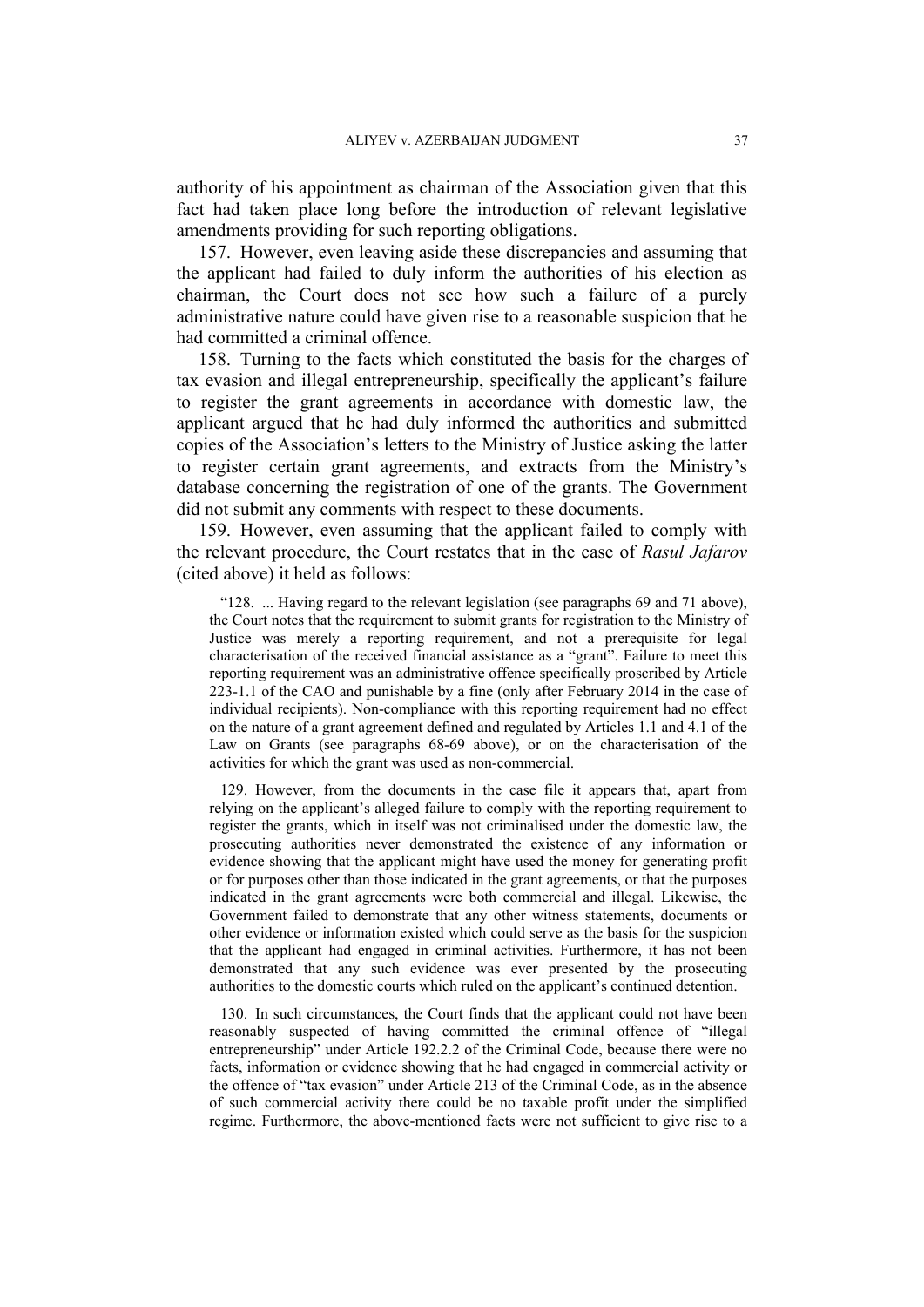suspicion that the applicant had sought to "obtain unlawful advantage for himself or for third parties", which was one of the constituent elements of the criminal offence of "abuse of power" under Article 308 of the Criminal Code ..."

160. The Court has no reason to hold otherwise in the present case as the facts relied on by the domestic authorities to press charges at issue were identical in nature and there is nothing in the Government's submissions which would enable the Court to reach a different conclusion.

#### *(ii) Charges of embezzlement and forgery*

161. As for the additional charges of embezzlement and forgery brought against the applicant on 12 December 2014, the Court notes that they were brought after the latest domestic court order of 24 October 2014 extending the applicant's pre-trial detention. As such, all previous decisions ordering and extending the applicant's pre-trial detention had been based solely on the original charges, and therefore the new charges were of no significance to the assessment of the reasonableness of the suspicion underpinning the applicant's detention during the period falling within the scope of the present case.

162. In any event the Court observes that as regards the charges of embezzlement, the prosecuting authorities relied on the fact that the applicant transferred various amounts from the Association's bank accounts to the account of one of the Association's employees with a view to their subsequent withdrawing it. In this regard, the Court notes that the money was given to the applicant voluntarily by donors under the grant agreements. There was no information in the domestic decisions that the donors had ever complained about misappropriation of the sums by the applicant and that they had joined the criminal proceedings against the applicant as the victims of the crime.

163. As to the charge of forgery, the Court observes that the applicant was accused of inserting false information in the Association's cashbook concerning payments to various employees. However, the Court notes that there is nothing in the domestic decisions or the Government's submissions which would support this accusation and satisfy an objective observer that this information might have been false.

#### *(iii) Conclusion*

164. Having regard to the above considerations, the Court finds that the material put before it does not meet the minimum standard set by Article 5 § 1 (c) of the Convention for the reasonableness of a suspicion required for an individual's arrest and continued detention. Accordingly, the Court concludes that during the period in question the applicant was deprived of his liberty in the absence of a "reasonable suspicion" of his having committed a criminal offence.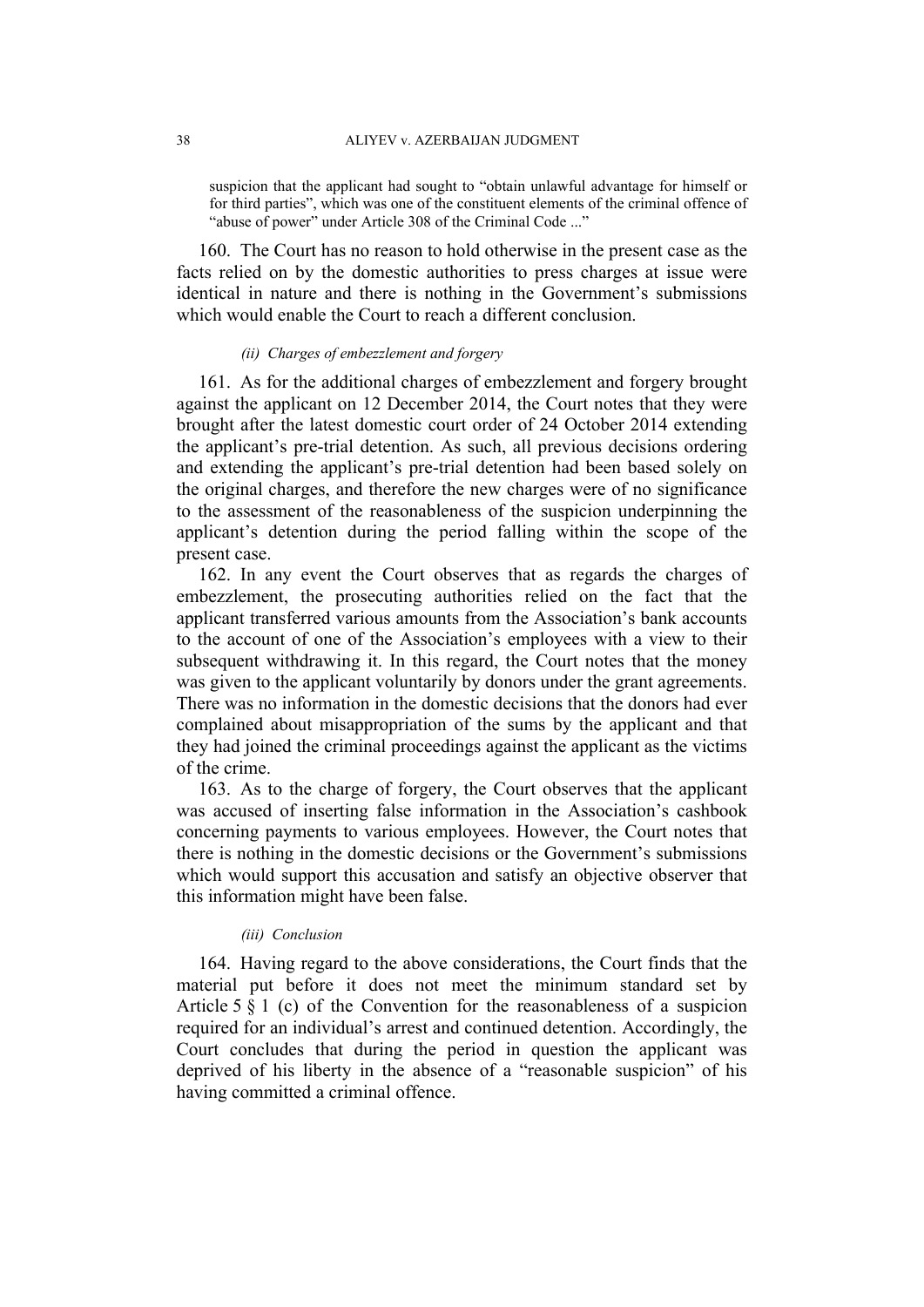165. There has accordingly been a violation of Article 5 § 1 of the Convention.

166. The above finding makes it redundant to assess whether the reasons given by the domestic courts for the applicant's continued detention were based on "relevant and sufficient" grounds, as required by Article 5 § 3 of the Convention. Therefore, the Court does not consider it necessary to examine separately any issues under Article 5 § 3 of the Convention (see similarly *Rasul Jafarov*, cited above, § 135).

## VII. ALLEGED VIOLATION OF ARTICLE 5 § 4 OF THE **CONVENTION**

167. The applicant complained that the domestic courts had failed to address his specific arguments in support of his release in breach of Article 5 § 4 of the Convention, which reads as follows:

"Everyone who is deprived of his liberty by arrest or detention shall be entitled to take proceedings by which the lawfulness of his detention shall be decided speedily by a court and his release ordered if the detention is not lawful."

#### **A. Admissibility**

168. The Court notes that this part of the application is not manifestly ill-founded within the meaning of Article 35  $\S$  3 (a) of the Convention. It further notes that it is not inadmissible on any other grounds. It must therefore be declared admissible.

## **B. Merits**

#### *1. The parties' submissions*

169. The applicant reiterated his complaint and maintained that he had not been afforded an effective judicial review of the lawfulness of his detention.

170. The Government, referring to the relevant provisions of the Code of Criminal Procedure, contested that argument and argued that the applicant had had at his disposal an effective procedure by which he could have challenged the lawfulness of his detention.

#### *2. The Court's assessment*

#### **(a) General principles**

171. The relevant general principles were recently reiterated in *Rasul Jafarov*, cited above, §§ 140-42. In particular, Article 5 § 4 of the Convention entitles arrested or detained persons to a review of the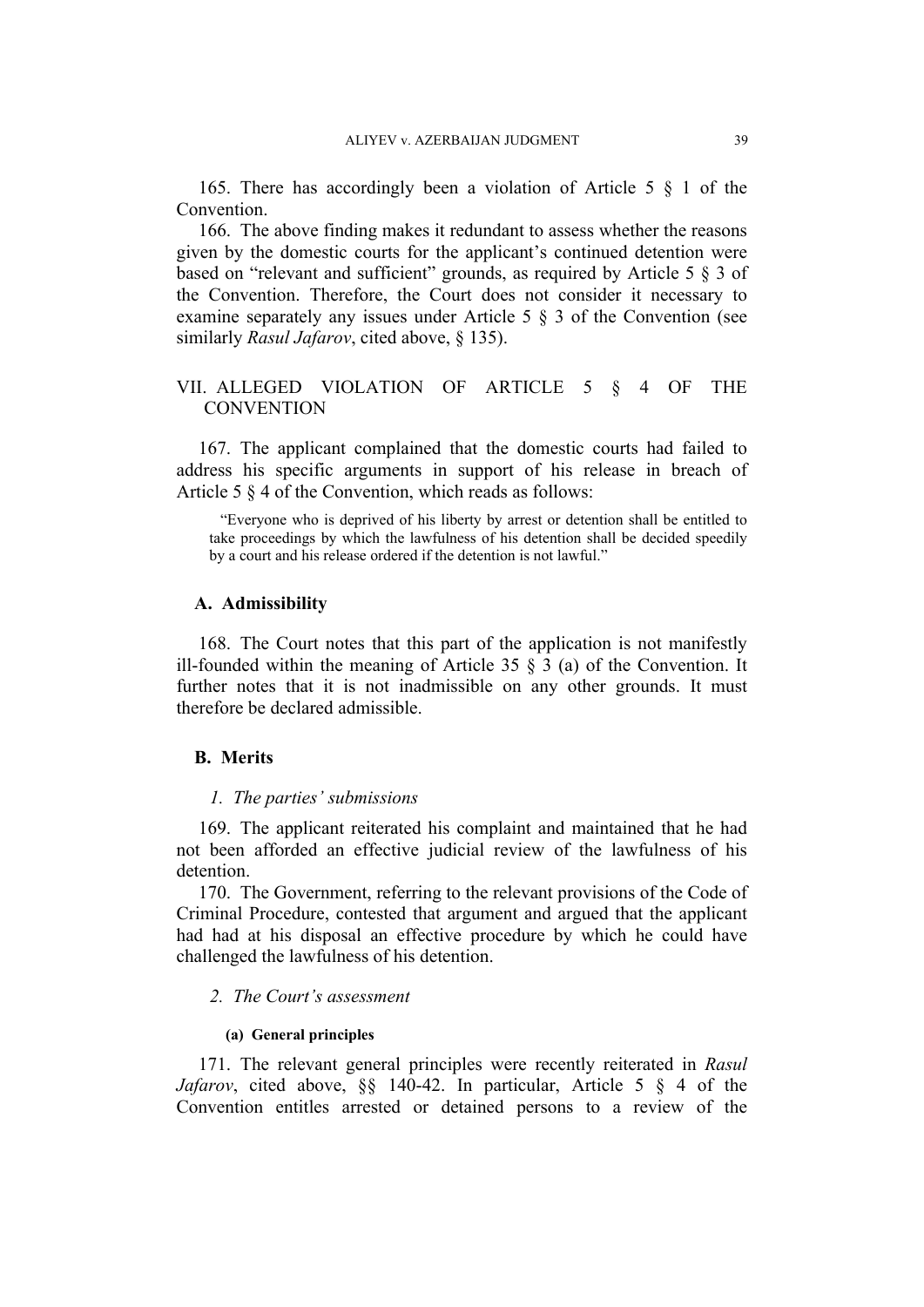procedural and substantive conditions which are essential for the "lawfulness" – in Convention terms – of the deprivation of their liberty. This means that the competent court has to consider not only compliance with the procedural requirements of domestic law, but also the reasonableness of the suspicion underpinning the arrest and the legitimacy of the purpose pursued by the arrest and the ensuing detention.

#### **(b) Application to the present case**

172. The Court observes that, as in the case of *Rasul Jafarov*, cited above, the domestic courts in the present case consistently failed, in the exact same manner, to verify the existence of reasonable suspicion underpinning the applicant's arrest and detention and the legitimacy of its purpose. In essence, the role of the domestic courts was limited to automatic endorsement of the prosecution's applications without any genuine and independent review of the "lawfulness" of the applicant's detention.

173. Having regard to the above, the Court concludes that the applicant was not afforded proper judicial review of the lawfulness of his detention. Accordingly, there has been a violation of Article 5 § 4 of the Convention (ibid., §§ 143-44).

## VIII. ALLEGED VIOLATION OF ARTICLE 8 OF THE CONVENTION

174. The applicant complained under Article 8 of the Convention of the search of his home and of the Association's office and the seizure of all the documents and electronic items. Article 8 reads as follows:

"1. Everyone has the right to respect for his private and family life, his home and his correspondence.

2. There shall be no interference by a public authority with the exercise of this right except such as is in accordance with the law and is necessary in a democratic society in the interests of national security, public safety or the economic well-being of the country, for the prevention of disorder or crime, for the protection of health or morals, or for the protection of the rights and freedoms of others."

### **A. Admissibility**

175. The Court notes that this part of the application is not manifestly ill-founded within the meaning of Article 35  $\S$  3 (a) of the Convention. It further notes that it is not inadmissible on any other grounds. It must therefore be declared admissible.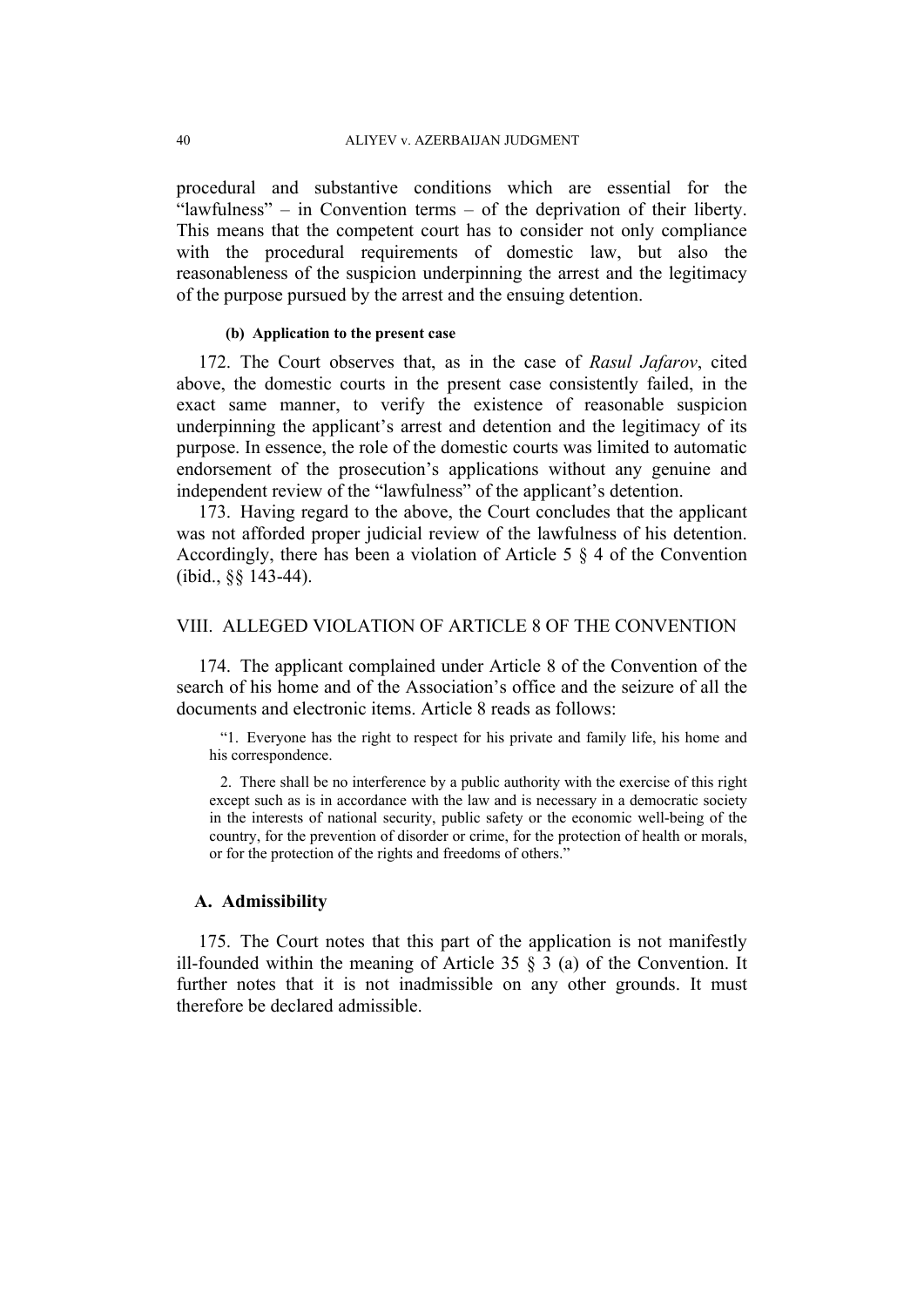### **B. Merits**

### *1. The parties' submissions*

176. The applicant argued that the interference with his right to respect for his private and family life, home and correspondence had not been prescribed by law and had not been necessary in a democratic society.

177. The Government maintained that the search at the applicant's home and the Association's office had been conducted in accordance with domestic law and had been necessary in the interest of the criminal investigation of the applicant's case in order collect evidence. The Government also claimed that on 25 October 2014 the prosecuting authorities had returned to the applicant's lawyer a large part of the seized documents, including those related to his work before the Court.

### *2. The Court's assessment*

#### **(a) Whether there has been an interference**

178. In the present case, the search and seizure were conducted in the applicant's home (see paragraph 38 above), as well as the premises of the Association (see paragraphs 37 and 39 above). The Court notes that the applicant was the chairman of the Association (see paragraph 8 above) and that it is undisputed that he used the premises of the Association for conducting his professional activities as a lawyer. The documents seized from the Association's premises included case files concerning over a hundred applications pending before the Court and documents related to the proceedings before the domestic courts, in which the applicant acted as a legal representative (see paragraph 39 above). According to the Court's case-law, the search of a lawyer's office, including documents and electronic data, amounts to an interference with his "private life", "home" and "correspondence" (see *Niemietz v. Germany*, 16 December 1992, §§ 29-33, Series A no. 251-B; *Sallinen and Others v. Finland*, no. 50882/99, §§ 70-72, 27 September 2005; and *Aleksanyan v. Russia*, no. 46468/06, § 212, 22 December 2008). Accordingly, the search and seizure both in the home and office of the applicant constituted an interference with his rights under Article 8 of the Convention.

### **(b) Whether the interference was justified**

179. The Court reiterates that the essential object and purpose of Article 8 of the Convention is to protect the individual against arbitrary interference by the public authorities (see, for example, *Niemietz*, cited above, § 31). Such interference is in breach of Article 8 of the Convention unless it was "in accordance with the law", pursued a legitimate aim as defined in the second paragraph of that Article, and was "necessary in a democratic society" to achieve that aim.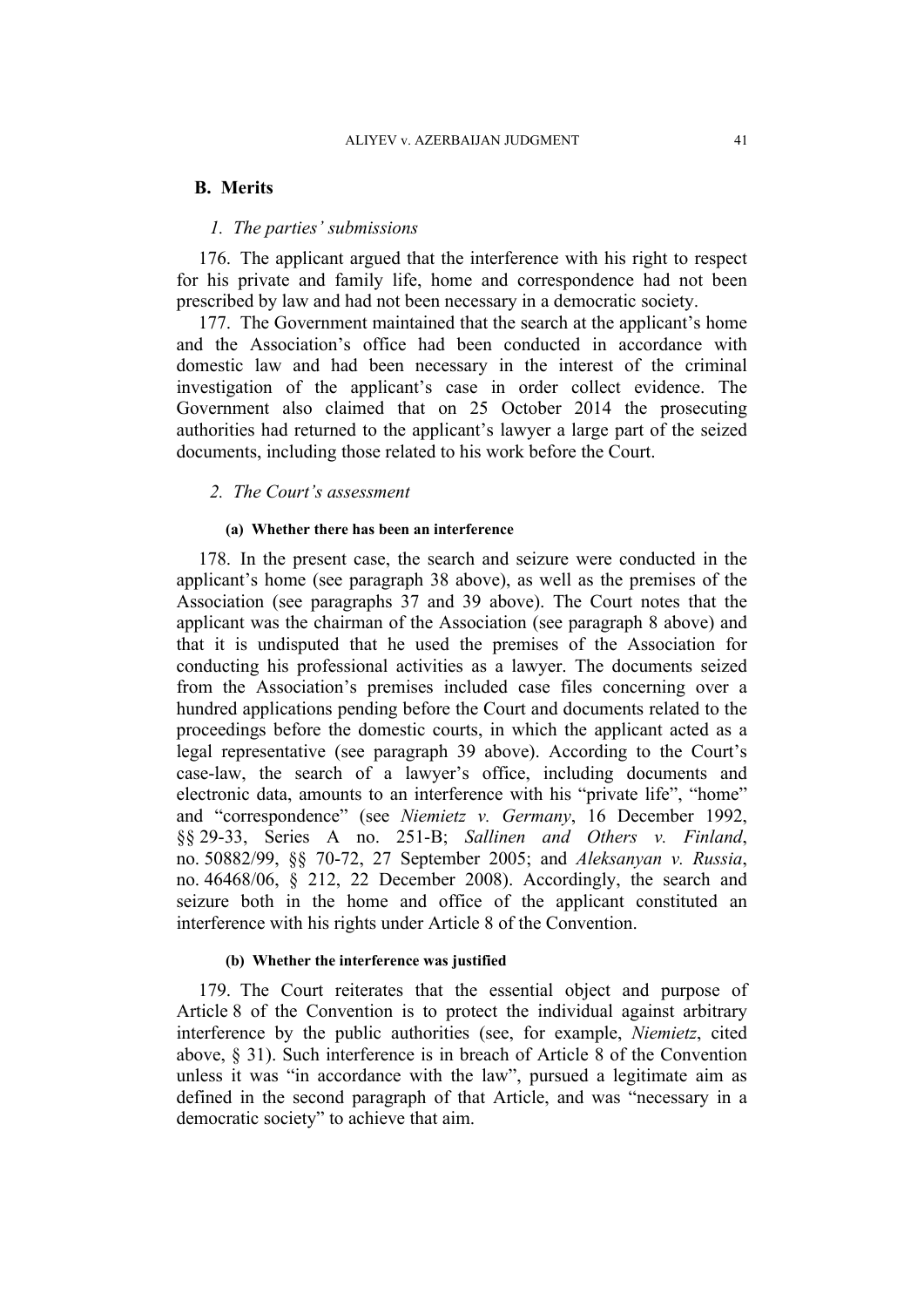#### *(i) Lawfulness*

180. As regards the question of whether the interference was "in accordance with the law", the Court does not find it necessary to determine this issue since in any event the impugned interference breaches Article 8 for other reasons outlined below.

#### *(ii) Legitimate aim*

181. The Court has repeatedly held that persecution and harassment of members of the legal profession strikes at the very heart of the Convention system. Therefore the searching of lawyers' premises should be subject to especially strict scrutiny (see *Annagi Hajibeyli v. Azerbaijan*, no. 2204/11, § 68, 22 October 2015, and *Elci and Others v. Turkey*, nos. 23145/93 and 25091/94, § 669, 13 November 2003).

182. With that in mind the Court reiterates that the exceptions to the individual's right to respect for his or her private and family life, his or her home and his or her correspondence listed in Article 8 § 2 must be narrowly interpreted. The enumeration of the exceptions as listed in Article 8 § 2 is exhaustive and their definition is restrictive. For it to be compatible with the Convention, a limitation of this right must, in particular, pursue an aim that can be linked to one of those listed in this provision (see *Parrillo v. Italy* [GC], no. 46470/11, § 163, ECHR 2015).

183. Turning to the present case, the Court observes that the Government argued that the search had been aimed at investigating the applicant's case and collecting evidence, which can be linked to the aim of prevention of crime within the meaning of Article 8 § 2.

184. In this context, the Court notes that the search at the applicant's home and office had been authorised by the Nasimi District Court a day before the applicant was formally charged with the criminal offences. The search and seizure order of 7 August 2014 was issued by the court following a request by the prosecution (see paragraphs 36-39 above). The court justified the search by merely referring in vague terms to the criminal investigation into "breaches of legislation discovered in the activities of a number of non-governmental organisations" without asserting any specific facts related to the suspected crimes of abuse of power and forgery (see paragraph 39 above). It does not therefore appear from the court's succinct decision that it satisfied itself that there were reasonable grounds for suspecting that the commission of these crimes had occurred and that the relevant evidence might be found in this regard at the premises to be searched (compare *Buck v. Germany*, no. 41604/98, § 41, ECHR 2005-IV).

185. Furthermore, the Court has found that the administrative irregularities allegedly committed by the applicant with respect to the receipt and use of the grants by the Association, for which the applicant was prosecuted and detained during the period at issue, could not give rise to liability under criminal law (see paragraphs 159-60 and 164 above).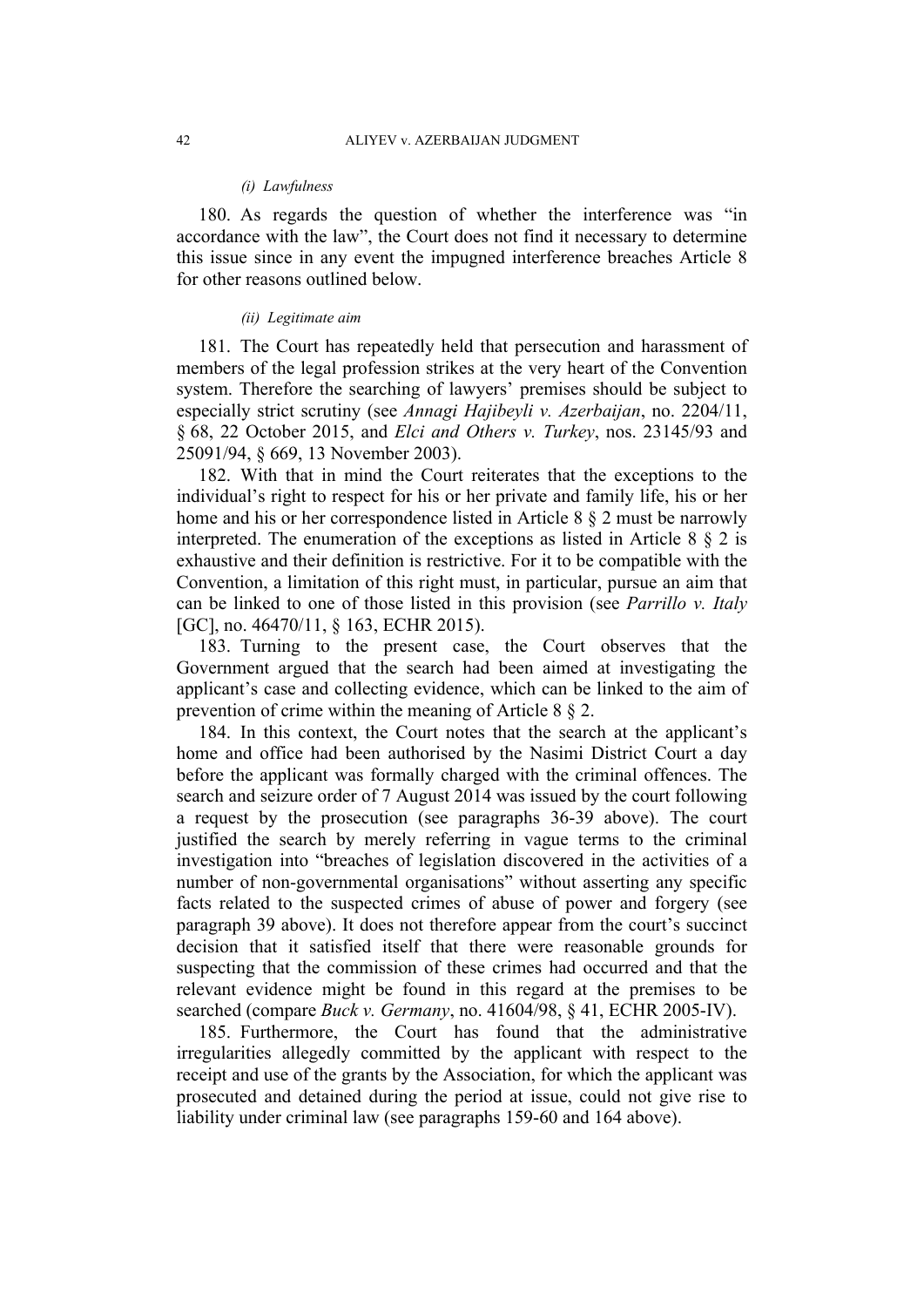186. Thus, having regard to the restrictive definition of the exceptions provided by Article 8 § 2 and the rigorous supervision by the Court, it cannot accept that the interference complained of pursued the legitimate aim of prevention of crime within the meaning of this Article. The Government has not put forward and the Court does not see any other justification for the interference at issue.

187. Accordingly, the Court finds that, in the particular circumstances of the present case, the search and seizure at the applicant's home and office did not pursue any of the legitimate aims enumerated in paragraph 2 of Article 8.

188. Where it has been shown that an interference did not pursue a "legitimate aim" it is not necessary to investigate whether it was "necessary in a democratic society" (see, *mutatis mutandis*, *Khuzhin and Others v. Russia*, no. 13470/02, §§ 117-18, 23 October 2008).

189. There has therefore been a violation of Article 8 of the Convention.

## IX. ALLEGED VIOLATION OF ARTICLE 18 OF THE CONVENTION TAKEN IN CONJUNCTION WITH ARTICLES 5 AND 8

190. Relying on Article 18 of the Convention, the applicant complained that his Convention rights had been restricted for purposes other than those prescribed in the Convention. In particular, his deprivation of liberty and the seizure of the files relating to the pending cases before the Court had the purpose of punishing and silencing him as a critic of the Government and a human-rights defender and to prevent him from representing numerous applicants before the Court in high-profile cases relating to election irregularities and deprivations of property. Article 18 provides:

"The restrictions permitted under [the] Convention to the said rights and freedoms shall not be applied for any purpose other than those for which they have been prescribed."

### **A. Admissibility**

191. The Court notes that this complaint is not manifestly ill-founded within the meaning of Article 35 § 3 (a) of the Convention. It further notes that it is not inadmissible on any other grounds. It must therefore be declared admissible.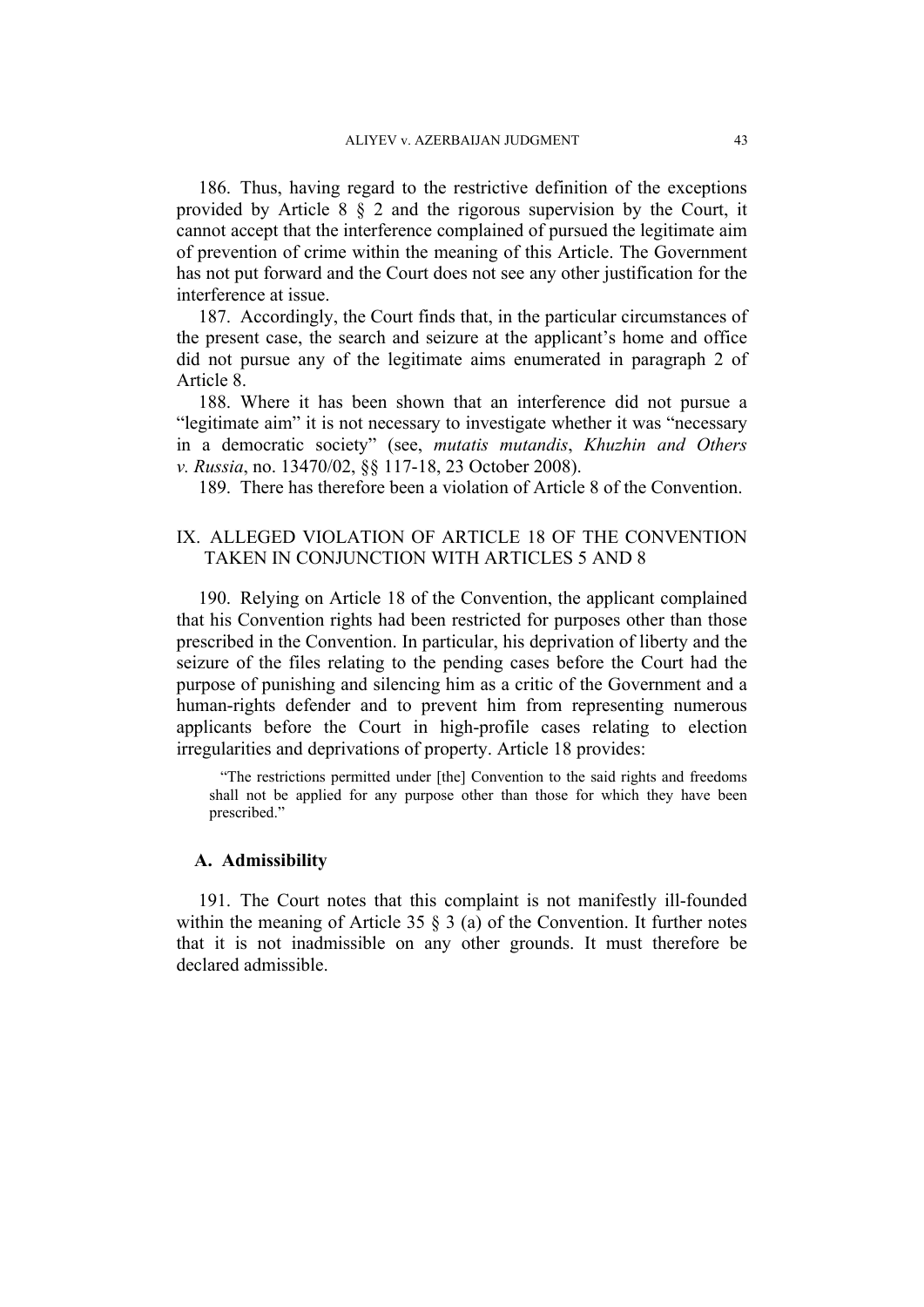## **B. Merits**

### *1. The parties' submissions*

#### **(a) The applicant**

192. The applicant maintained that the restrictions applied in his case were aimed at punishing and silencing him as a critic of the Government, a human-rights defender and a practicing lawyer before the Court, thereby neutralising him and preventing him from continuing human rights activities. He argued that the totality of the evidence in the present case was sufficient to rebut the general presumption that public authorities had acted in good faith. The facts of the case demonstrated convincingly that the real aim of the authorities had not been the same as that proclaimed.

193. The applicant submitted that the situation in his case was similar to that of *Ilgar Mammadov* in that the authorities had acted in the same manner.

194. Moreover, his detention as well as the search and seizure of his home and office should be viewed as part of persecution of human-rights defenders and NGO activists in the country which had begun in December 2013 and included their arrests, travel bans, freezing of their bank accounts and disparaging public statements by various high-ranking officials labelling them as "traitors". The very public support from a number of State officials for his prosecution and the prosecution of others indicated that the measures taken by the authorities had had political motives.

#### **(b) The Government**

195. Relying on the cases of *Khodorkovskiy v. Russia* (no. 5829/04, 31 May 2011) and *Khodorkovskiy and Lebedev v. Russia* (nos. 11082/06 and 13772/05, 25 July 2013) the Government argued that the applicant's allegations were too wide and far-reaching. He did not complain of an isolated incident, but tried to demonstrate that the whole legal machinery of the respondent State had been misused *ab initio*, and that from beginning to end the authorities had been acting in bad faith and with blatant disregard for the Convention. In essence, the applicant was trying to persuade the Court that everything in his case had been contrary to the Convention, and that the criminal proceedings against him had therefore been invalid. That allegation was a serious one, because it assailed the general presumption of good faith on the part of the public authorities and required particularly weighty evidence in support. None of the accusations against the applicant had been political. He had not been an opposition leader or a public official. The acts which had been imputed to him had not been related to his participation in political life, real or imaginary – he had been prosecuted for common criminal offences, such as tax evasion and fraud. The Government submitted that the restrictions imposed by the State in the present case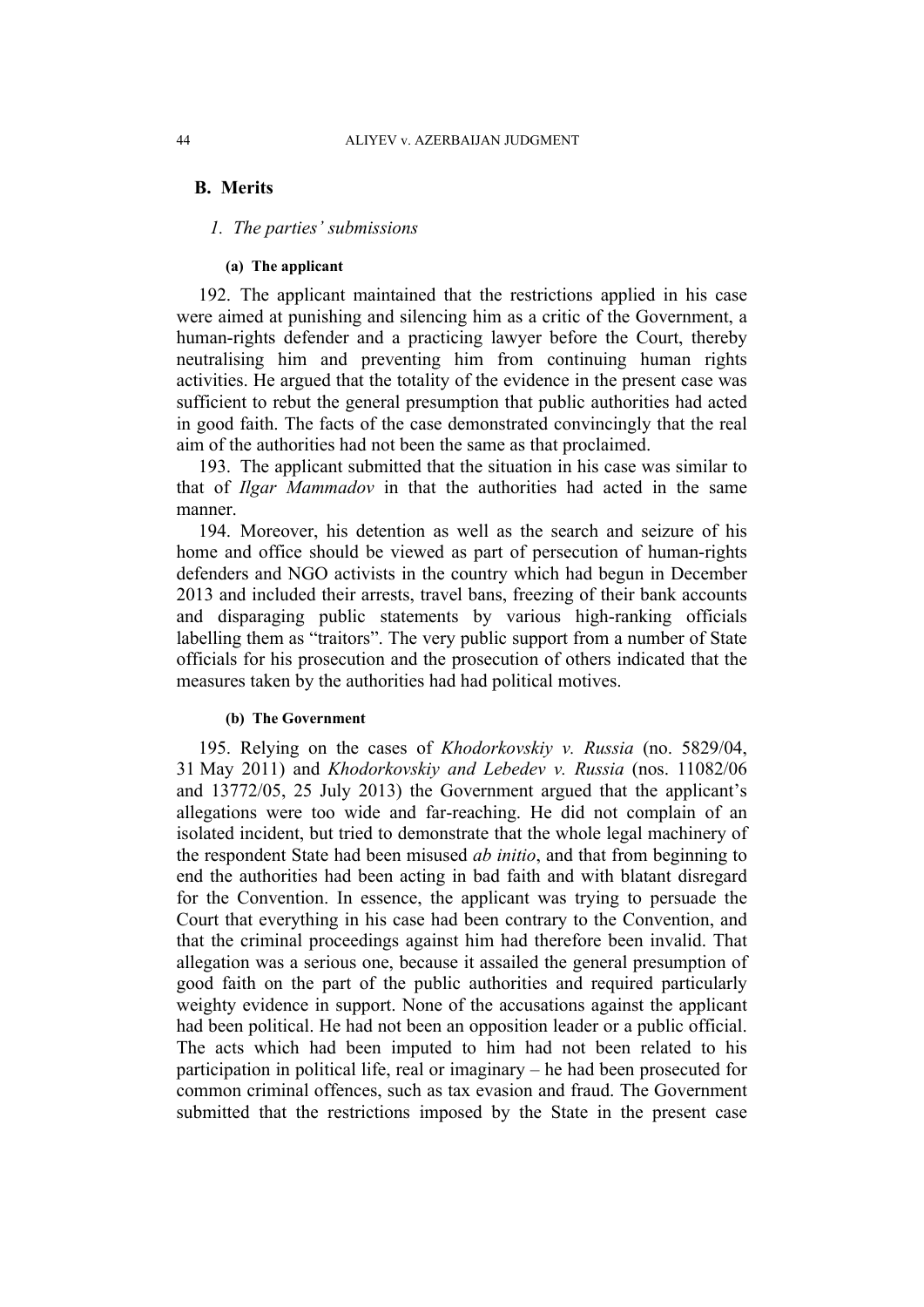pursuant to Article 5 and 8 of the Convention had not been applied for any purpose other than one envisaged by those provisions, and strictly for the proper investigation of serious criminal offences allegedly committed by the applicant.

### **(c) Third parties**

196. Submissions by the third parties, which also pertain to the complaint under Article 18 of the Convention, are referred to in paragraph 151 above.

### *2. The Court's assessment*

#### **(a) General principles**

197. The general principles concerning the interpretation and application of Article 18 of the Convention have recently been set out by the Grand Chamber in its judgment in *Merabishvili v. Georgia* ([GC], no. 72508/13, 28 November 2017, §§ 287-317) and may be summarised as follows.

198. In a similar way to Article 14, Article 18 of the Convention has no independent existence. It can only be applied in conjunction with an Article of the Convention or the Protocols thereto which sets out or qualifies the rights and freedoms that the High Contracting Parties have undertaken to secure to those under their jurisdiction. Article 18 prohibits the High Contracting Parties from restricting the rights and freedoms enshrined in the Convention for purposes not prescribed by the Convention itself, and to this extent it is autonomous. Therefore, as is also the position in regard to Article 14, there can be a breach of Article 18 even if there is no breach of the Article in conjunction with which it applies (ibid., §§ 287-88).

199. The mere fact that a restriction of a Convention right or freedom does not meet all the requirements of the clause that permits it does not necessarily raise an issue under Article 18. Separate examination of a complaint under that Article is only warranted if the claim that a restriction has been applied for a purpose not prescribed by the Convention appears to be a fundamental aspect of the case (ibid., § 291).

200. A right or freedom is sometimes restricted solely for a purpose which is not prescribed by the Convention. But it is equally possible that a restriction is applied both for an ulterior purpose and a purpose prescribed by the Convention; in other words, that it pursues a plurality of purposes. In these circumstances, a restriction can be compatible with the substantive Convention provision which authorises it because it pursues an aim permissible under that provision, but still infringe Article 18 because it was chiefly meant for another purpose that is not prescribed by the Convention; in other words, if that other purpose was predominant. Conversely, if the prescribed purpose was the main one, the restriction does not run counter to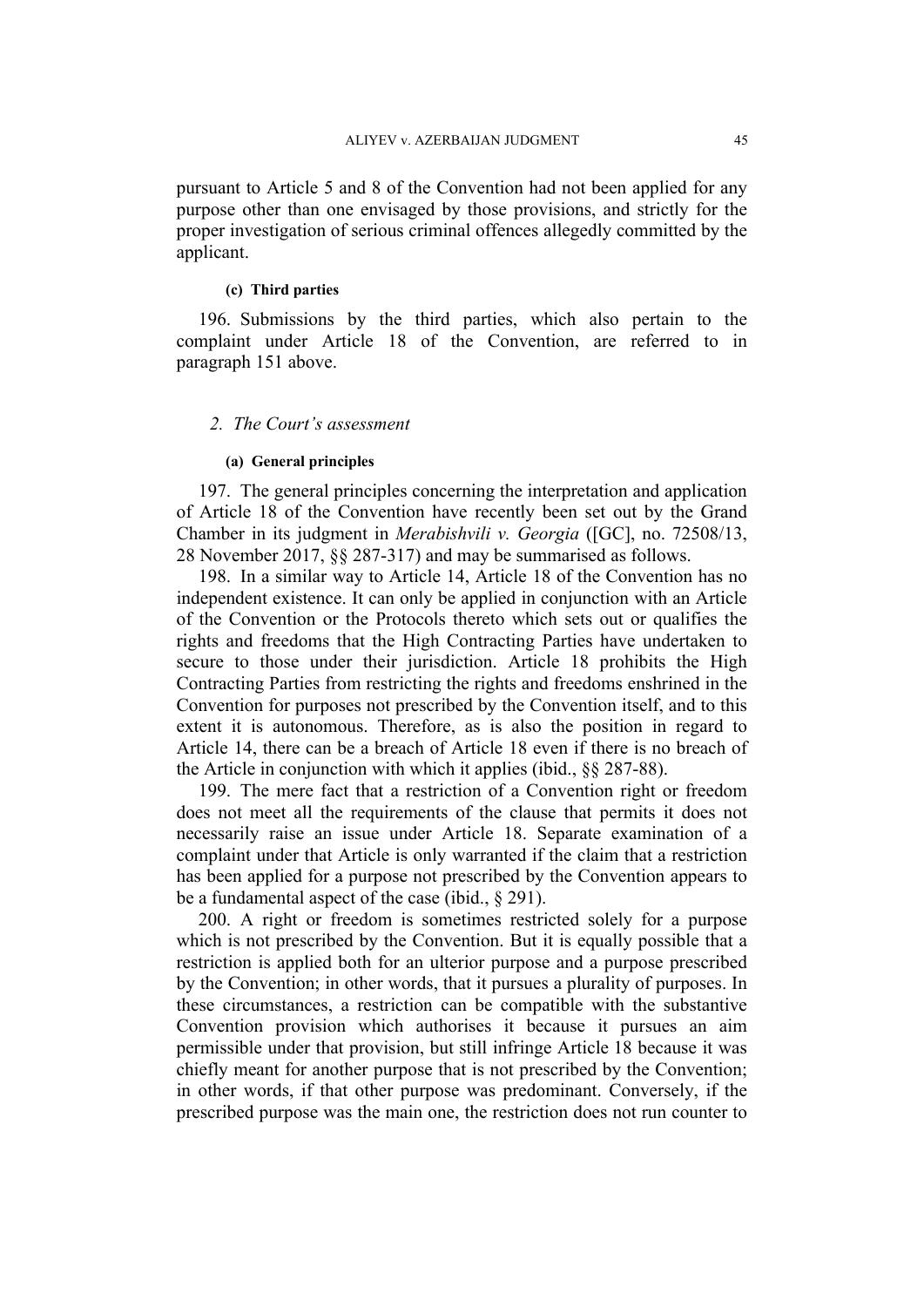Article 18 even if it also pursues another purpose. Which purpose is predominant in a given case depends on all the circumstances. In assessing that point, the Court will have regard to the nature and degree of reprehensibility of the alleged ulterior purpose, and bear in mind that the Convention was designed to maintain and promote the ideals and values of a democratic society governed by the rule of law (ibid., §§ 292-307).

201. As regards the questions of proof, the Court can and should adhere to its usual approach to proof rather than special rules (ibid., § 310).

202. The first aspect of that approach is that, as a general rule, the burden of proof is not borne by one or the other party because the Court examines all material before it irrespective of its origin, and because it can, if necessary, obtain material of its own motion (ibid., § 311).

203. The second aspect of the Court's approach is that the standard of proof before it is "beyond reasonable doubt". That standard, however, is not co-extensive with that of the national legal systems which employ it. First, such proof can follow from the coexistence of sufficiently strong, clear and concordant inferences or similar unrebutted presumptions of fact. Secondly, the level of persuasion required to reach a conclusion is intrinsically linked to the specificity of the facts, the nature of the allegation made, and the Convention right at stake (ibid., § 314).

204. The third aspect of the Court's approach is that the Court is free to assess not only the admissibility and relevance but also the probative value of each item of evidence before it. When assessing evidence it is not bound by formulae and adopts the conclusions supported by the free evaluation of all evidence, including such inferences as may flow from the facts and the parties' submissions. The Court is also sensitive to any potential evidentiary difficulties encountered by a party. There is therefore no reason for the Court to restrict itself to direct proof in relation to complaints under Article 18 of the Convention or to apply a special standard of proof to such allegations (ibid., §§ 315-16).

205. Circumstantial evidence in this context means information about the primary facts, or contextual facts or sequences of events which can form the basis for inferences about the primary facts. Reports or statements by international observers, non-governmental organisations or the media, or the decisions of other national or international courts are often taken into account, in particular, to shed light on the facts, or to corroborate findings made by the Court (ibid., § 317).

### **(b) Application to the present case**

206. At the outset, the Court notes that it has already found that the applicant's arrest and pre-trial detention were not carried out for a purpose prescribed under Article 5 § 1 (c) of the Convention as the charges against him were not based on a "reasonable suspicion" within the meaning of Article 5 § 1 (c) of the Convention (see paragraph 164 above). Therefore, no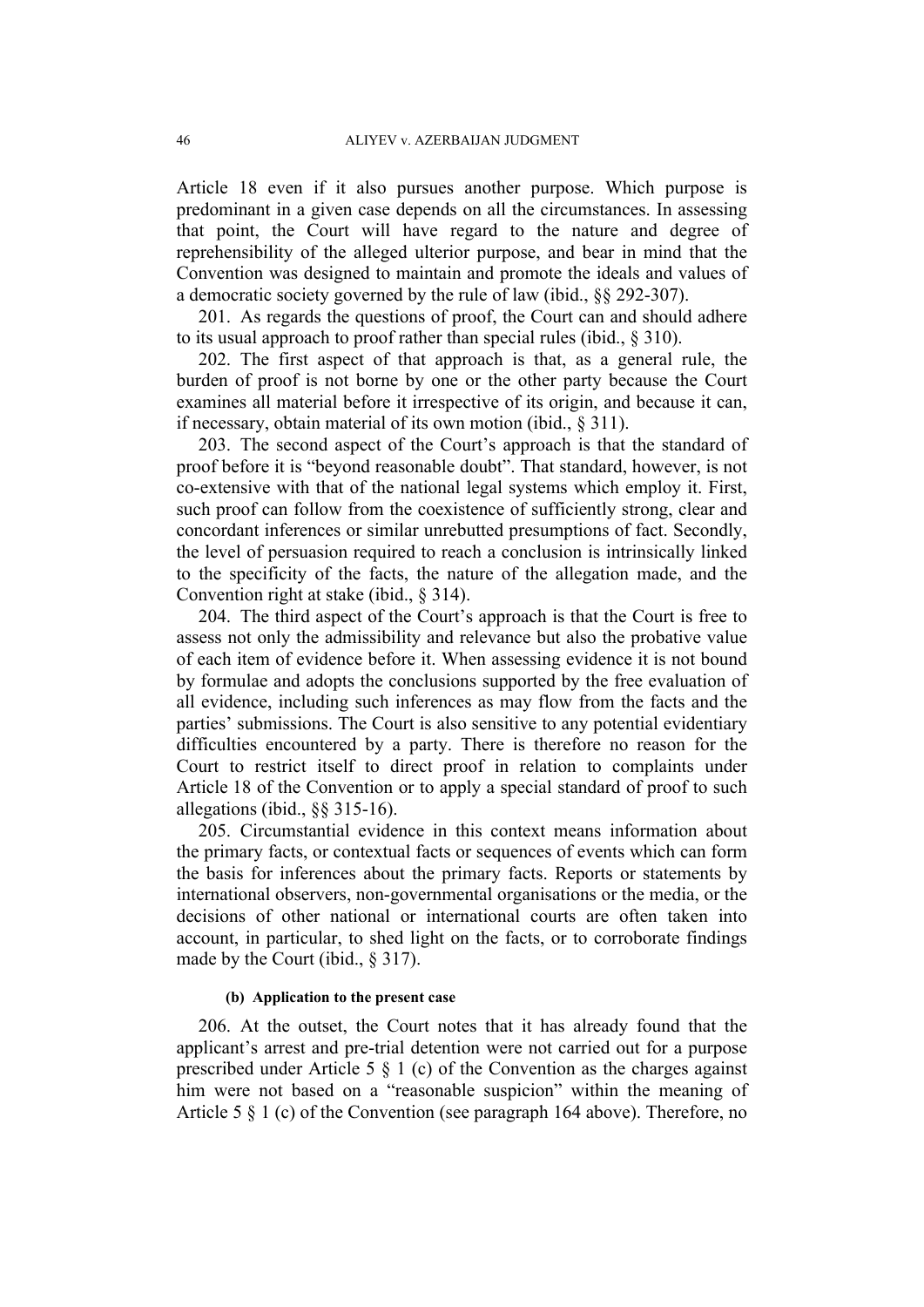issue arises in the present case with respect to the plurality of purposes where a restriction is applied both for an ulterior purpose and a purpose prescribed by the Convention (compare *Merabishvili*, cited above, §§ 318-54).

207. Indeed, the Court observes that the combination of the relevant case-specific facts in the applicant's case is similar to that of *Rasul Jafarov* (cited above) where proof of ulterior purpose derived from a juxtaposition of the lack of suspicion with contextual factors.

208. Firstly, as regards the applicant's status, the Court notes that it is not disputed between the parties that the applicant is a human-rights defender and, more specifically, a human-rights lawyer (see also § 1 of the Parliamentary Assembly's Resolution 2225 (2018) cited in paragraph 91 above). In line with the international materials cited above (see paragraphs 88-92 above) the Court attaches particular importance to the special role of human-rights defenders in promoting and defending human rights, including in close cooperation with the Council of Europe, and their contribution to the protection of human rights in the member States. The Court also takes note of the fact that the applicant is the legal representative before the Court in a large number of cases and has submitted on behalf of the Association communications to the Committee of Ministers concerning the execution of the Court's judgments.

209. Secondly, as far as the charges against the applicant are concerned, the Court has found above that they were not based on a "reasonable suspicion" within the meaning of Article 5  $\S$  1 (c) of the Convention (see paragraphs 164-165 above). The applicant was charged with serious criminal offences whose core constituent elements could not reasonably be found in the existing facts.

210. Thirdly, the Court notes that the applicant's arrest was accompanied by stigmatising statements made by public officials against the local NGOs and their leaders, including the applicant, who were labeled as "traitors" and a "fifth column" (see paragraphs 12-17 above). These statements did not simply concern an alleged breach of domestic legislation on NGOs and grants, but rather had the purpose of delegitimising their work.

211. Fourthly, as regards the search of the applicant's home and office, the Court has found above that it did not pursue any of the legitimate aims enumerated in paragraph 2 of Article 8 of the Convention (see paragraph 187 above). Furthermore, the Court is struck by the arbitrary manner in which the search and seizure took place at the applicant's home and office. Notably, during the search at his office not only did the authorities seize documents related to the Association's activities, but they also took case files covered by lawyer-client confidentiality, in particular, those related to the applications pending before the Court, in disregard of legal professional privilege. In this connection, the Court reiterates that it has already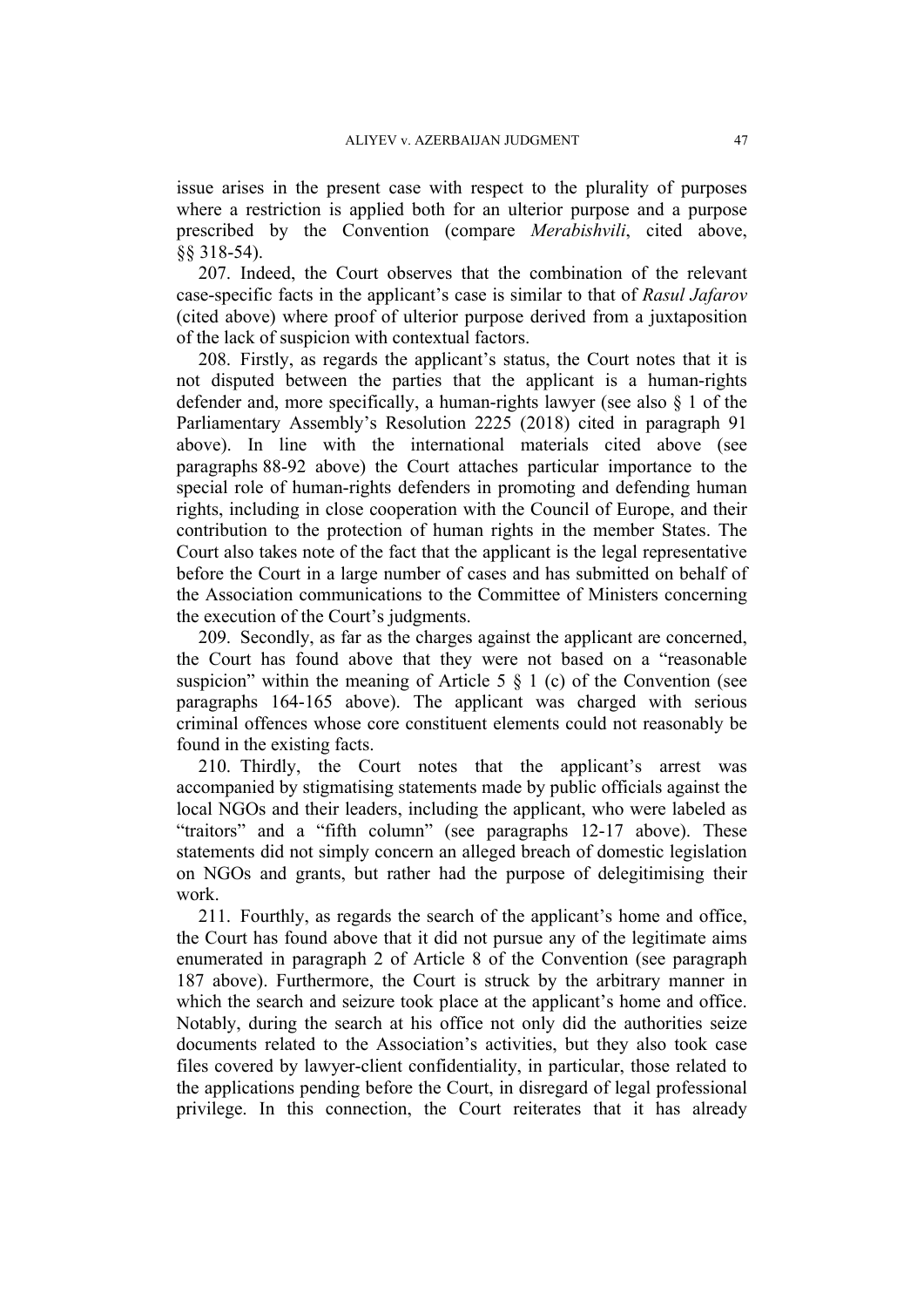concluded in the case of *Annagi Hajibeyli* (cited above, §§ 64-79) that the respondent State has failed to comply with its obligations under Article 34 of the Convention on account of the seizure from the office of the applicant in the present case of the entire case file relating to Mr Hajibeyli's pending case before the Court.

212. Fifthly, the general context of the increasingly harsh and restrictive legislative regulation of NGO activity and funding cannot simply be ignored in a case like the present one, where such a situation has led to an NGO activist being prosecuted for an alleged failure to comply with legal formalities of an administrative nature while carrying out his work (see *Rasul Jafarov*, cited above, § 159). The Court reiterates that the way in which national legislation enshrines the freedom of association and its practical application by the authorities reveal the state of democracy in the country concerned (see *Tebieti Mühafize Cemiyyeti and Israfilov v. Azerbaijan*, no. 37083/03, § 52, ECHR 2009). It goes without saying that, while the States may have legitimate reasons to monitor financial operations in accordance with international law with a view to preventing money laundering and terrorism financing, the ability of an association to receive and use funding in order to be able to promote and defend its cause constitutes an integral part of the right to freedom of association.

213. The Court also notes the repercussions the applicant's detention and the seizure of the documents related to the Association activities had on the exercise of his right to freedom of association. As a result of the *de facto* criminalisation of his activities and the measures taken against him in this context, which, as the Court has found above, did not have any legitimate purpose, the applicant was prevented from conducting his NGO activity in any meaningful way. Moreover, the Court cannot lose sight of the chilling effect of those measures on the civil society at large, whose members often act collectively within NGOs and who, for fear of prosecution, may be discouraged from continuing their work of promoting and defending human rights.

214. In this connection, the applicant's situation cannot be viewed in isolation. Several notable human-rights activists who have cooperated with international organisations for the protection of human rights, including, most notably, the Council of Europe, have been similarly arrested and charged with serious criminal offences entailing heavy prison sentences. These facts support the applicant's and the third parties' argument that the measures taken against him were part of a larger campaign to "crack down on human-rights defenders in Azerbaijan, which had intensified over the summer of 2014" (compare *Rasul Jafarov*, cited above, § 161).

215. The totality of the above circumstances – specifically, the applicant's status as a lawyer representing applicants before the Convention institutions, the nature and substance of the charges brought against him, the statements made by public officials, the arbitrary manner in which the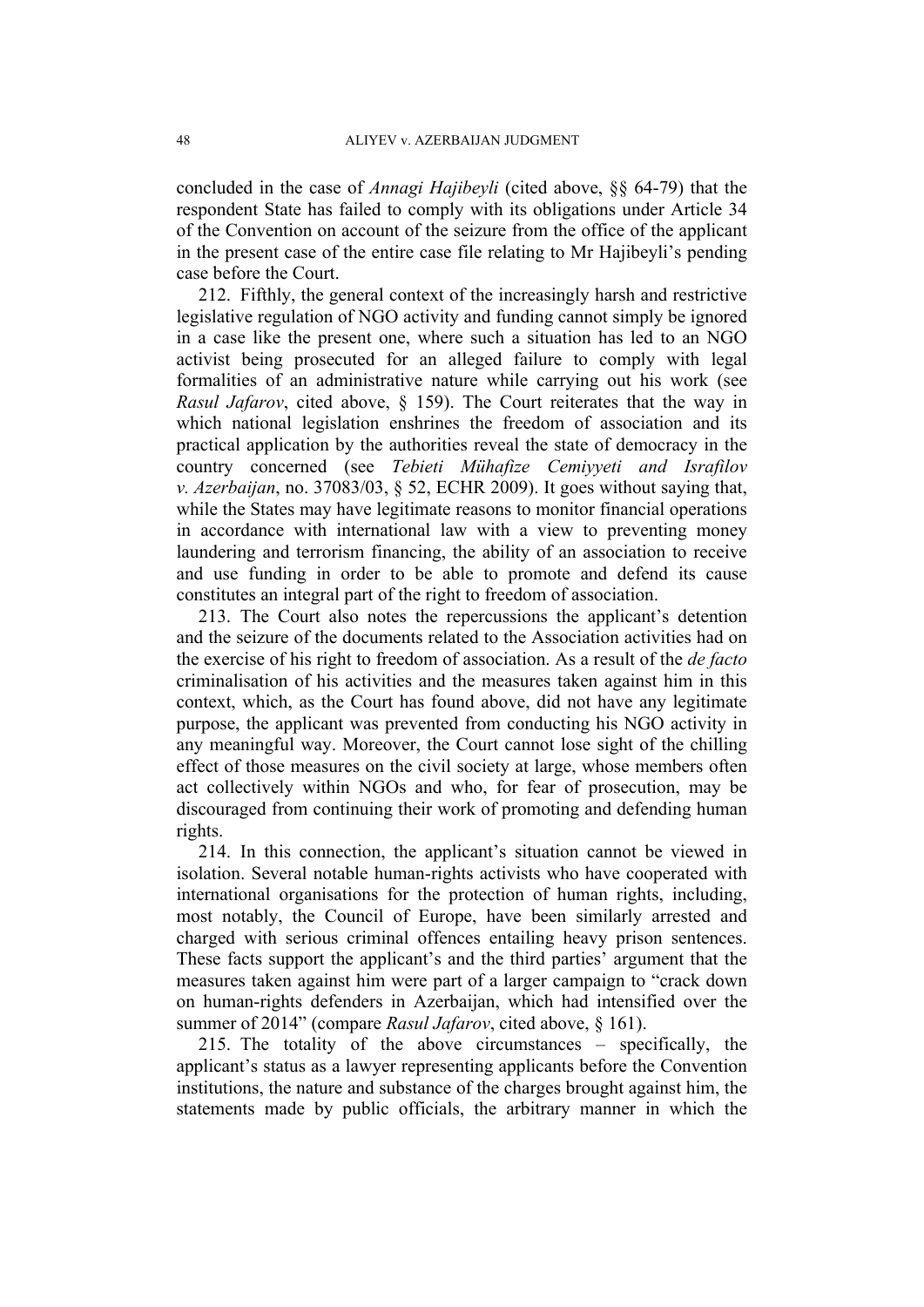search and seizure took place, the general context of the legislative regulation of NGO activity, the repercussions on the applicant's right to freedom of association and the general situation concerning human-rights activists in the country – indicates that the authorities' actions were driven by improper reasons and the actual purpose of the impugned measures was to silence and to punish the applicant for his activities in the area of human rights as well as to prevent him from continuing those activities (see *Rasul Jafarov*, cited above, §§ 157-62). In the light of these considerations, the Court finds that the restrictions of the applicant's rights were imposed for purposes other than those prescribed by Articles 5  $\S$  1 (c) and 8  $\S$  2 of the Convention.

216. There has accordingly been a violation of Article 18 of the Convention taken in conjunction with Articles 5 and 8.

## X. ALLEGED VIOLATION OF ARTICLE 11 OF THE CONVENTION

217. The applicant further complained under Article 11 that his right to freedom of association had been violated because his arrest and detention had been intended to silence him as an NGO activist. Article 11 of the Convention provides:

"1. Everyone has the right to freedom of peaceful assembly and to freedom of association with others, including the right to form and to join trade unions for the protection of his interests.

2. No restrictions shall be placed on the exercise of these rights other than such as are prescribed by law and are necessary in a democratic society in the interests of national security or public safety, for the prevention of disorder or crime, for the protection of health or morals or for the protection of the rights and freedoms of others. This Article shall not prevent the imposition of lawful restrictions on the exercise of these rights by members of the armed forces, of the police or of the administration of the State."

218. The Court notes that this complaint is not manifestly ill-founded within the meaning of Article 35 § 3 (a) of the Convention. It further notes that it is not inadmissible on any other grounds. It must therefore be declared admissible.

219. However, having regard to its conclusions under Article 5 §§ 1 and 4 of the Convention and Article 18 of the Convention with regard to the same set of facts, the Court considers that it is unnecessary to examine separately the complaint under Article 11 of the Convention (compare *Rasul Jafarov*, cited above, § 170).

## XI. APPLICATION OF ARTICLE 46 OF THE CONVENTION

220. Having regard to the nature of the violations found by the present judgment and the recurrence of similar violations, the Court finds it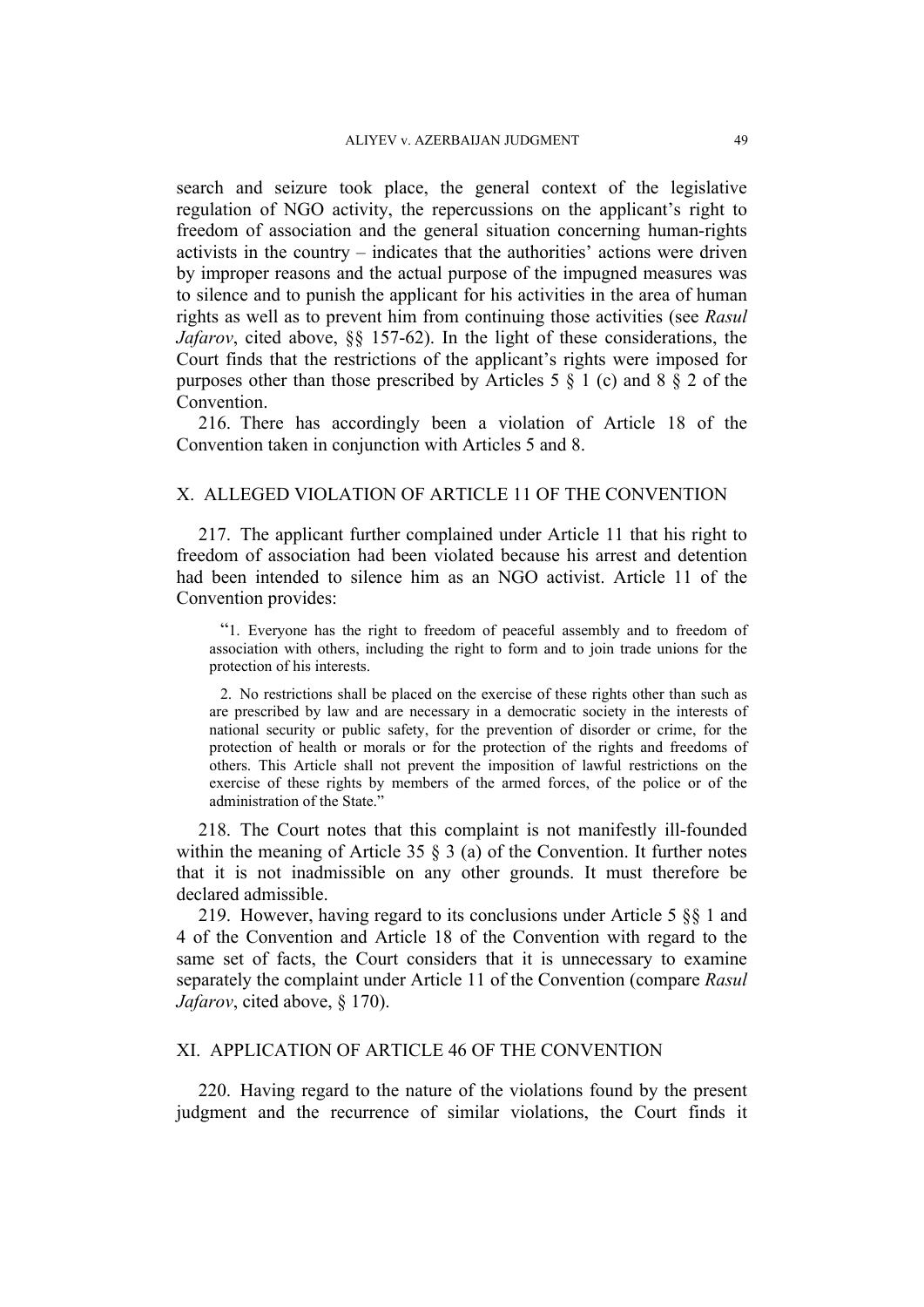appropriate to examine the present case under Article 46 of the Convention which reads as follows:

"1. The High Contracting Parties undertake to abide by the final judgment of the Court in any case to which they are parties.

2. The final judgment of the Court shall be transmitted to the Committee of Ministers, which shall supervise its execution. ..."

221. The Court reiterates that, by virtue of Article 46 of the Convention, the Contracting Parties have undertaken to abide by the final judgments of the Court in any case to which they are parties, with execution being supervised by the Committee of Ministers of the Council of Europe. It follows, *inter alia*, that a judgment in which the Court finds a breach imposes on the respondent State a legal obligation, whether or not the applicant has requested just satisfaction, to select, subject to supervision by the Committee of Ministers, the general and/or, if appropriate, individual measures to be adopted in its domestic legal order to put an end to the violation found by the Court and to redress so far as possible the effects. Subject to monitoring by the Committee of Ministers, the respondent State remains free to choose the means by which it will discharge its legal obligation under Article 46, provided that such means are compatible with the conclusions and the spirit of the Court's judgment (see *Scozzari and Giunta v. Italy* [GC], nos. 39221/98 and 41963/98, § 249, ECHR 2000-VIII; *Broniowski v. Poland* [GC], no. 31443/96, § 192, ECHR 2004-V; *Lukenda v. Slovenia*, no. 23032/02, §§ 89-98, ECHR 2005-X; *Apostol v. Georgia*, no. 40765/02, §§ 70-71, ECHR 2006-XIV; *Abuyeva and Others v. Russia*, no. 27065/05, §§ 235-43, 2 December 2010; *Emre v. Switzerland (no. 2)*, no. 5056/10, §§ 67-68, 11 October 2011; and *McCaughey and Others v. the United Kingdom*, no. 43098/09, § 142, ECHR 2013).

222. However, with a view to assisting the respondent State fulfil its obligations under Article 46, the Court may seek to indicate the type of individual and/or general measures that might be taken in order to put an end to the situation it has found to exist (see, for example, *Abuyeva and Others v. Russia*, cited above, § 237, and *Centre for Legal Resources on behalf of Valentin Câmpeanu v. Romania* [GC], no. 47848/08, § 159, ECHR 2014). The Court's concern is to facilitate the rapid and effective correction of a defect identified in the national system of human-rights protection. Once such a defect has been identified, the national authorities have the task, subject to supervision by the Committee of Ministers, of taking – retrospectively if necessary – the necessary measures of redress in accordance with the principle of subsidiarity under the Convention, so that the Court does not have to reiterate its finding of a violation in a series of comparable cases (see *Baybaşin v. the Netherlands*, no. 13600/02, § 79, 7 June 2007).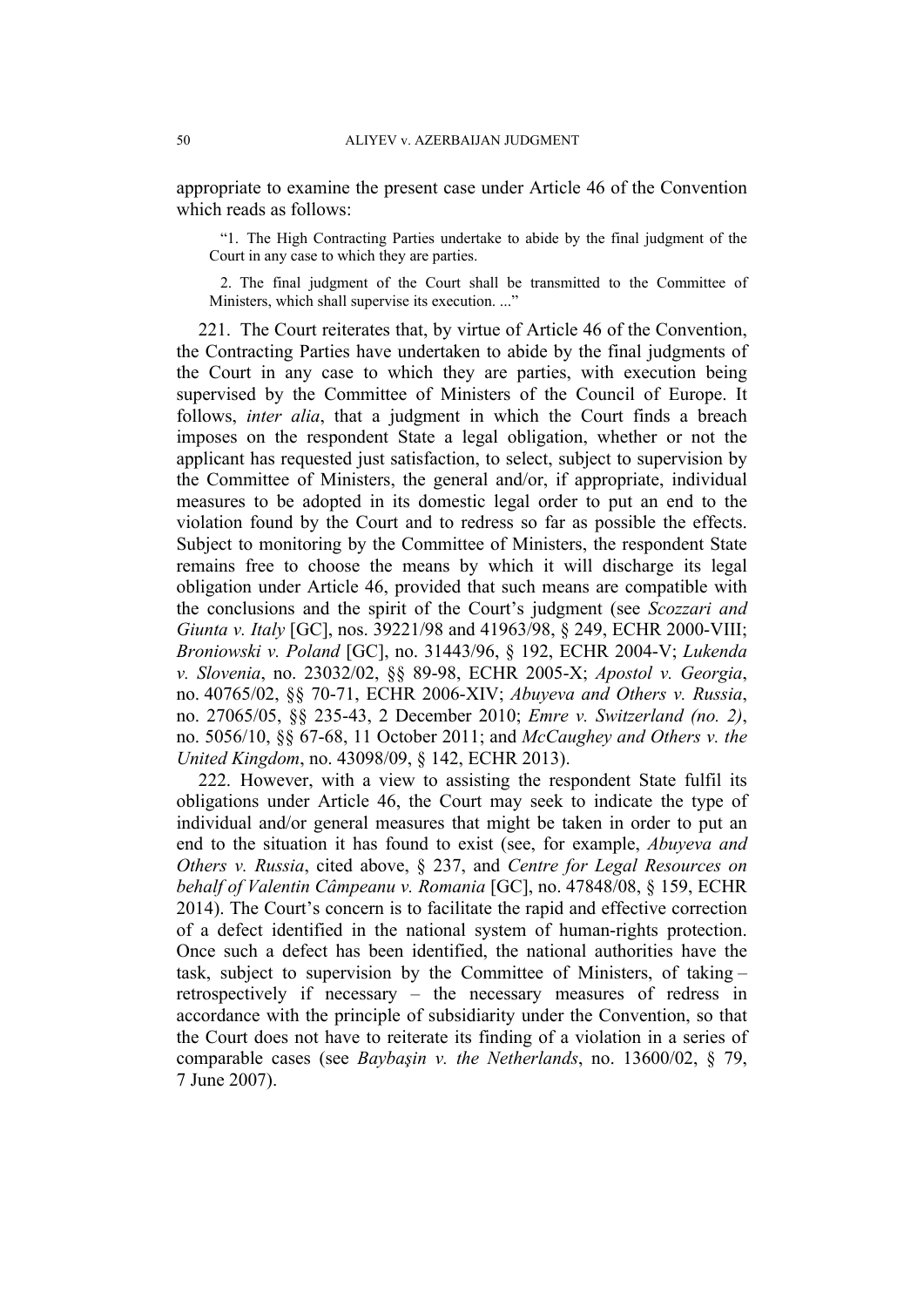223. In the present case the Court has found that the measures taken against the applicant, in particular his arrest and pre-trial detention were aimed at silencing and punishing him for his activities in the area of human rights as well as at preventing him from continuing his work as a human-rights defender in breach of Article 18 of the Convention. The Court notes that it has already found similar violations in the cases of *Ilgar Mammadov, Rasul Jafarov* (both cited above), *Mammadli v. Azerbaijan* (no. 47145/14, 19 April 2018) and *Rashad Hasanov and Others v. Azerbaijan* (nos. 48653/13 and 3 others, 7 June 2018). In the latter cases the Court concluded that the actual purpose of the arrest and pre-trial detention was either to silence and punish the applicants for criticising the Government or for their active social and political engagement (see *Ilgar Mammadov,* cited above*,* § 143, and *Rashad Hasanov and Others*, cited above, § 125, respectively) or to silence and punish the applicants for their activities in the area of human rights or in the area of electoral monitoring *(see Rasul Jafarov,* cited above, § 162, and *Mammadli*, cited above, § 162, respectively). The Court notes with concern that the events under examination in all five of these cases cannot be considered as isolated incidents. The reasons for the above violations found are similar and inter-connected. In fact, these judgments reflect a troubling pattern of arbitrary arrest and detention of government critics, civil society activists and human-rights defenders through retaliatory prosecutions and misuse of criminal law in defiance of the rule of law. This pattern of the use of arbitrary detention in retaliation for the exercise of the fundamental rights to freedom of expression and association has also been the subject of comment by the Council of Europe Commissioner for Human Rights (see paragraph 151 above) and other international human-rights organisations (see paragraphs 78-80 above). The Court accordingly finds that the actions of the State stemming from this pattern may give rise to further repetitive applications. Indeed, the Court cannot overlook in this regard the fact that a number of applications raising issues similar to those outlined above have either been communicated to the Azerbaijani Government or are currently pending before the Court.

224. The Court further considers it important to stress, as a matter of concern, that the domestic courts, being the ultimate guardians of the rule of law, systematically failed to protect the applicants against arbitrary arrest and continued pre-trial detention in the cases which resulted in the judgments adopted by the Court, limiting their role to one of mere automatic endorsement of the prosecution's applications to detain the applicants without any genuine judicial oversight (see paragraph 172 above; *Ilgar Mammadov*, cited above, § 118; and *Rasul Jafarov*, cited above, § 143).

225. Against this background, the Court also finds it necessary to restate that as the Convention is a constitutional instrument of European public order, the States Parties are required, in that context, to ensure a level of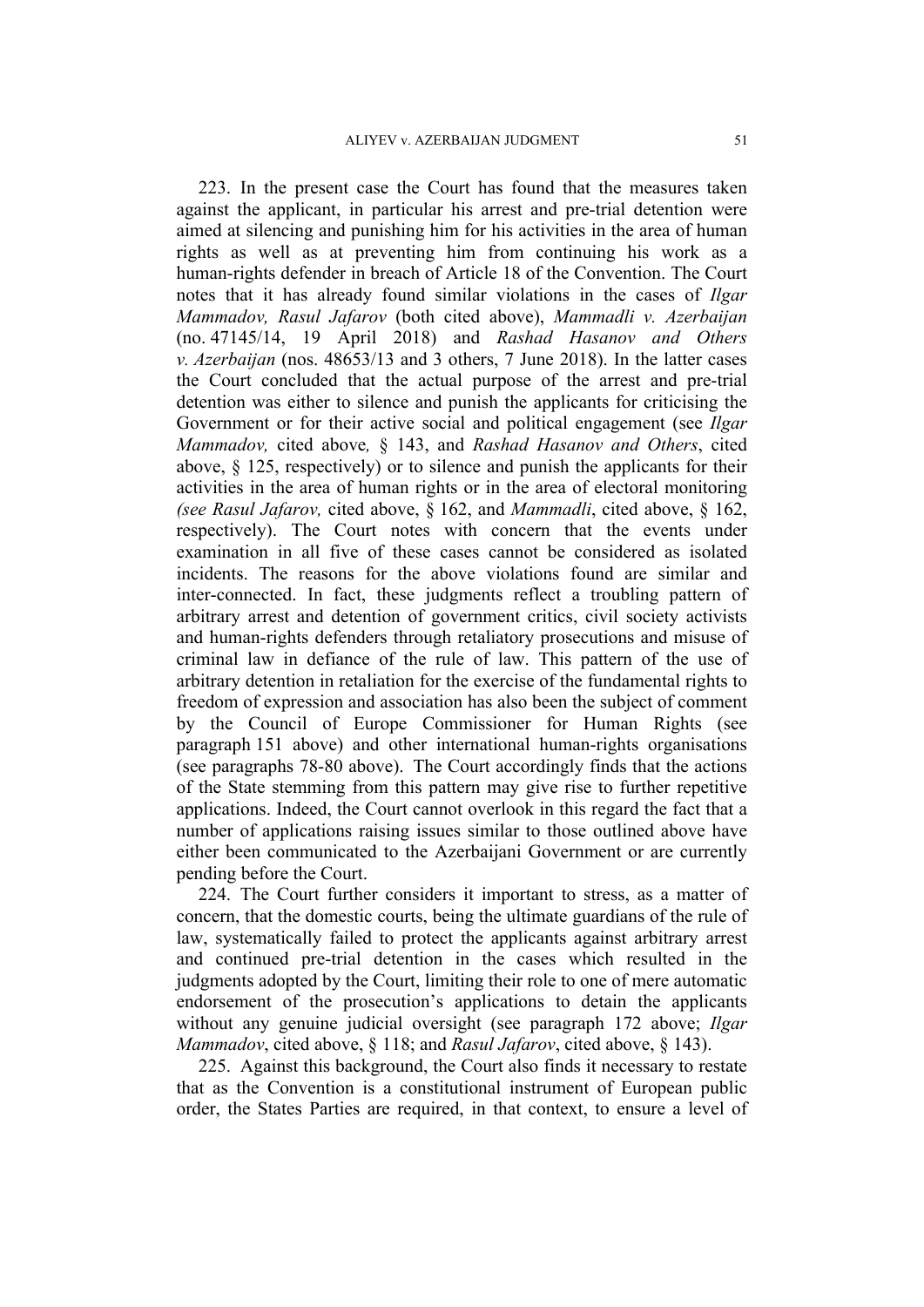scrutiny of Convention compliance which, at the very least, preserves the foundations of that public order. One of the fundamental components of European public order is the principle of the rule of law, and arbitrariness constitutes the negation of that principle (see *Al-Dulimi and Montana Management Inc. v. Switzerland* [GC], no. 5809/08, § 145, ECHR 2016). This is all the more so since the Statute of the Council of Europe, an organisation of which each of the States Parties to the Convention is a Member, refers in two places to the rule of law: first in the Preamble, where the signatory Governments affirm their devotion to this principle, and secondly in Article 3 which provides that "every Member of the Council of Europe must accept the principle of the rule of law ..." (see *Golder v. the United Kingdom*, 21 February 1975, § 34, Series A no. 18).

226. In view of the above, it falls to the Committee of Ministers, acting under Article 46 of the Convention, to continue to address the issue of what may be required of the respondent Government by way of compliance, through both individual and general measures (see *McCaughey and Others v. the United Kingdom*, cited above, § 145). However, the Court considers that, having regard to the specific group of individuals affected by the above-mentioned pattern in breach of Article 18, the necessary general measures to be taken by the respondent State must focus, as a matter of priority, on the protection of critics of the government, civil society activists and human-rights defenders against arbitrary arrest and detention. The measures to be taken must ensure the eradication of retaliatory prosecutions and misuse of criminal law against this group of individuals and the non-repetition of similar practices in the future.

227. As regards the individual measures to be taken in response to the Court's judgment, their primary aim is to achieve *restitutio in integrum*, that is, to put an end to the breach of the Convention and make reparation for its consequences in such a way as to restore as far as possible the situation existing before the breach (see, among other authorities, *Savriddin Dzhurayev v. Russia*, no. 71386/10, § 248, ECHR 2013 (extracts)). The individual measures to be taken by the respondent State in order to discharge its obligations under Article 46 of the Convention must be determined in the light of the terms of the Court's judgment and, in particular, with due regard to its conclusions in respect of the retaliatory nature of the measures taken against the applicant with a view to punishing him for his activities in the area of human rights as well as to prevent him from continuing his work as a human-rights defender (see paragraph 215 above).

228. Given the variety of means available to achieve *restitutio in integrum* and the nature of the issues involved, the Committee of Ministers is better placed than the Court to assess the specific measures to be taken in the present case. It should thus be left to the Committee of Ministers to supervise, on the basis of the information provided by the respondent State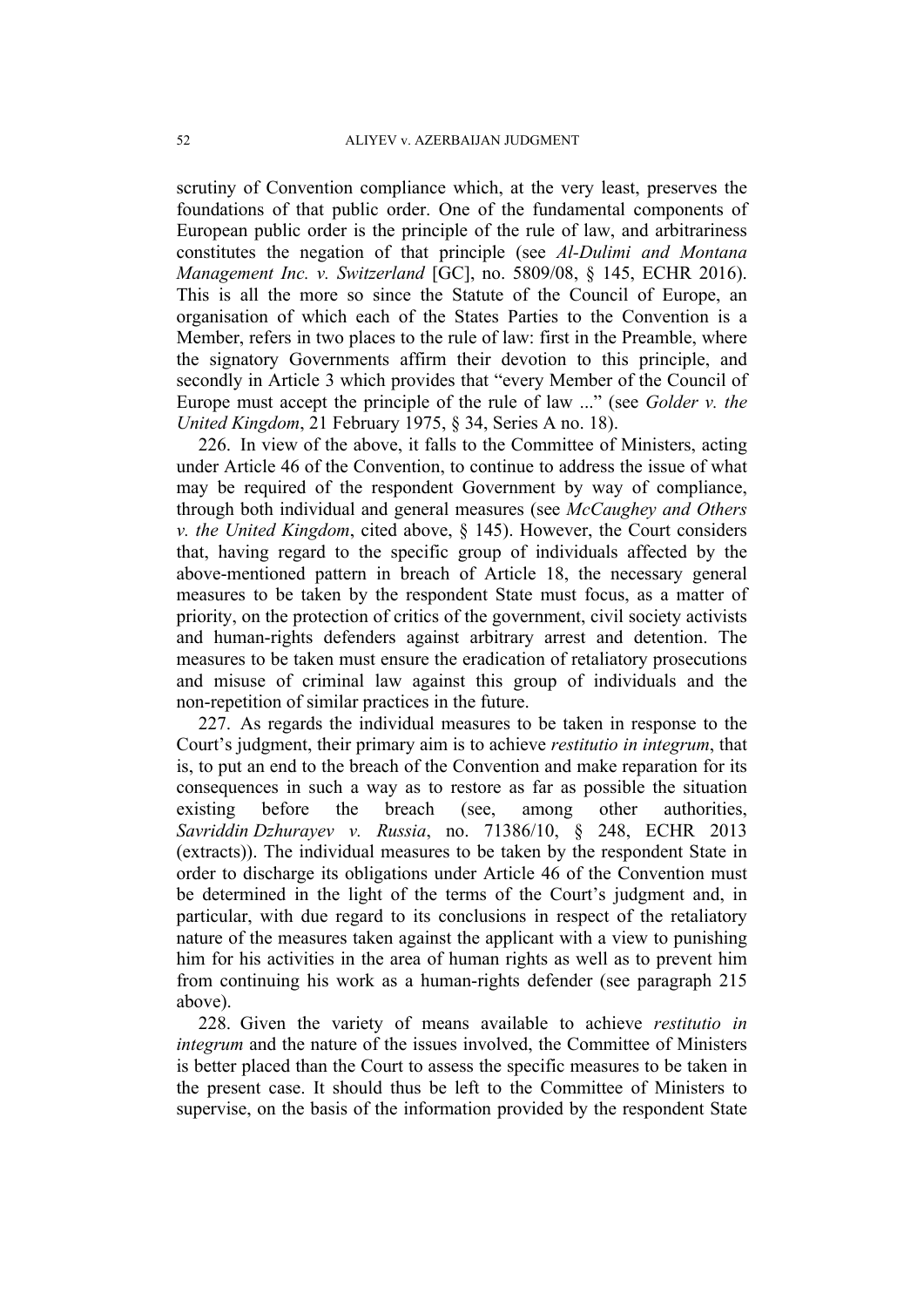and with due regard to the applicant's evolving situation, the adoption of measures aimed, among others, at restoring his professional activities. Those measures should be feasible, timely, adequate and sufficient to ensure the maximum possible reparation for the violations found by the Court, and they should put the applicant, as far as possible, in the position in which he had been before his arrest (see, *mutatis mutandis*, *Kim v. Russia*, no. 44260/13, § 74, 17 July 2014).

## XII. APPLICATION OF ARTICLE 41 OF THE CONVENTION

#### 229. Article 41 of the Convention provides:

"If the Court finds that there has been a violation of the Convention or the Protocols thereto, and if the internal law of the High Contracting Party concerned allows only partial reparation to be made, the Court shall, if necessary, afford just satisfaction to the injured party."

#### **A. Damage**

230. The applicant claimed 40,000 euros (EUR) in respect of non-pecuniary damage.

231. The Government submitted that the amount claimed by the applicant was unsubstantiated and excessive.

232. The Court observes that it has found violations of Articles 3, 5, 8 and 18 of the Convention. The Court considers that the applicant has suffered non-pecuniary damage which cannot be compensated for solely by the finding of violations, and that compensation has thus to be awarded. Making its assessment on an equitable basis, as required by Article 41 of the Convention, the Court awards the applicant the sum of EUR 20,000 under this head, plus any tax that may be chargeable on this amount.

### **B. Costs and expenses**

233. The applicant claimed EUR 4,000 for legal fees (namely EUR 2,000 for Mr J. Javadov's legal services and EUR 2,000 for Ms R. Remezaite's legal services), EUR 150 for postal costs and EUR 601.25 for translation expenses incurred before the Court in relation to the proceedings in application no. 68762/14. In support of his claim, he submitted copies of the contract for legal services concluded with Mr Javadov, a breakdown of the services provided by Mr Javadov, an invoice for the hours spent by Ms Remezaite on the case, an invoice for the translation of documents related to the domestic proceedings, and receipts for postal services.

234. The applicant claimed EUR 4,200 for legal fees (specifically EUR 2,200 for Mr J. Javadov's legal services and EUR 2,000 for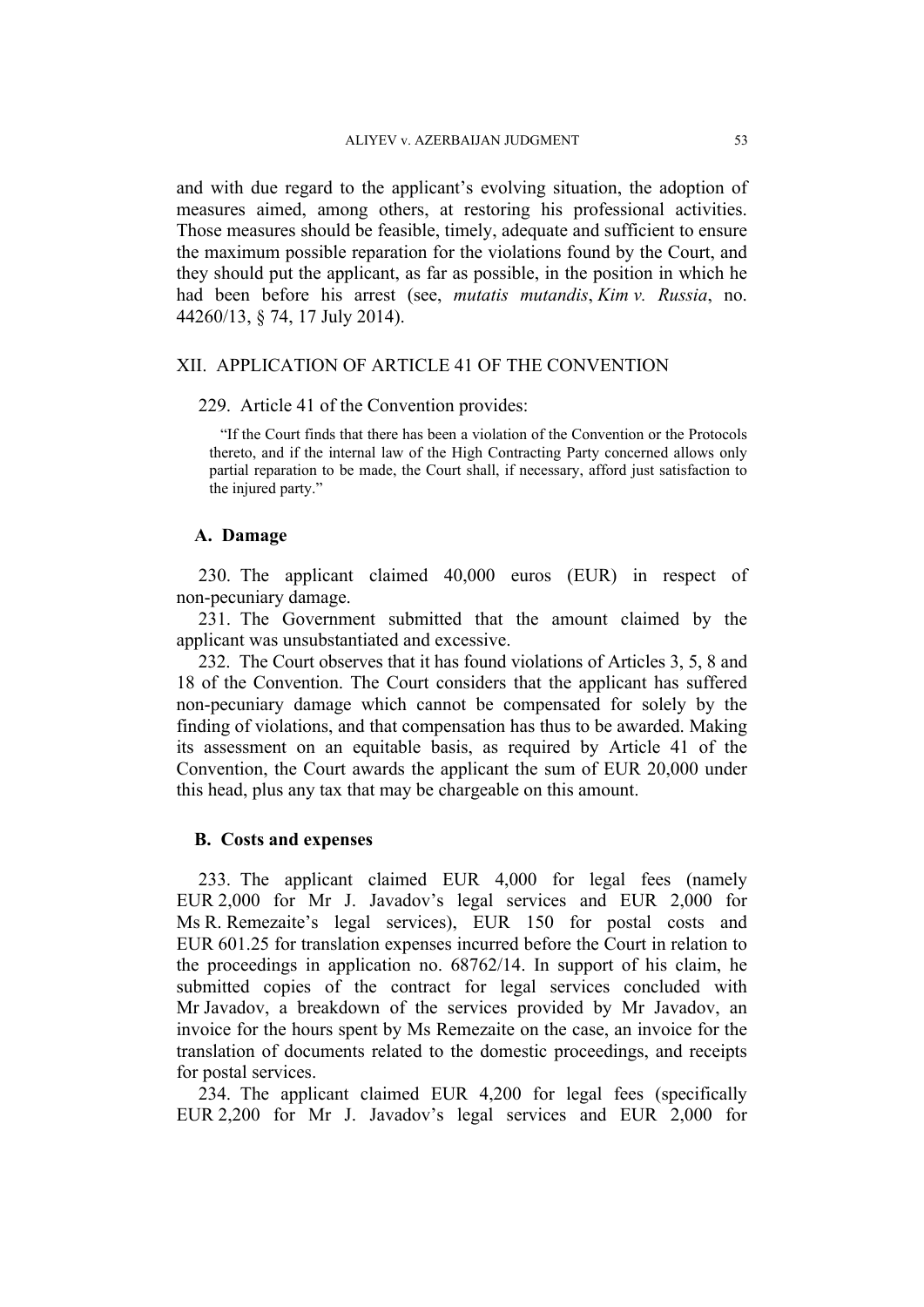Ms R. Remezaite's legal services) and 1,059.90 pounds sterling (GBP) for translation expenses in relation to the proceedings in application no. 71200/14. In support of his claim, he submitted copies of an invoice for the hours spent by Ms Remezaite on the case and invoices for translation services. In his submission concerning claims for just satisfaction the applicant also referred to the contract for legal services concluded with Mr Javadov and an invoice for the legal services provided by Mr Javadov. However, these documents were not enclosed by the applicant with his submissions.

235. The Government argued that the claims for costs and expenses had not been properly substantiated by relevant supporting documents. In particular, they noted that the applicant had failed to submit documents concerning the costs sustained in relation to the legal services provided by Mr Javadov in application no. 71200/14. They also submitted that the amounts claimed for translation costs had not been necessarily incurred and asked the Court to apply a strict approach in respect of the applicant's claims.

236. According to the Court's case-law, an applicant is entitled to the reimbursement of costs and expenses only in so far as it has been shown that these have been actually and necessarily incurred and are reasonable as to quantum. In the present case, regard being had to the documents in its possession and the above criteria, the Court rejects the claim in respect of the legal fees for the services provided by Mr Javadov for lack of proper substantiation, the claims in respect of translation fees for lack of proper itemisation, and considers it reasonable to award the remaining part of the amounts claimed in respect of legal fees incurred before the Court and postal costs. Accordingly, the Court awards the total sum of EUR 6,150 to cover for the proceedings before the Court.

## **C. Default interest**

237. The Court considers it appropriate that the default interest rate should be based on the marginal lending rate of the European Central Bank, to which should be added three percentage points.

# FOR THESE REASONS, THE COURT, UNANIMOUSLY,

- 1. *Decides* to join the applications;
- 2. *Declares* the complaints under Article 3 (concerning the lack of medical treatment and the conditions of the applicant's detention in the Baku pre-trial detention facility) and the complaints under Articles 5, 8, 11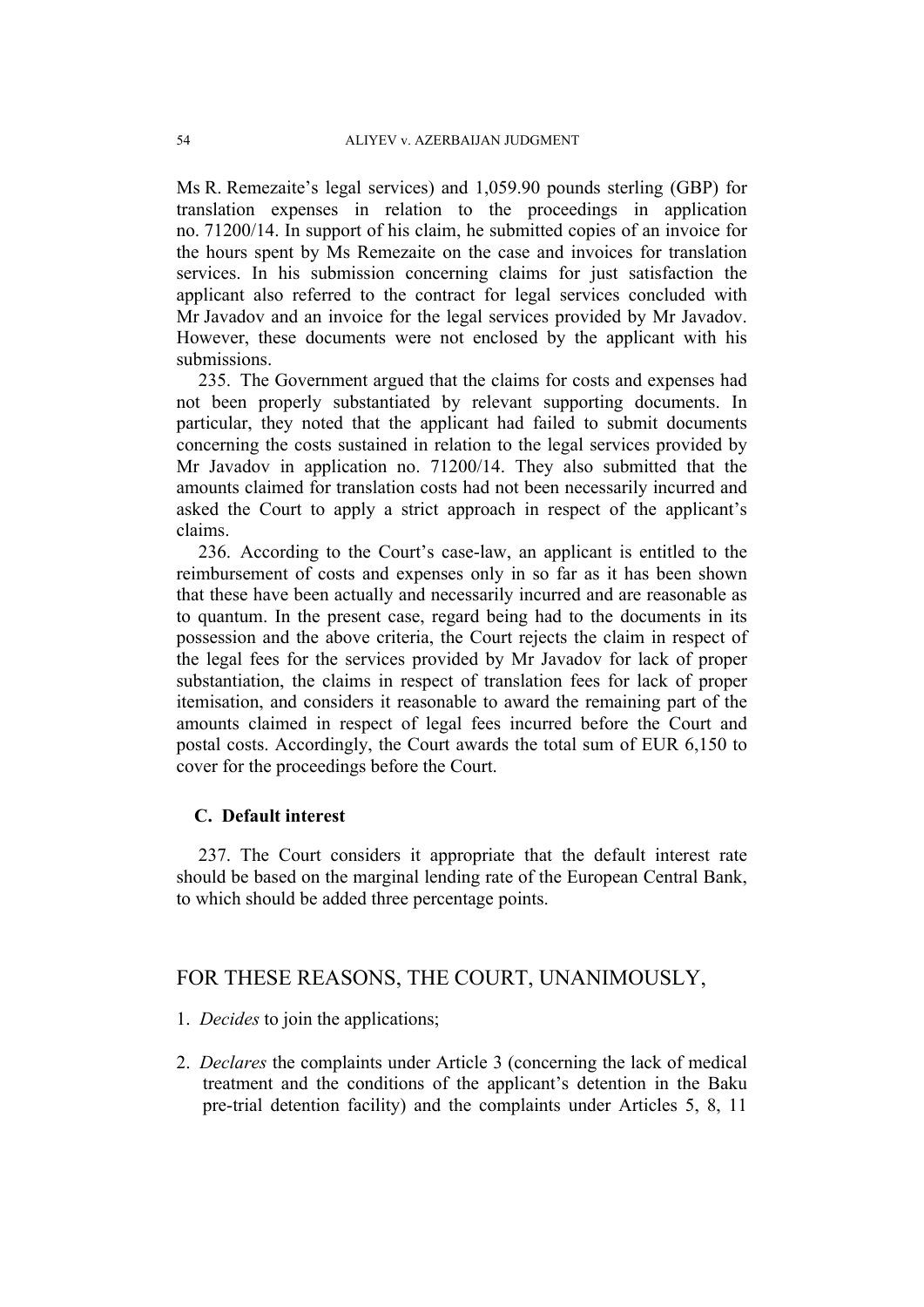and 18 of the Convention admissible, and the remainder of the application inadmissible;

- 3. *Holds* that there has been no violation of Article 3 of the Convention on account of the applicant's medical treatment in detention;
- 4. *Holds* that there has been a violation of Article 3 of the Convention on account of the applicant's conditions of detention from 9 to 12 August 2014;
- 5. *Holds* that there has been no violation of Article 3 of the Convention on account of the applicant's conditions of detention as from 12 August 2014;
- 6. *Holds* that there has been a violation of Article 5 § 1 of the Convention;
- 7. *Holds* that there is no need to examine the complaint under Article 5 § 3 of the Convention;
- 8. *Holds* that there has been a violation of Article 5 § 4 of the Convention;
- 9. *Holds* that there has been a violation of Article 8 of the Convention;
- 10. *Holds* that there has been a violation of Article 18 of the Convention taken in conjunction with Articles 5 and 8 of the Convention;
- 11. *Holds* that there is no need to examine separately the complaint under Article 11 of the Convention;
- 12. *Holds*

(a) that the respondent State is to pay the applicant, within three months from the date on which the judgment becomes final in accordance with Article 44 § 2 of the Convention, the following amounts, to be converted into new Azerbaijani manats at the rate applicable at the date of settlement:

(i) EUR 20,000 (twenty thousand euros), plus any tax that may be chargeable, in respect of non-pecuniary damage;

(ii) EUR 6,150 (six thousand one hundred and fifty euros), plus any tax that may be chargeable to the applicant, in respect of costs and expenses;

(b) that from the expiry of the above-mentioned three months until settlement simple interest shall be payable on the above amounts at a rate equal to the marginal lending rate of the European Central Bank during the default period plus three percentage points;